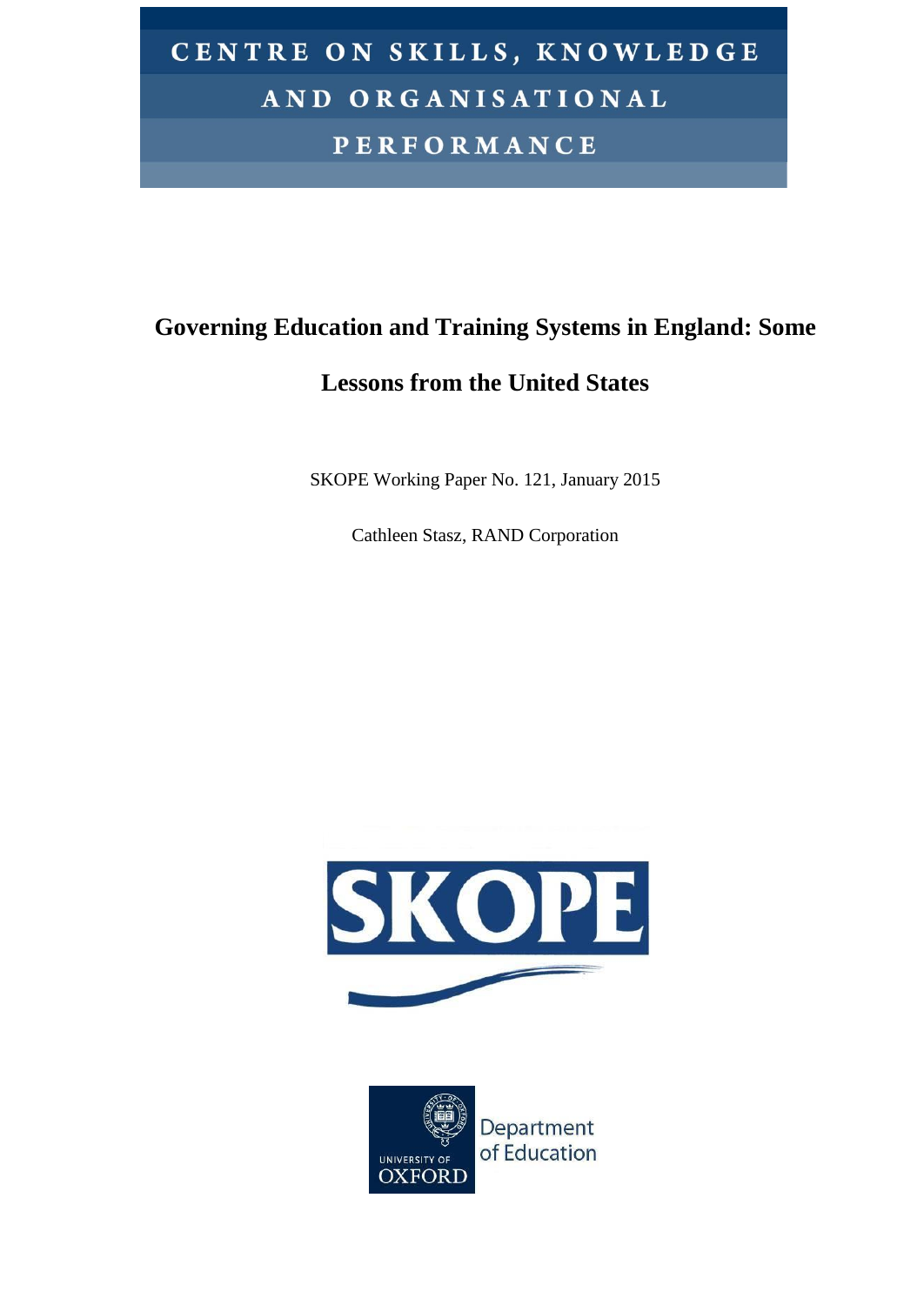# **Editor's Foreword**

#### **SKOPE Publications**

This series publishes the work of the members and associates of SKOPE. A formal editorial process ensures that standards of quality and objectivity are maintained.

> **Orders for publications should be addressed to SKOPE, Department of Education, University of Oxford, Oxford OX2 6PY Research papers can be downloaded from the website: www.skope.ox.ac.uk**

## **ISSN 1466-1535**

© 2015 SKOPE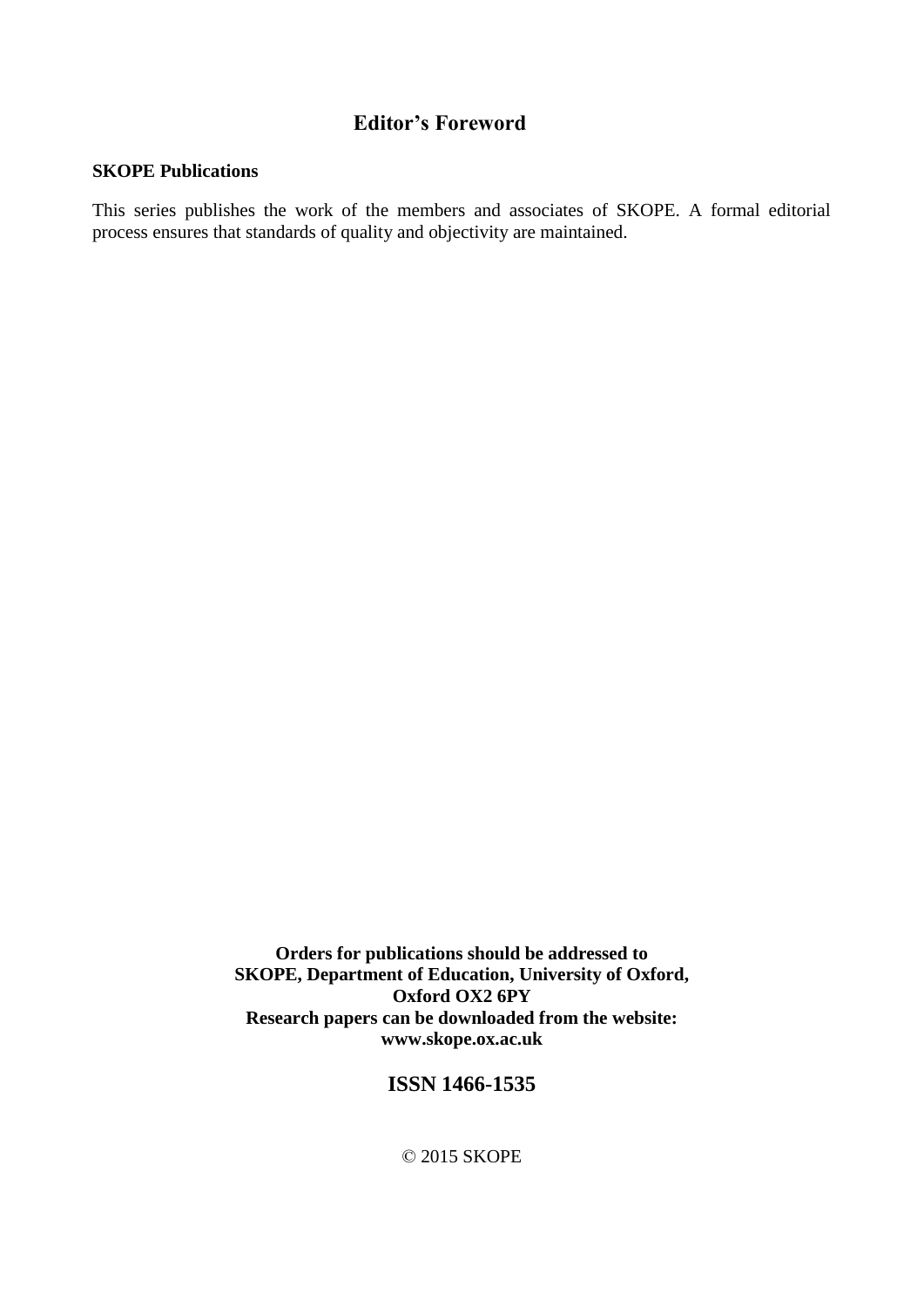## *Abbreviations*

| UK Department for Business, Innovation and Skills                          |  |  |
|----------------------------------------------------------------------------|--|--|
| career and technical education                                             |  |  |
| Department for Education                                                   |  |  |
| <b>Education Funding Agency</b>                                            |  |  |
| Higher Education Funding Council in England                                |  |  |
| $local$ enterprise partnership $(s)$                                       |  |  |
| Carl D. Perkins Career and Technical Education and Improvement Act of 2006 |  |  |
| (US)                                                                       |  |  |
| <b>Qualifications and Credit Framework</b>                                 |  |  |
| State Board for Community and Technical Colleges (Washington State)        |  |  |
| <b>Skills Funding Agency</b>                                               |  |  |
| sector skills council                                                      |  |  |
| <b>Texas Higher Education Coordinating Board</b>                           |  |  |
| <b>Texas Skills Standards Board</b>                                        |  |  |
| <b>Texas Workforce Commission</b>                                          |  |  |
| Texas Workforce Investment Council                                         |  |  |
| UK Commission on Education and Skills                                      |  |  |
| Workforce Training and Education Coordinating Board (Workforce Board)      |  |  |
| (Washington State)                                                         |  |  |
| Workforce Investment Act of 1998 (US)                                      |  |  |
| workforce investment board(s)                                              |  |  |
|                                                                            |  |  |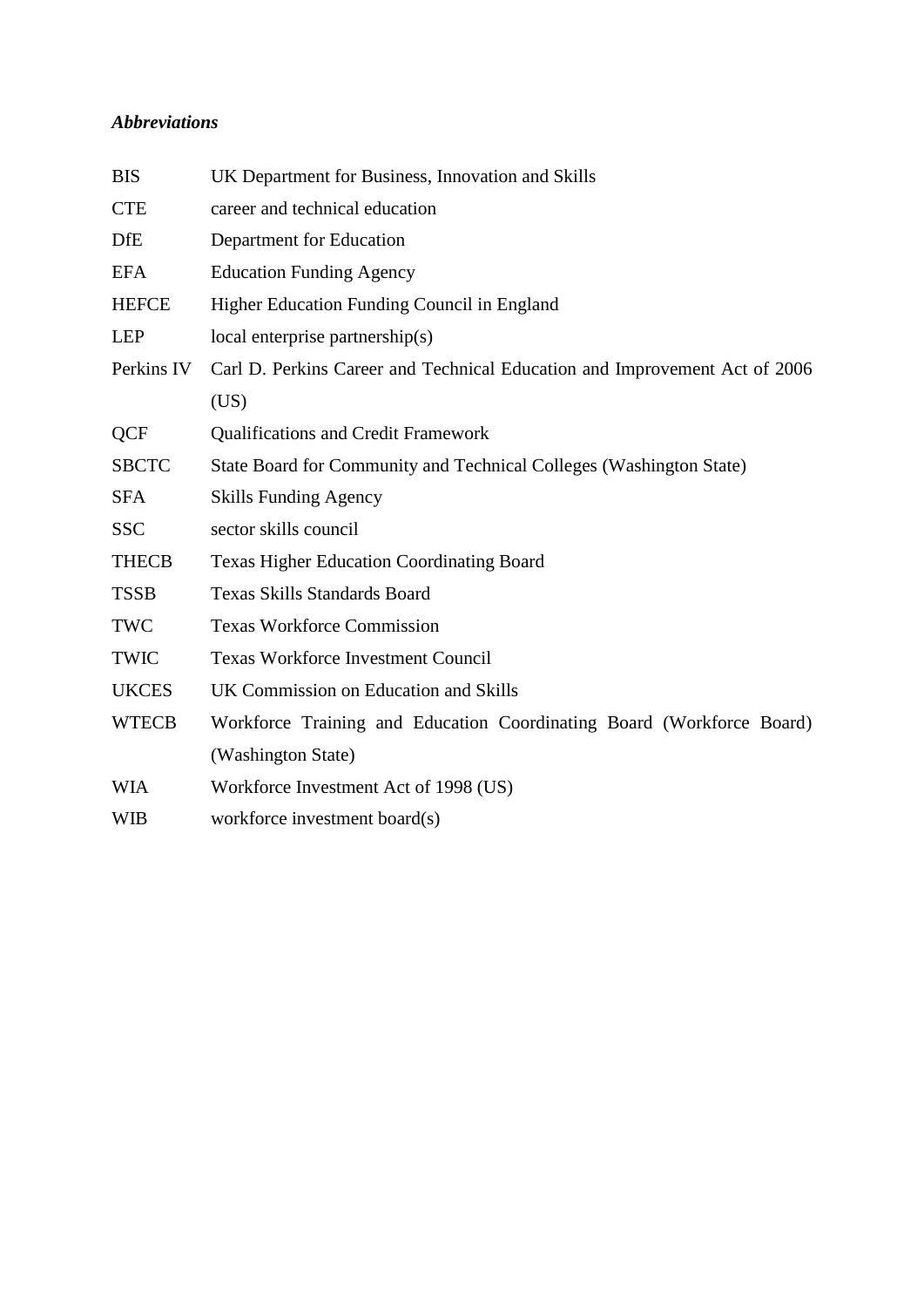#### *Abstract*

Recent changes in education and training policy in England continue to focus on creating a 'demand-led' system in an environment where public funds are dwindling and where more responsibility is being devolved away from central government. This raises questions about governance of the system, among others, and the roles that key system actors are expected to play. This paper broadly discusses education and training system policies that focus on workforce development in England and the US, especially with regard to the role of further education colleges (community colleges in the US), employer engagement, and local workforce development bodies. The focus is on governance at the post-secondary level, as the main interest is skills development after compulsory education. The US and England share a number of features and problems that affect the education and training system, such as lack of employer involvement, the lower status of sub-baccalaureate education and training providers despite their central role in delivering vocational education and training programmes, and insufficient links between education and training provision and the labour market. The most striking differences between the American and English systems are the governance and authority structures, which are stronger in the US and afford greater scope for strategic planning by states and between states and the federal level. The experiences of community colleges in working with employers to provide workforce training may be worth further investigation as further education colleges further develop this type of provision. The US experience is less instructive with regard to quality assurance or increasing employers' engagement with education.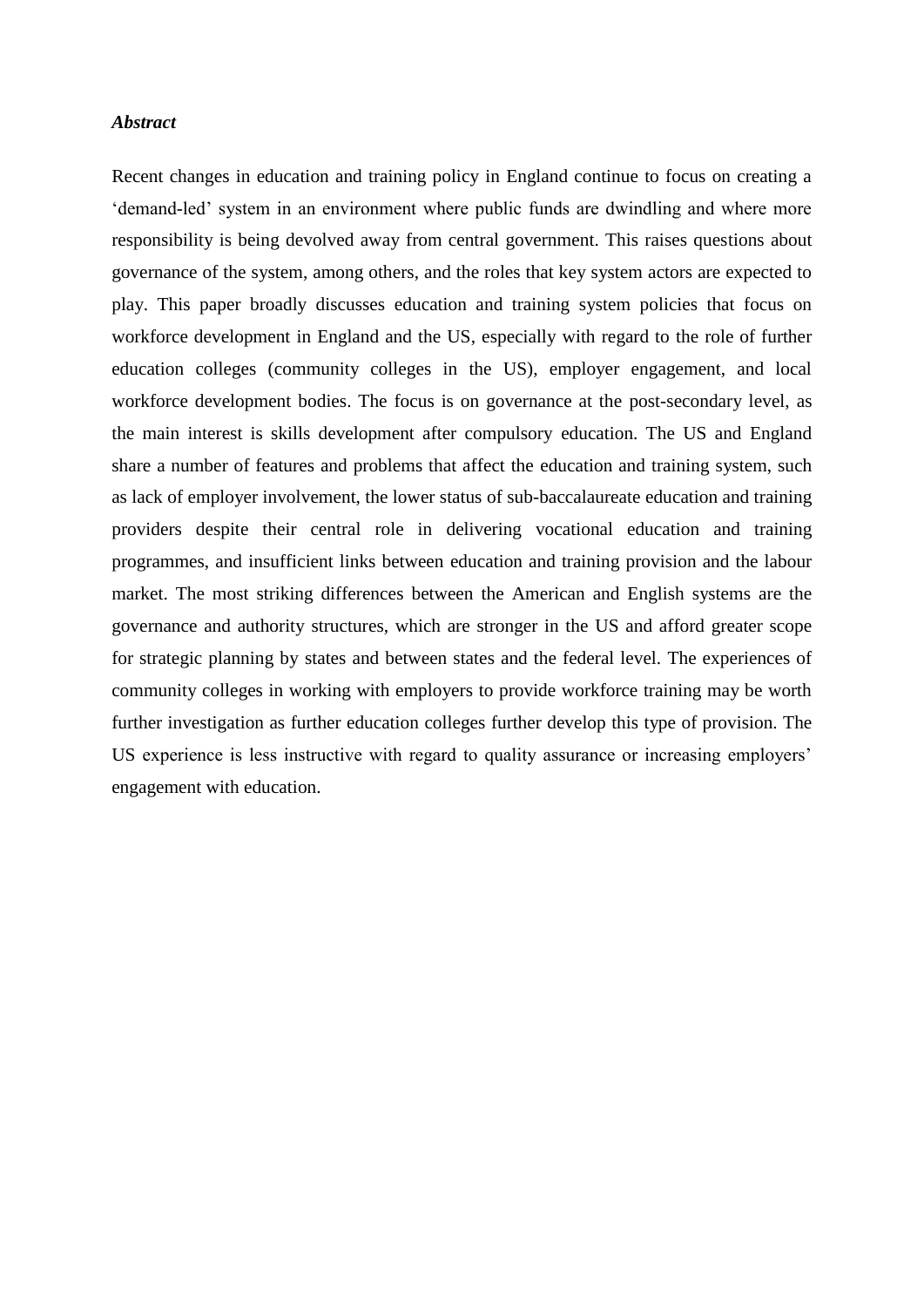#### **INTRODUCTION**

Skills and workforce development policy in England continues to both remain the same and to evolve. Simply put, it remains the same in focusing on increasing supply as a solution to perceived problems with workforce skills, with little or no activity on increasing demand for skills or on improving utilisation. Policy has evolved mainly in creating further mechanisms to involve employers and to have them assume greater responsibility, albeit on a voluntary basis (Keep 2013; Payne and Keep 2011). For example, the Employer Ownership of Skills pilot encourages employers to compete for funds to support new and innovative training approaches.

Policy has also evolved in affording new roles for the further education system and in establishing local enterprise partnerships (LEPs) as the 'key vehicle for delivering subnational economic development in England' (Payne and Keep 2011, 19). For instance, further education colleges are being encouraged to expand and develop the delivery of higher education through the introduction of a pool of lower-fee places, and at the same time to compete with private training providers for public funds tied to skills training (Norton 2012). The LEPs are joint local authority-business bodies with a board comprised of business and council representatives, chaired by a business leader. Originally, LEPs received no direct funding from central government (unlike the regional development agencies that performed a similar function under the previous government) but have had to bid competitively for funds from a new regional growth fund. Now, each LEP gets a small core grant to cover staffing (minimal) and some running costs from government.

Two main government departments formulate education and training policy: the Department for Education (DfE) and the Department for Business, Innovation and Skills (BIS). The DfE is responsible for education up to the age of 18 and funds vocational training for this group through the Education Funding Agency (EFA). The BIS is responsible for adult skills development for those aged 19 and over and set out its strategy for skills development in 'Skills for Sustainable Growth' (2010). It discharges funding through the Skills Funding Agency (SFA), which funds further education and other providers of skills training in England. The BIS also manages the Higher Education Funding Council in England (HEFCE), which funds prescribed courses of higher education in further education colleges (for example, higher national diplomas, higher national certificates, foundation degrees,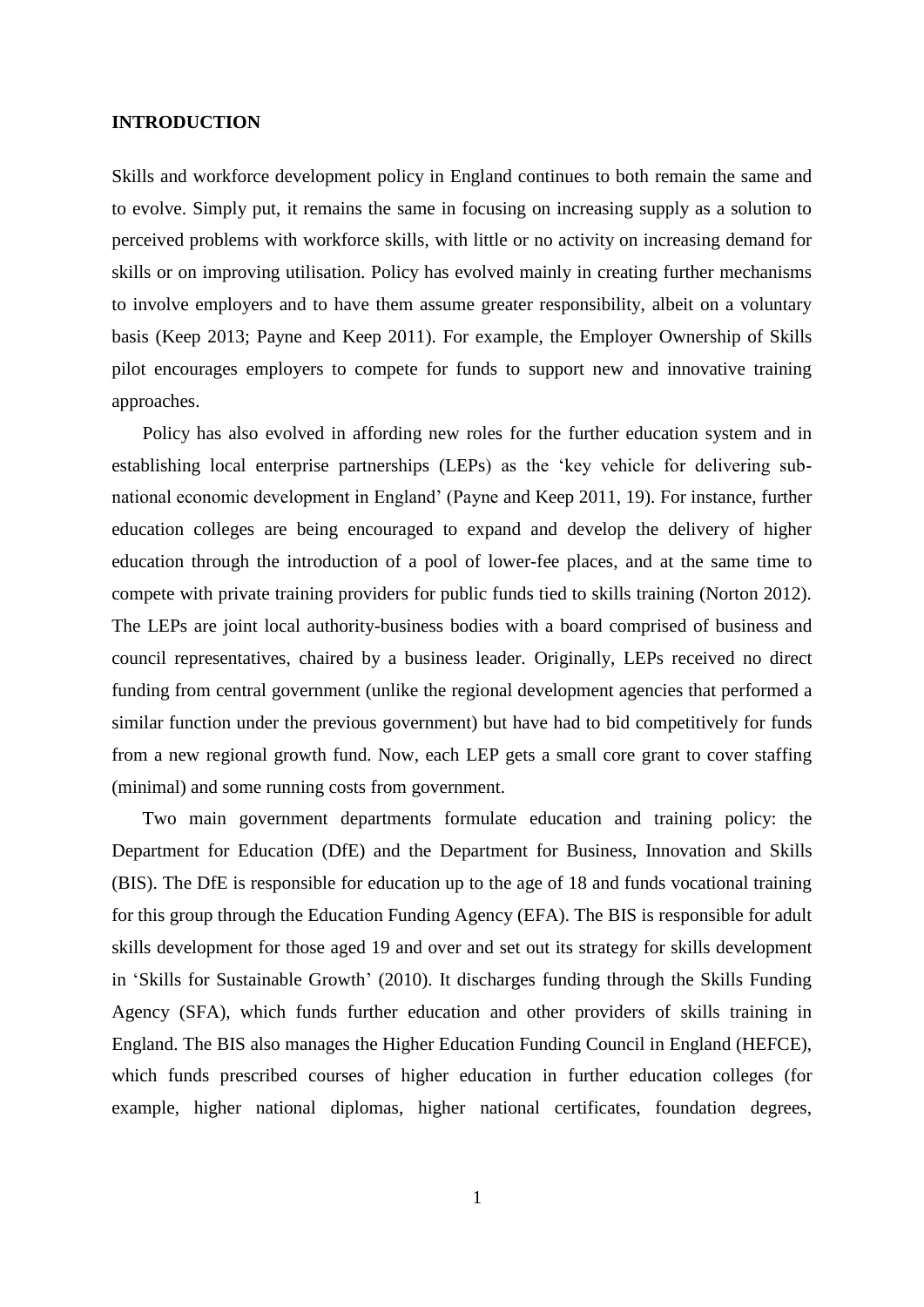bachelor's degrees). These departments work together on apprenticeships for 16–24-year-olds and on new policy initiatives such as the Employer Ownership of Skills pilot (UKCES 2013).

The UK Commission on Education and Skills (UKCES), an executive, non-departmental public body established in 2008, provides strategic leadership and advice to the government on skills issues and promotes investment in skills. Its commissioners represent large and small employers, trade unions, the voluntary sector, further and higher education sectors and the devolved administrations. As a UK-wide advisory body it is meant to ensure a strategic approach across government departments and devolved administrations. It is working with the government to develop approaches aimed to engage and empower employers. The other main vehicle for employer engagement is the sector skills councils (SSCs), independent, employer-led UK-wide organisations. Eighteen SSCs and five sector skills bodies work with over half a million employers to define skill needs and skill standards in their industries.<sup>1</sup> They are licensed by the government to provide employer input into programmes and qualifications, and compete for funding annually to develop new standards and update existing ones (UKCES 2013). This supports a shift in emphasis whereby employers are meant to either take the initiative or show initiative and compete for funds, rather than being provided with grants or incentives to carry out an agenda set by government.

The institutional-provider landscape is diverse and considered by some as a strong feature of the education and training system. It includes primary and secondary schools, further education colleges, universities, and private training providers (over 10,000 in England). $^2$  Also available are both part-time and distance-learning options to meet the needs of working adults. Quality assurance is pervasive and multifaceted, and includes institutional audits, direct inspection by government bodies, and student surveys.

With regard to skills and workforce development, further education plays a central role in offering a wide range of courses at all levels, from basic skills and A-level provision to university degrees. Further education colleges provide most vocational programmes at levels 4 and 5 and, along with training providers, are major providers of vocational programmes for adults. Their relative autonomy allows them to be flexible and entrepreneurial and as such

1

<sup>1</sup> For further information see http://fisss.org/sector-skills-council/ (accessed 9 January 2014).

 $2$  Two other provider types are university technical colleges that provide technical education for 14–19-yearolds, usually up to level 3 (44 in various stages of development) and national skills academies.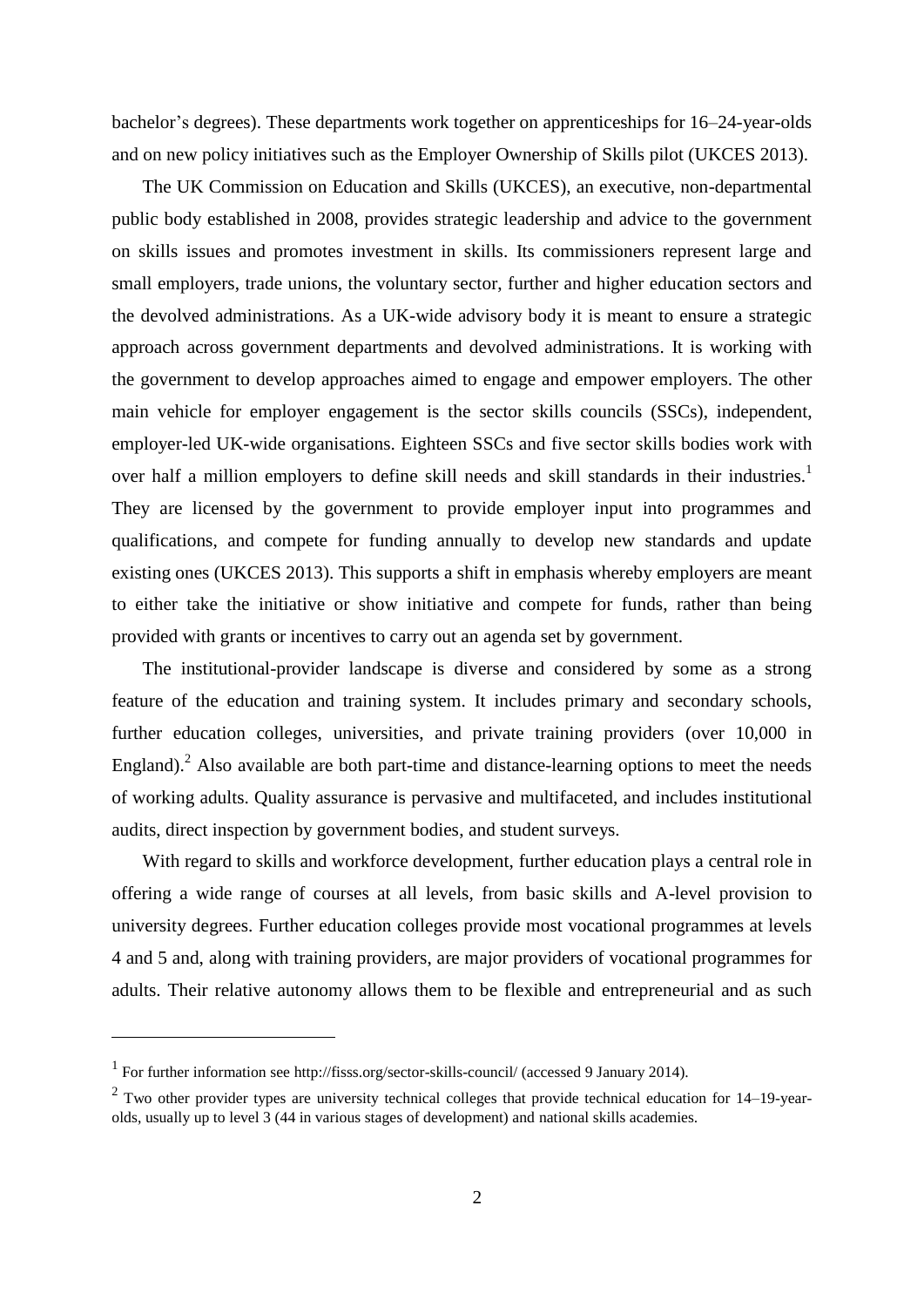provide a strong foundation for the development of new programmes (Musset and Field 2013).

The UK is somewhat unusual in having a qualifications-based system whereby academic and vocational qualifications are developed and assessed by independent, often for-profit awarding organisations, with oversight by a government regulator. All qualifications are described by type and level. Levels are defined by two partly overlapping frameworks that group qualifications against demands placed on learners and show both progression routes and relationships between them. $3$  Up until now vocational qualifications are built from units in the Qualification and Credit Framework, which are derived from national occupation standards developed by the sector skills councils.

#### **Some issues with the current education and training system in England**

The prior discussion highlights how recent policy changes under the coalition government affect three important stakeholders in the education and training system: further education colleges, employers, and local authorities. Prior efforts to engage these actors in a strategic way have not always been successful. In addition, the institutions and policy activity are all facing reduced budgets under the government's austerity measures (Payne and Keep 2011; Pugalis et al. 2012).

Although new skills policy suggests a strong role for further education colleges in reaching the government's goals for increasing the supply of skills, the sector has a history of being neglected by policymakers and faces both greater competition in the post-16 education and training market and reductions in public expenditure. One estimate has the budget for further education reduced by a quarter, from £4.3 billion to £3.2 billion by 2014–15 (Payne and Keep 2011). The SFA's decision to route funds in line with learners' and employers' choices creates a broader, more competitive training market. These conditions leave the

1

<sup>&</sup>lt;sup>3</sup> The National Qualifications Framework includes all general and vocational qualifications in England, Wales, and Northern Ireland and consists of nine levels (entry level 0 to vocational qualifications level 8). It sits alongside the Qualifications and Credit Framework (QCF) developed from 2005, but soon to be abolished. In the QCF, vocational qualifications are made up of units, each with a credit value. This allows for flexibility, as units can be combined. But it also increases complexity, with over 18,000 accredited qualifications that attract government funding and about 180 awarding organisations. The parallel Framework for Higher Education Qualifications maps from level 4 (higher national certificates) to level 8 (doctoral degrees) (Musset and Field 2013).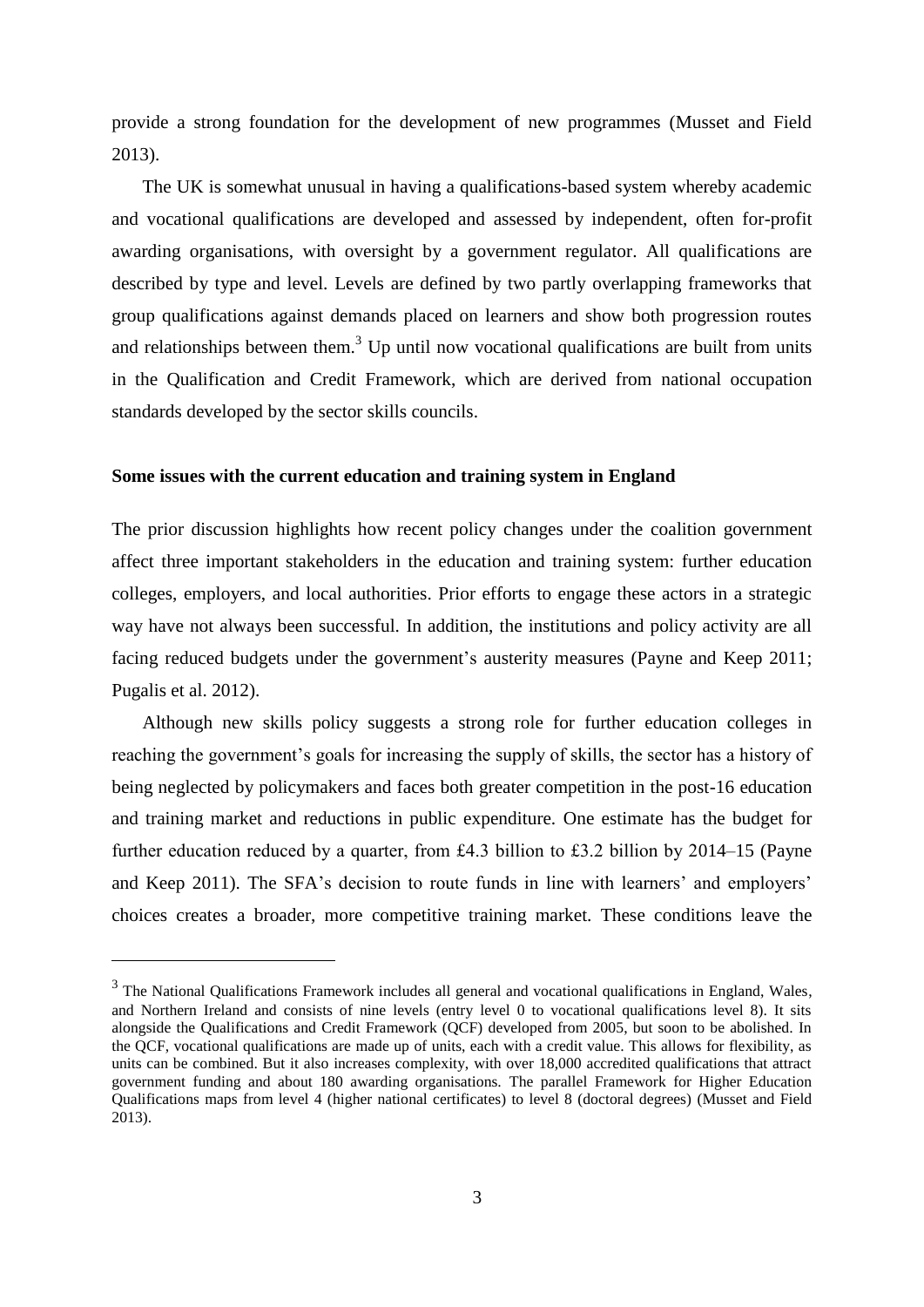sector's current and future positions somewhat uncertain (Norton 2013). It is also varied, with wide differences in colleges' abilities to link effectively with local employers (Hughes and Smeaton n.d.). High-profile criticisms of England's vocational education system (for example, Wolf 2011) also cast a shadow on the quality of the further education sector because such courses are a main part of their curriculum offerings.

Various mechanisms for engaging employers in the education and training systems have been tried in the past and problems with engaging employers have been duly noted. Analyses of the role of employers in developing the diploma qualifications, for example, found that employers lacked the power to implement some of their ideas because the system places authority for qualifications development in the hands of others (Ertl et al. 2009; Ertl and Stasz 2010; Ertl and Hayward 2010). The sheer complexity of the qualification system also inhibits employer engagement at the local and national levels (Musset and Field 2013).

The move from regional to local workforce planning with the introduction of the LEPs has raised concerns, as mentioned above, about whether LEPs will have sufficient resources or power. The government will take over some of the responsibilities that rested with the regional development agencies (for example, sector leadership, innovation, business support). Although LEPs are meant to work with colleges and training providers to discuss among other things how to generate demand for agreed *strategic* priorities, as Payne and Keep (2011, 25) point out:

With funding being driven by learner demand (based on the demand in the previous year) and what employers are willing to pay for to meet their *immediate*  needs, it is not clear how LEPs will be in a position to *strategically* shape local skills provision in accordance with the current, emerging and future economic development needs of their areas.

Evaluators have recently noted other problems with the education and training system. Among these are the small proportion of students who pursue vocational upper-secondary qualifications and apprenticeships (and, if pursued, often at a lower level than upper secondary); less clear-cut pathways for vocational students than for academic students; no automatic progression from one level to the next; too little vocational provision at postsecondary level, relative to potential demand; and an overly complicated qualifications system that supports multiple and overlapping qualifications (Musset and Simon 2013). In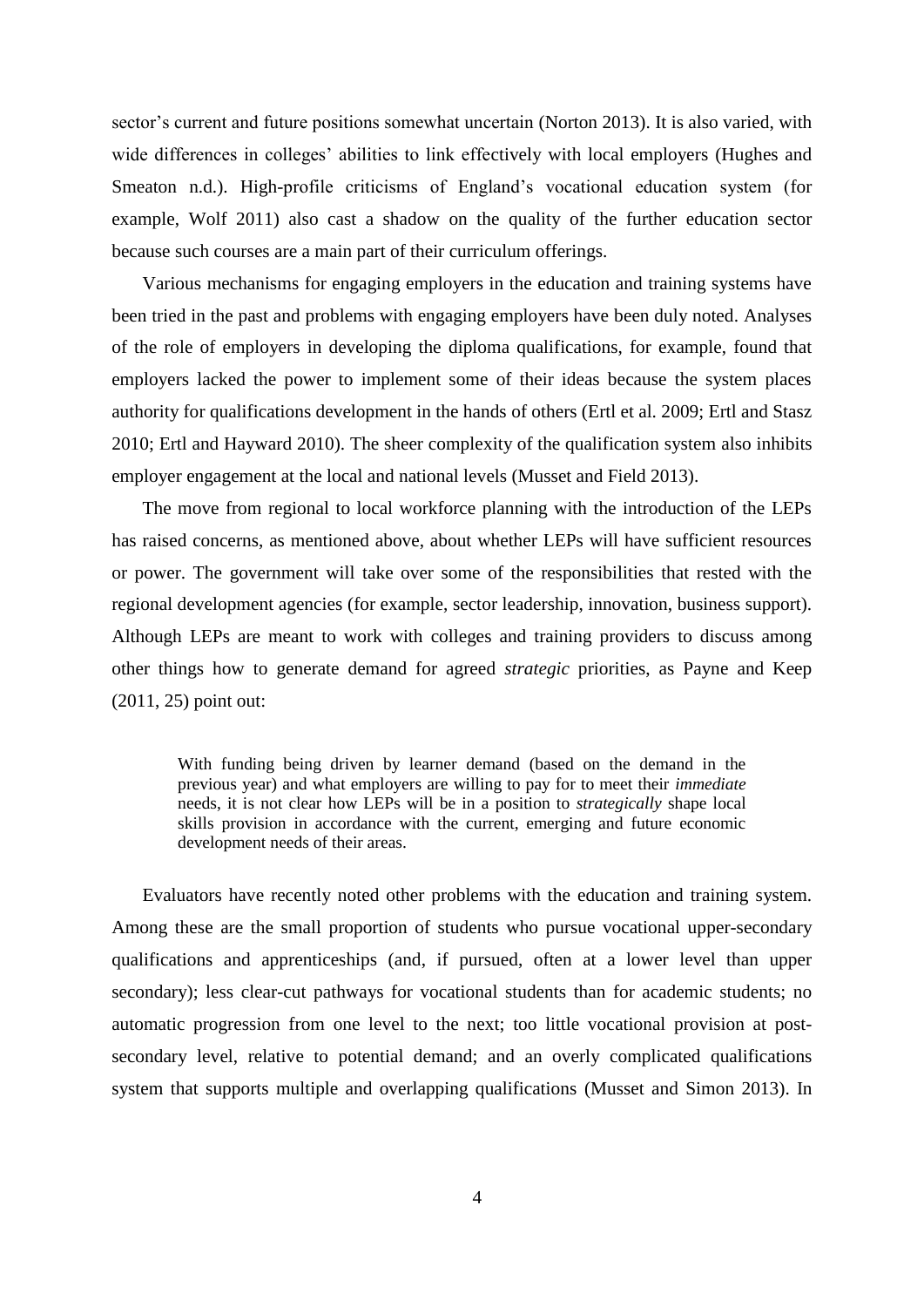addition, researchers and employers regularly question the value of vocational qualifications in the labour market (for example, Machin and Vignoles 2006; Wolf 2011).

#### **Aim of this paper**

Against this backdrop, the aim of this paper is to explore other perspectives on governance of education and training, with an emphasis on skills and workforce development policy. It draws examples from the US rather than Europe, because of some relevant similarities between the US and England. These include:

- The voluntarist nature of the English and US systems, which creates challenges for engaging employers, unlike in Europe where strong social partnerships and policy mandates provide strong incentives for employers
- Similar concerns about citizens lacking preparation for the 21st-century workforce
- Difficult financial circumstances which affect public funding for education and training institutions
- A market-driven governance model where vocational education is oriented toward demands of the labour market and requirements of employers and encourages private providers (Rauner and Wittig 2010)
- Emphasis away from 'rational planning' and management approaches toward marketdriven, 'strategic investment' approaches (McGuinness 2001b)
- Organisational similarities in the central role played by further education and community colleges in England and the US, respectively. Both, for example, have been charged with the mission of providing access to higher education, especially for students from lowerincome and minority backgrounds and operate as comprehensive institutions that offer a variety of programmes in a community (Dougherty 2009)

The paper broadly discusses education and training system policies that focus on workforce development, especially with regard to the role of further education colleges (community colleges in the US), employer engagement, and local workforce development bodies. The focus is on governance at the post-secondary level, as the main interest is skills development after compulsory education.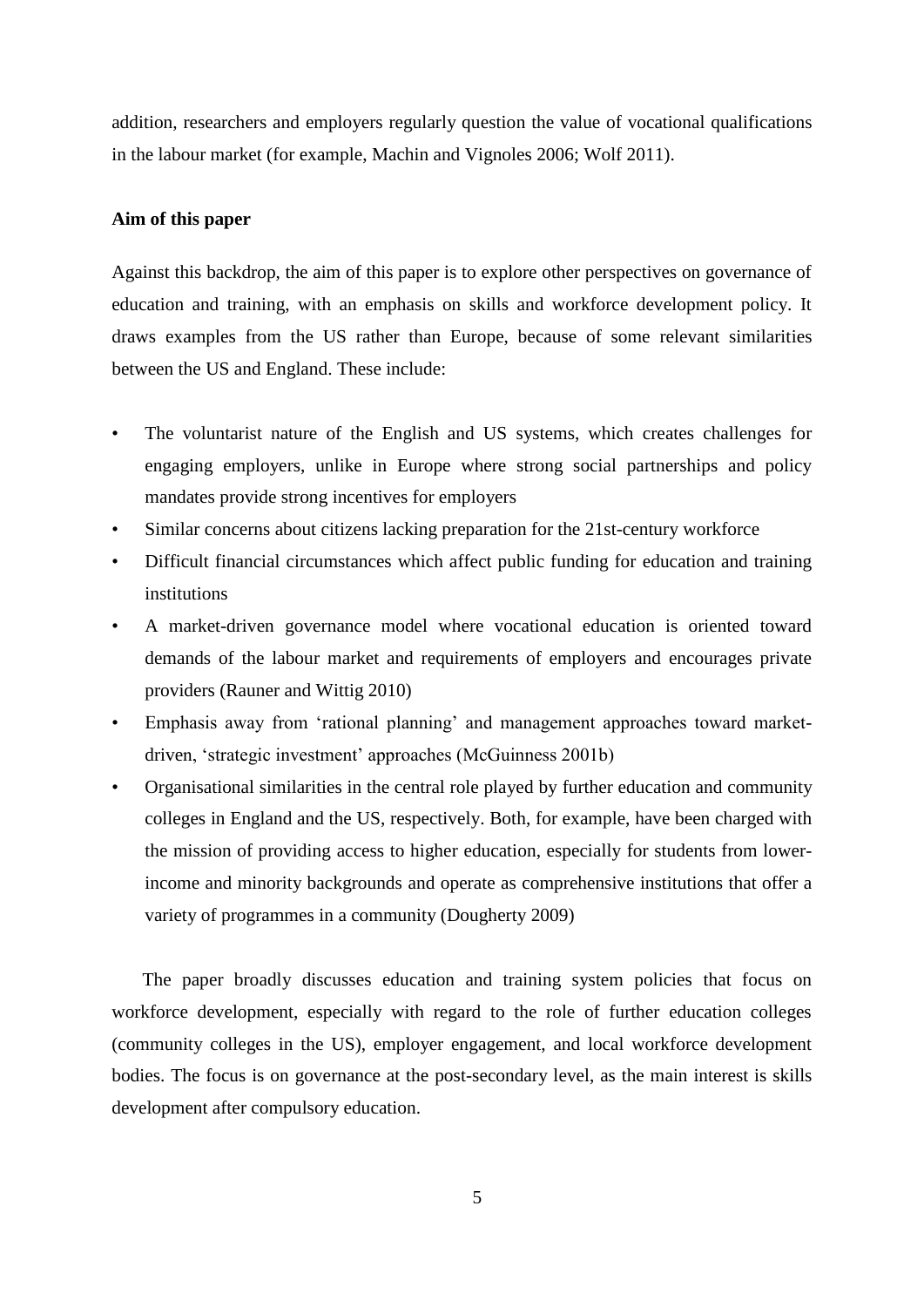The paper provides an overview of the US, and then focuses on two states: Washington and Texas. These have been selected in consultation with the literature and advice from USbased experts as interesting examples that would shed light on the roles of community colleges, employers and local workforce development bodies.

According to a recent OECD review of post-secondary vocational education and training (VET), Washington State's governance is responsive to employers' needs and is supported by a strong evaluation and accountability culture and active engagement of business and labour representatives in workforce development policy (Kuczera and Field 2013, 139). Texas has one of the more centralised governance structures of high-population states. It is unusual in the responsibilities given to its governing board, the Texas Higher Education Coordinating Board (THECB).

The investigation is based mainly on review of the literature and interviews with three individuals knowledgeable about the state systems. The review addresses five broad questions:

- How are governance and management structured?
- How are responsibility and power shared?
- What are the system's objectives, functions and roles?
- How does the system assure quality, hold institutions accountable, and align institutions with societal and labour market needs?
- What are the relevant lessons for evolving education and training systems policy in England?

The paper begins with a brief overview of skills policy development in the US federal system and how it is meant to affect state policy in the national interest.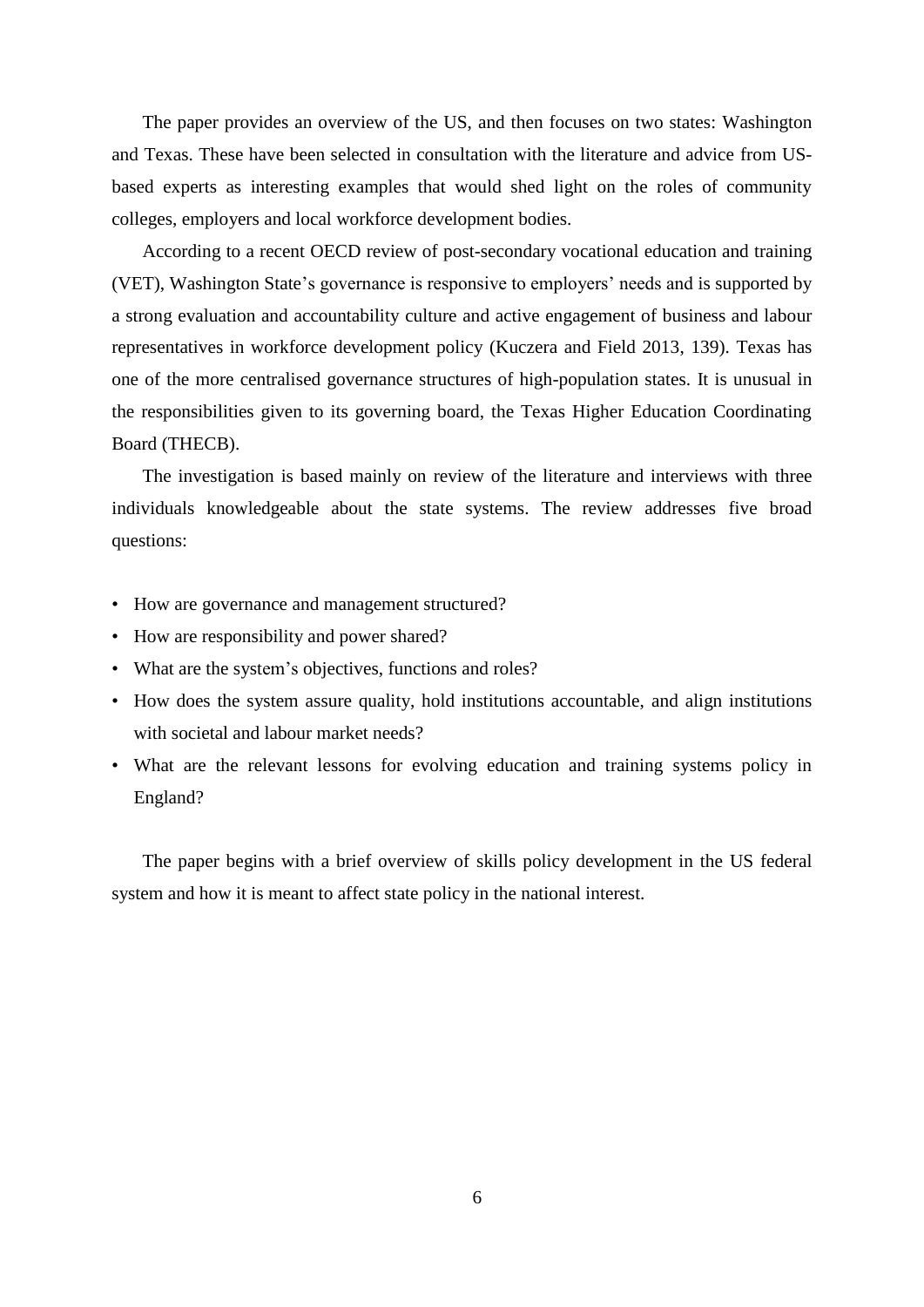#### **OVERVIEW OF SKILLS DEVELOPMENT IN THE US**

The US is a federal system whereby the constitution gives states the main responsibility for public education and training.<sup>4</sup> National aims are directed through federal legislation, which provides funds to states in exchange for certain behaviours. Responsibility is transferred down to state and local actors who have some latitude to determine details of programme delivery. In the area of education and training for skill development, the most important federal laws are the 1998 Workforce Investment Act  $(WIA)^5$  and the Carl D. Perkins Career and Technical Education and Improvement Act of 2006 (Perkins IV).

WIA tasked governors of states desiring funding to establish local workforce investment areas<sup>6</sup> and state workforce investment boards (WIBs), with a majority representation from business. The state board develops a five-year strategic plan (four years under the Workforce Innovation and Opportunity Act [WIOA]) to be submitted to the Secretary of Labour, advises the governor on developing the workforce investment system, and gathers statewide employment statistics. The plan describes how the state will implement key requirements of the Act.<sup>7</sup> Local WIBs, in partnership with local elected officials, are responsible for the design and oversight of workforce systems in support of local economies. The local WIB members are appointed by local elected officials, and the WIB must have a majority of business representatives and a business chairperson. One intention of the legislation was to focus more on the demand-side and to align employment policy more closely with economic development. Subsequent federal administrations have carried on in the same vein (Froy and Giguere 2010; WIOA 2014). The WIA establishes performance measures (for example, rates of entry to unsubsidised employment, retention, earnings six months after entry, educational

1

<sup>&</sup>lt;sup>4</sup> States and localities provide the bulk of funding for public post-secondary education. For example, in 2011–12 the state and local revenue for full-time equivalent students at public community colleges was twice as large as the federal contribution; at four-year institutions it was one-third larger. In comparison to 2006–07, the federal revenues have increased while state and local have decreased. Available at: http://nces.ed.gov/programs/coe/indicator\_cud.asp.

<sup>&</sup>lt;sup>5</sup> In May 2014, after 11 years of discussion, Congress proposed the Workforce Innovation and Opportunity Act (WIOA) as reauthorisation of the WIA. The WIOA combines separate legislation proposed by the House of Representative and Senate committees, and will take effect in July 2015. Significant changes to arrangements under the WIOA are noted where relevant.

<sup>&</sup>lt;sup>6</sup> Under the WIOA the governor has fewer powers in that he or she must consult with local boards and chief local officials to identify the planning regions.

 $<sup>7</sup>$  Federal policy instruments often mandate that specific resources be directed to 'special populations', such as</sup> veterans, individuals with disabilities, youth, or the long-term unemployed.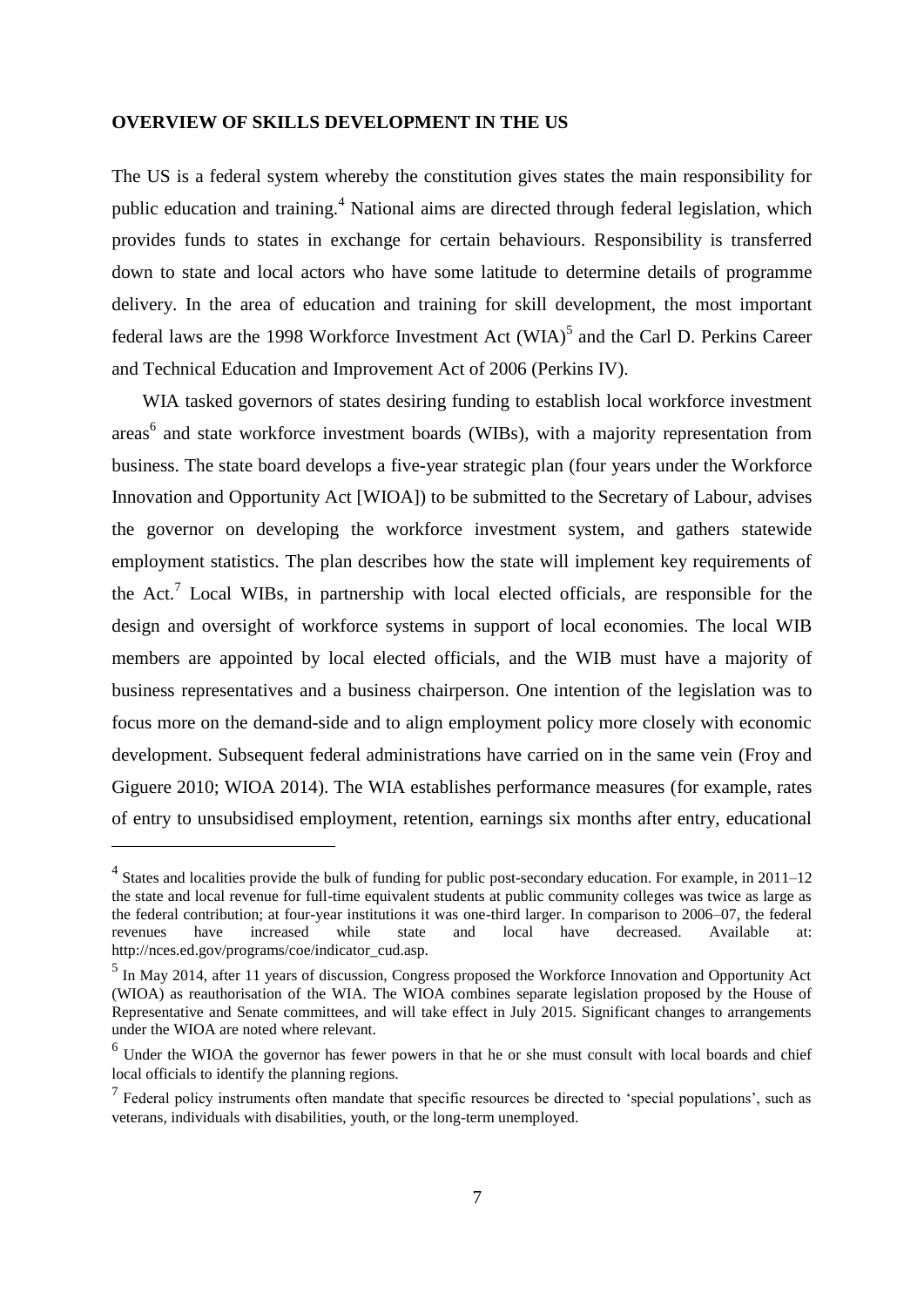attainment),<sup>8</sup> but states and localities negotiate levels of performance with the federal government. Measures of customer satisfaction with services received are also established for participants and employers. Each designated local area must establish a one-stop delivery system through which core employment-related services or access to services are provided. The WIOA specifies that services represent a career development pathway for participants in education and training in line with employment demand. It also gives states greater leeway than the WIA in determining the services it provides.

Perkins IV also devolved greater authority to sub-federal levels, with design and implementation of career and technical education<sup>9</sup> programmes allocated to states and local school systems. Local authorities have substantial influence over design of training programmes, within some restrictions. States must submit plans that outline how they intend to carry out requirements in the legislation, for example, the requirement to offer a programme of study that combines at least two years of secondary education with postsecondary education or training that may extend to a baccalaureate degree. In turn, states require local education agencies to submit plans. States are required to submit annual reports on how funds are used and evaluation data on effectiveness of programmes that receive those funds. These 'core indicators of performance' can be taken as statements of federal priorities. Like earlier authorisations, Perkins IV uses incentives and accountability mechanisms to steer states in adopting particular curriculum, standards, or other improvements (Stasz and Bodilly 2004; Stone and Lewis 2010). Like the WIA, core performance indicators are established by law in Perkins IV, but levels are determined by states and localities. Each state must designate an eligible agency responsible for planning and overseeing the use of federal funds. At the local level, Perkins IV guidance indicates that local programmes are expected to have advisory committees of employers and union representatives to help ensure that instruction is aligned with needs in the workplace.

Although decentralisation enhances flexibility in economic development, employment, and vocational training at the state and local levels, it poses challenges for policy integration and coordination at national, regional, and state levels. The WIA attempts to encourage

<u>.</u>

 $8$  The WIOA proposes a single set of six outcome metrics to every federal workforce programme under the Act. It would eliminate 15 programmes under the WIA in order to streamline the system.

<sup>&</sup>lt;sup>9</sup> 'Career and technical education' (CTE) has replaced 'vocational education' in the American education and training system. In this paper vocational education and training and CTE are used interchangeably.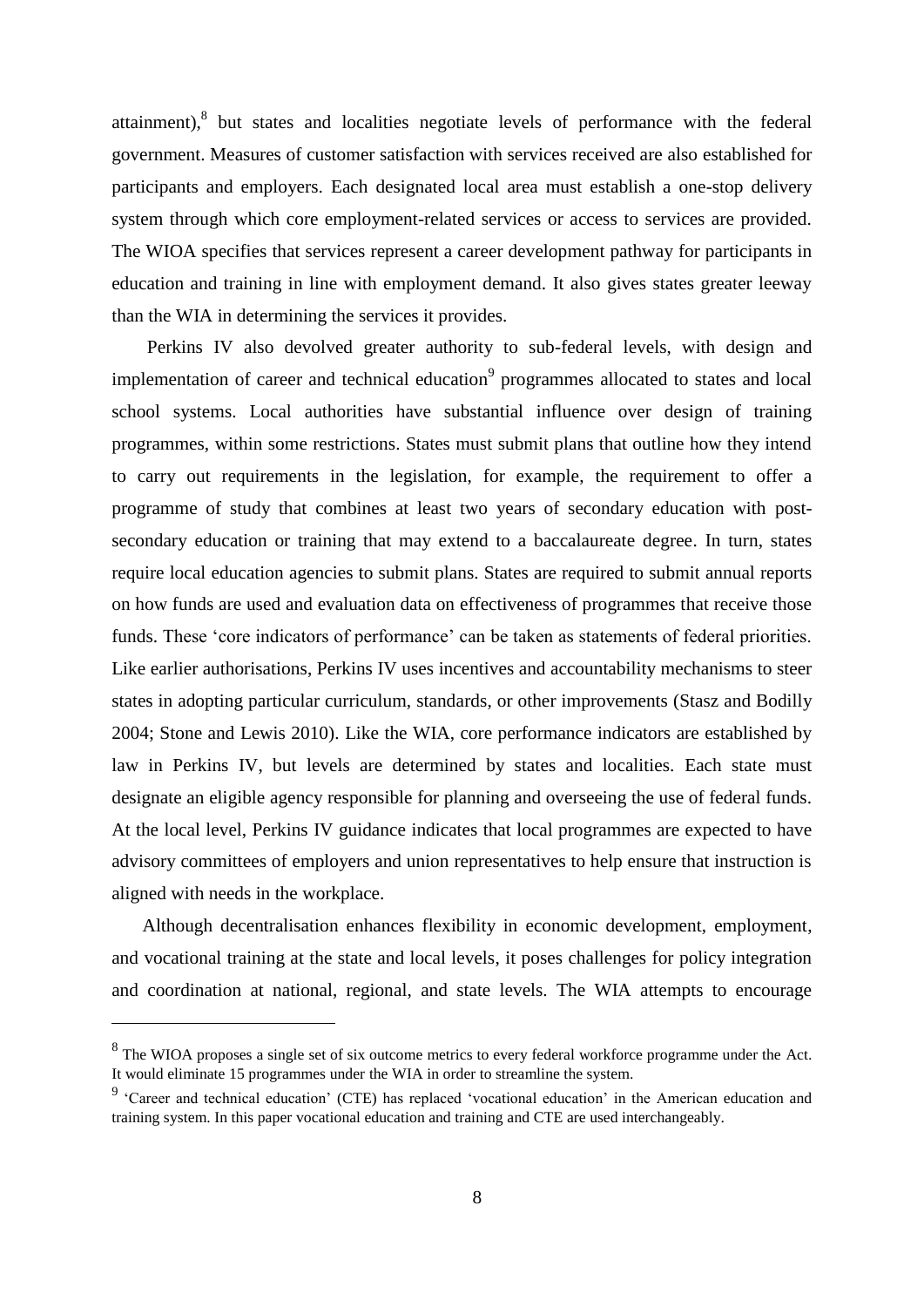integration by requiring local areas to establish at least one comprehensive 'one-stop centre' through which job seekers and employers can access services. The US Department of Education developed the Career Clusters Initiative (endorsed by several other federal departments) in which job profiles are mapped across an industry so that learners can see how different careers interact and rely on one another. Each of seven career clusters (for example, sales and service, health, safety, and environmental management) includes two to seven career pathways from secondary school to higher education to the workplace. Partnerships of states, employers, schools, industry groups, and others jointly create cluster-specific curriculum guidelines, standards, assessments, etc. Many states and localities have adopted career clusters and customised them to local labour market needs (Froy and Giguere 2010). This type of coordinating initiative remains voluntary, however. A third mechanism for coordination and integration is the various national bodies that can provide strategic direction, such as the American Association of Community Colleges or the National Association of State Directors of Career and Technical Education. Finally, the proposed WIOA legislation requires state plans to show alignment of workforce development programmes with economic development and education initiatives.

With regard to education and training provision for skills development, the main institutions are community colleges, area vocational schools, and higher education institutions, both public and private. As place-based institutions, community colleges have a significant role in workforce training and developing the workforce at the local level (Katsinas, d'Amico, and Friedel 2012) and are the single largest provider of career and technical education. Unlike universities, their service delivery areas are assigned by regulation or statute. Unlike many European countries, relatively few upper-secondary (high school) students in the US follow a vocational programme or apprenticeship targeted at a particular profession or occupation. Rather, most career preparation takes place at the postsecondary level in one or two-year programmes, mainly at open-access community colleges.

Local advisory committees including business and industry representation may be established at community colleges for each CTE programme and are mandatory in some states. Their influence, however, is variable: some institutions have close cooperation with local businesses, while others have very weak links. Whether these links are weak or strong, local institutional autonomy allows for colleges to respond rapidly to employer and student demands for skill development. On the other hand, most occupational credentials emerge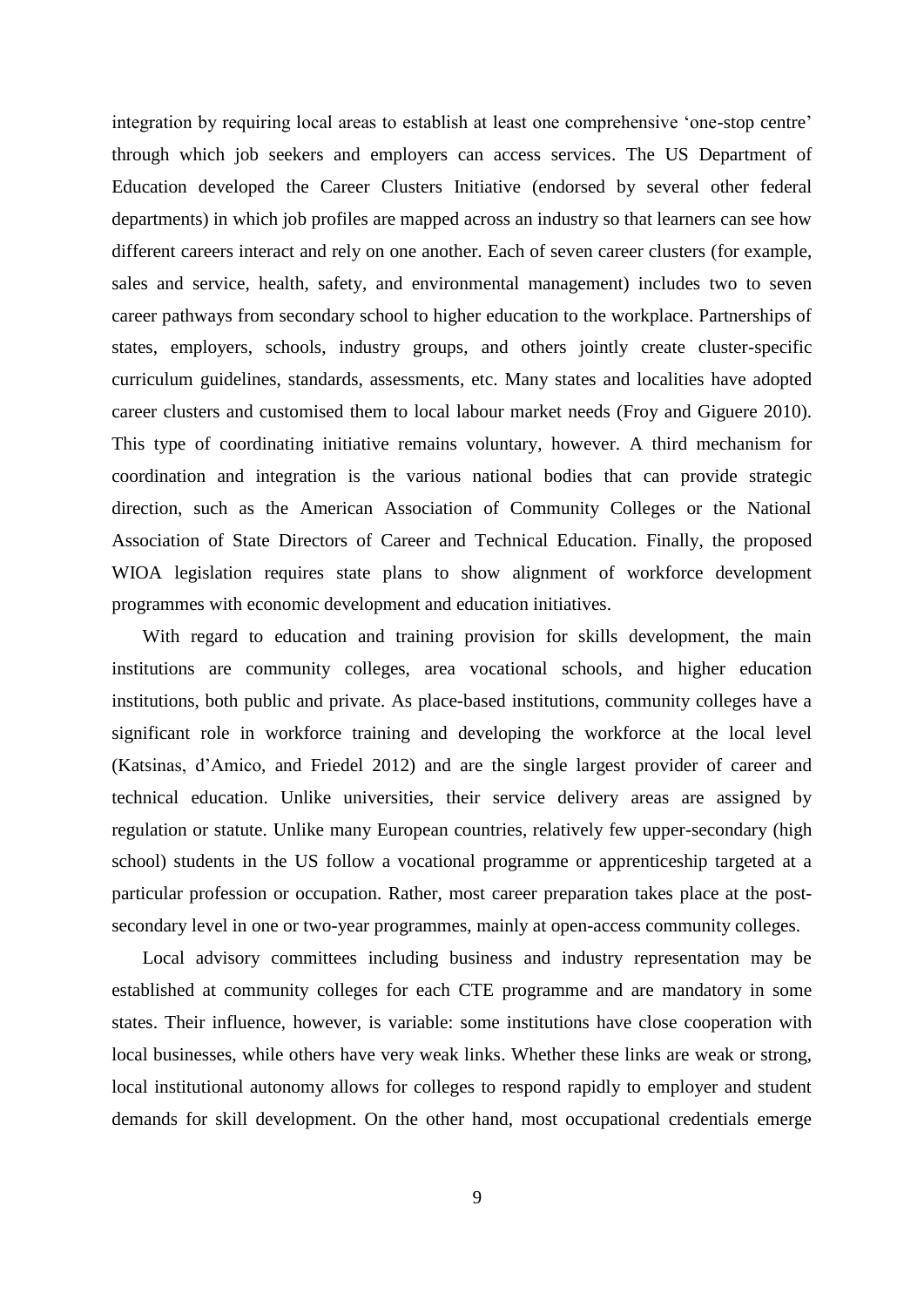'bottom up' from local initiatives (for example, post-secondary institutions, industry organisations) and lack any uniform standard, making it difficult for students or employers to assess their value (Kuczera and Field 2013).<sup>10</sup>

In sum, this overview points to several similarities with the education and training system institutions and policy developments in England.

- The WIBs, like LEPs, are a key vehicle for employers to take a central role around issues of skills and economic development at the local level
- Community colleges, like the further education sector, have a local focus and provide a variety of services: as portals of entry to higher education, as grantors of certificates and associate degrees in a variety of fields, and as providers of short- and long-term training courses. Both work in the space between secondary school and university to deliver career-oriented education and training
- Apprenticeships are not a significant feature of workforce development, especially for young people, in either country<sup>11</sup>
- Public expenditure in the US is also on the decline. Many state budgets are constrained, which reduces funds for public community colleges and which may especially affect opportunities for part-time and low-income students

A major difference lies in the role of central government. States have the majority responsibility for education and its funding, and governance is in the hands of local boards (local education agencies) that operate within the legislative and administrative structures of states. States provide resources and create the legislative framework for how these resources will be used. When states choose to accept federal funding, actions associated with that

<u>.</u>

 $10$  While there is no direct recognition or regulation of industry qualifications or credentials, state licensing boards indirectly perform this function by regulating any licensed professions to ensure a standard of competence.

<sup>&</sup>lt;sup>11</sup> The Department of Labour administers the decentralised US apprenticeship programme, with employers given latitude in designing programmes in line with federal and state standards. It accounts for a small and declining share of employment in the US – fewer than 400,000 enrolled in registered apprenticeships in 2011 or about three apprentices per 1,000 individuals. Most are in the construction industry and over 70 per cent are 25 years of age or older (Carnevale, Jayasundera, and Hanson 2012). Apprentices in England numbered about 450,000 in 2010–11, about 15 per cent of all learners (at all ages) participating in government-funded vocational education and training (UKCES 2013). Nearly a quarter of new starts are over age 25 and many are already working. Quality is variable and major changes to the 'brand' have been called for (Richard 2012).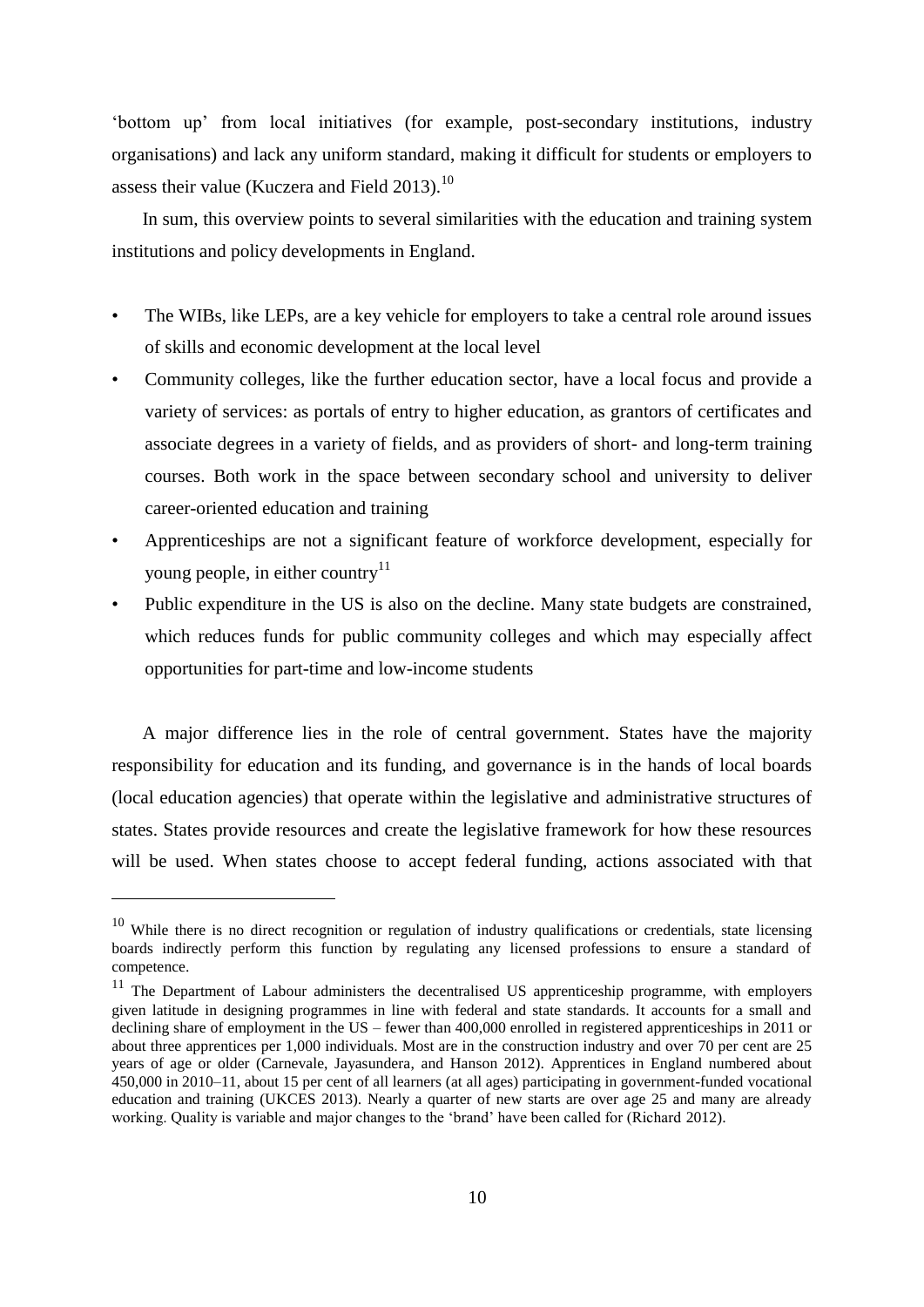funding fall under federal law and accountability measures. Many states also separate governance of secondary and post-secondary education (Stone and Lewis 2010). While decentralisation affords flexibility it also spawns diversity and variability in education and training delivery. This can be seen in the wide variety of governance models across the states, to which the discussion now turns.

#### **A variety of governance models**

According to a review by the Education Commission of the States (McGuinness 2002), models of post-secondary education coordination and governance in the states fall into three major types: (1) governing board states; (2) coordinating board states; and (3) planning/regulatory/service agency states. In 2003, 21 states (plus the District of Columbia and Puerto Rico) followed a governing board model and varied as to whether the board has responsibility for consolidated systems or multi-campus systems. The former are composed of previously independently governed institutions later coordinated into one system, while the latter developed primarily through extensions of various branches. States may have a single board for universities and for community and technical colleges or separate boards. Separate boards are more common among the states in this group.

Coordinating board states (25 states in 2003) vary significantly in whether the board has formal authority or informal power and influence. Several have a state-level governing board in addition to a coordinating board. The tendency in this model is to separate universities and community colleges under separate governing boards; an overarching coordinating board at the top has responsibility for coordinating the whole system.

Only four states in 2003 adopted the planning/regulatory/service agency model, which has limited or no formal coordinated or governing authority, but carries out regulatory or service functions like student aid. In this model universities and community colleges have their own governing boards, either at state or local levels.

Between 2011 and 2013, five states transformed their systems (Smith and Fulton 2013). For example, California disbanded its post-secondary coordinating board entirely in 2011 and transferred data collection and strategic planning responsibilities to three state boards for community colleges, state universities and universities, respectively. Rhode Island abolished its state-level governing boards in 2013 to create a consolidated board of education that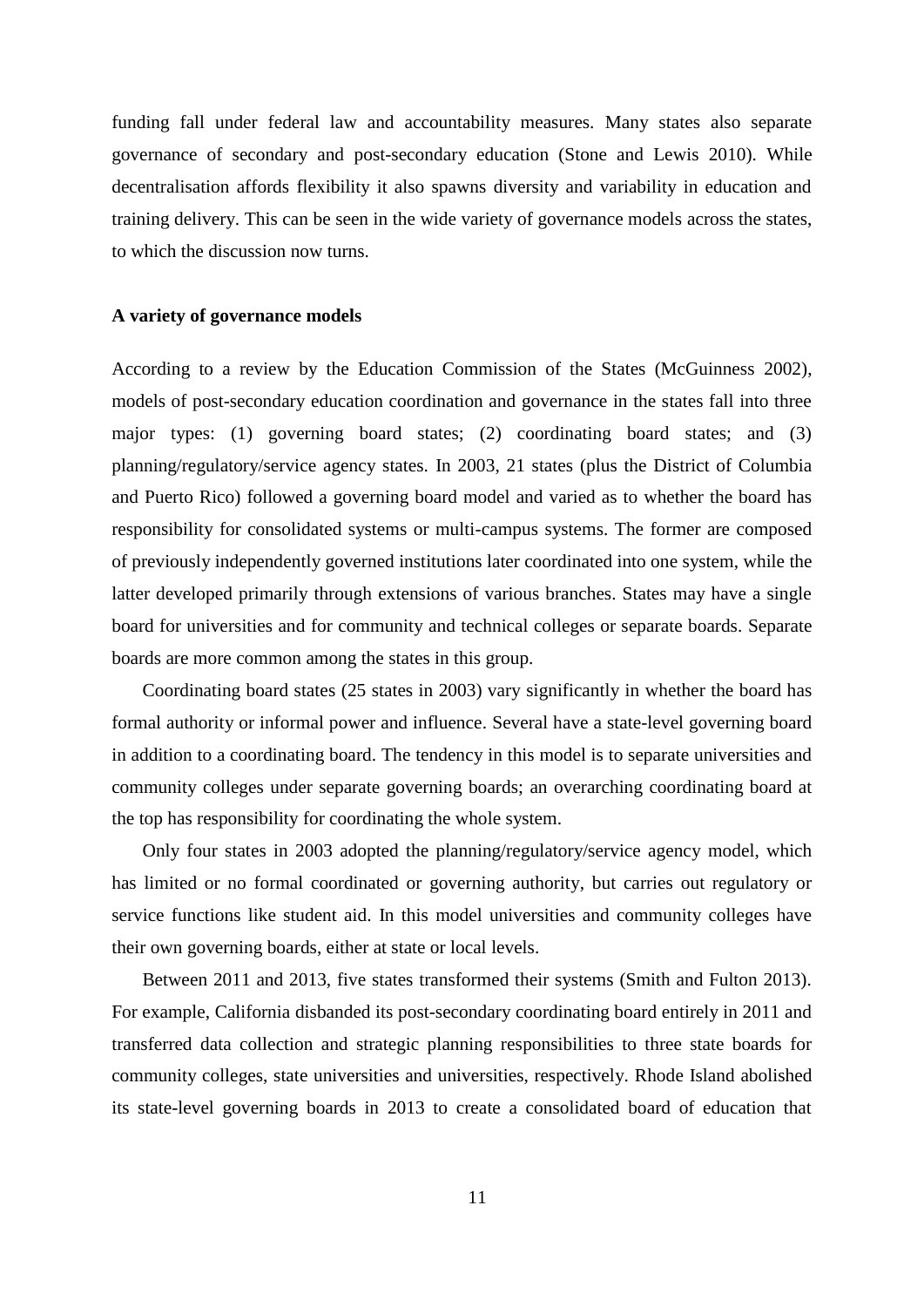oversees all education activities at the K-12 and post-secondary levels and appoints commissioners of elementary and secondary education and higher education.

This brief overview provides a snapshot of the governance arrangements in the US. The trend in the past 50 years has been toward the establishment of state-level coordinating or governing boards for post-secondary education, but the amount of control delegated to state boards varies from state to state (and within states over time). Given the variety and complexity of governing models the question is how they fit within an education and training system and connect with federal and state aims and programmes to enhance skill and workforce development.

#### *Education and training governance*

This section of the paper addresses the questions outlined above and attempts to highlight governance in relation to education and training providers (community colleges/further education), employer bodies and local workforce development bodies. It first provides a summary of practices in the US as a whole then focuses more closely on the two case study states.

#### **Overview across states**

#### *Governance and management structure*

As discussed in the previous section on models of governance, the US distinguishes between governance and coordination. Some structures are established to govern institutions, while others are established to coordinate the system or sectors. Institutional governance reflects an historical tradition of institutional autonomy and a high degree of freedom from external intervention and control. A basic role of governing boards is to oversee the balance between institutional autonomy and public accountability (McGuiness 2001a). States assign responsibility for governance to one or more boards that can be categorised in three ways: (1) consolidated: one board governs all two- and four-year institutions or one covers all four-year institutions with a separate arrangement for two-year institutions. A recent trend is to consolidate more or all authority across K-12 and post-secondary education, sometimes referred to as P-20 governance (Zinth 2011); (2) segmental: separate boards govern distinct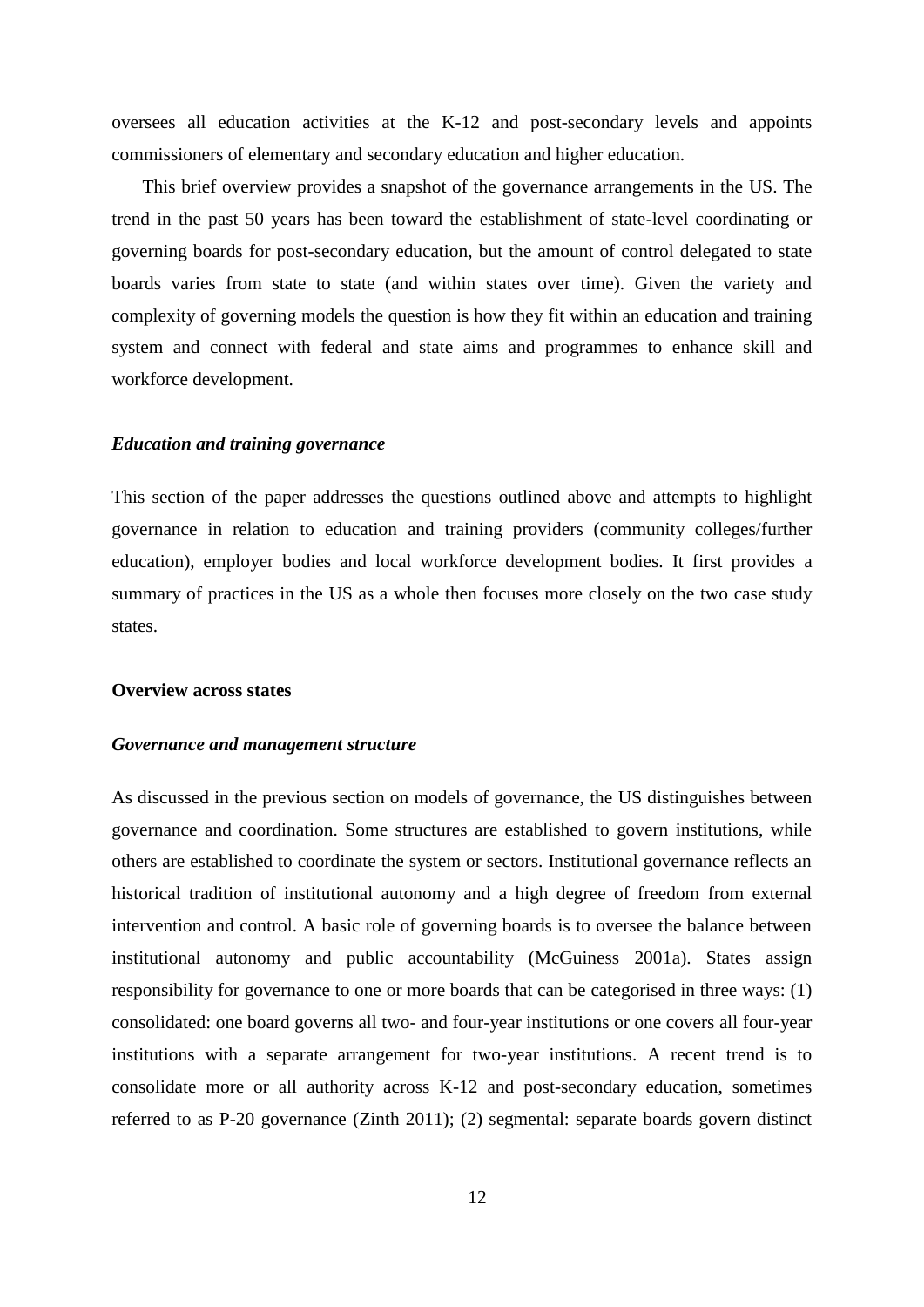types of campuses, such as research universities, comprehensive colleges and universities, community colleges or technical institutes; and (3) campus-level: boards have autonomous authority over a single campus that is not part of a consolidated board or multi-campus system; states may have both consolidated and campus-level boards.

Coordinating boards have responsibility for key aspects of the state's role in postsecondary education. Some are responsible for statewide coordination of different policy tools or functions (for example, planning and policy leadership, programme review and approval), while others focus on a single sector such as community colleges. Coordinating boards do not govern institutions, in the sense that they do not appoint institutional chief executives or set faculty personnel policies (McGuinness 2001a).

These formal governing structures may be in addition to a wide array of other mechanisms, such as governors' and legislators' actions, informal networks and associations of institutions, administrative staffs, faculties and students (McGuinness 2001b). It is important to remember that governance is fluid, with different structures emerging over time due to such factors as fiscal crises or changes in state leadership (for example, in the governor's office), philosophical changes in states' role (for example, move to decentralisation), or lack of effectiveness of the current arrangements (existing board perceived as unable to solve problems) (McGuinness 2002). The changes noted above from 2011–13 help to illustrate the changing nature of system governance and management (Smith and Fulton 2013).

#### *Allocation of decision authority*

States typically allocate formal decision-making authority in a hierarchical structure, with three types of entities: statewide policy boards (coordinating or governing) and their executives; consolidated multi-campus governing boards and their executives; and institutional governing boards and campus-level decision-makers (McGuinness 2001b). State policies typically focus on specifying who gets to make which decisions, and under what conditions certain decisions require approval at higher levels in the hierarchy. 'Overall, the trend has been a move toward decentralisation, deregulation and privatisation, balanced by increased reliance on performance measures and incentive funding to ensure responsiveness of institutions to public purposes' (McGuinness 2002, 1).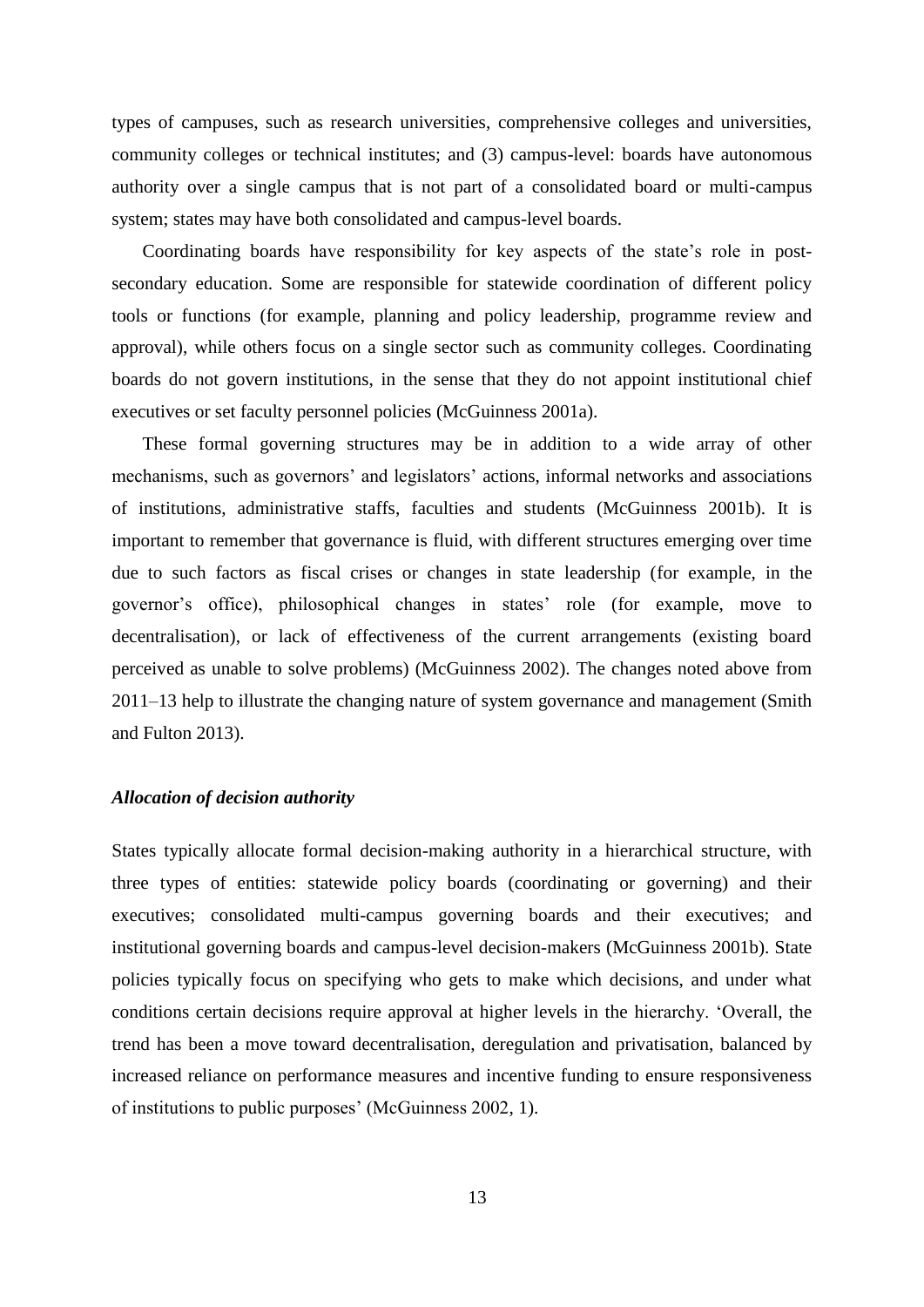#### *Objectives, functions, and roles*

As mentioned, the role of a governing board applies to an institution or set of institutions. Responsibilities may include appointing and setting compensation for system and institutional chief executives; strategic planning and allocation of resources among institutions in its purview; ensuring public accountability; and developing policy on a wide range of institutional concerns (for example, academic affairs, student affairs) without approval of external agencies or authorities.

Coordinating boards focus more on the state and system needs and priorities than on advocating for a particular institution or set of institutions. Coordinating boards also plan the system as a whole, often including both public and private institutions and, in some states, for-profits; may or may not review or approve proposals for new academic programmes or to require review; and may or may not review and make recommendations on budgets for the state system as a whole (McGuinness 2001a). The establishment of coordinating boards is more prevalent in times of fiscal crisis (McGuinness 2002).

#### *Quality assurance*

As might be expected in a system that is decentralised and includes both public and private provision, quality is highly uneven across the states. Although oversight varies across states, it typically provides some degree of consistency across public institutions. Private institutions, however, tend to be free of state-level checks and balances and therefore more variable in quality. However, quality assurance is embedded in the accreditation of programmes and institutions by industry and professional bodies and in accountability imposed by licensing and occupational certification requirements (USDE 2012, 19).

The US post-secondary system uses two levels of accreditation: institutional-level and programme-level. Both operate through a voluntary, peer-driven process. Institutions seek accreditation from independent accreditation bodies because accreditation is required to participate in some federal aid programmes, especially federal student financial aid, or to convey legitimacy to stakeholders. The federal government maintains a list of accreditation bodies, as does the non-governmental Council for Higher Education Accreditation. The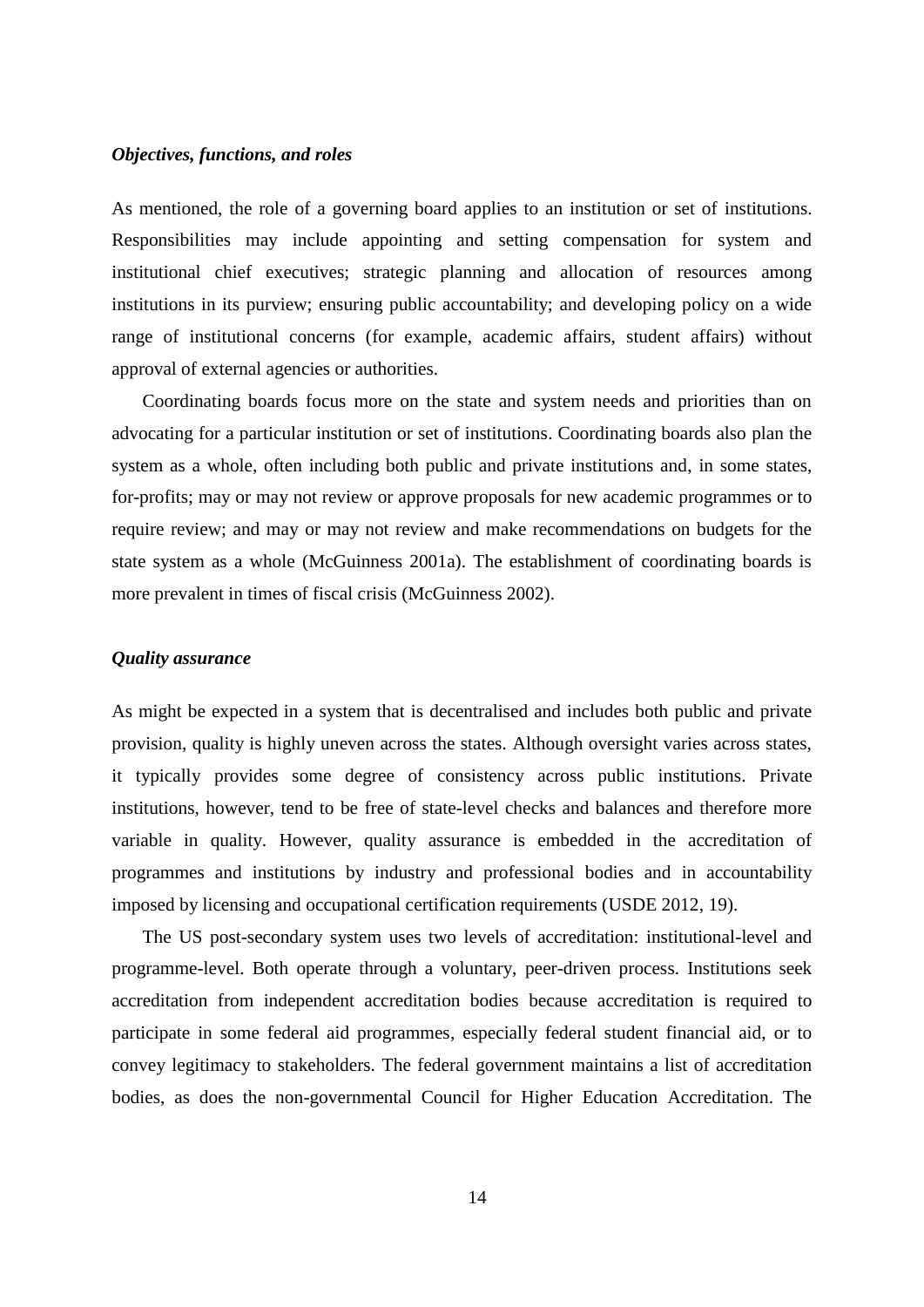accreditation process focuses on such factors as the institution's financial standing, approved programmes of study, faculty qualifications, facilities and equipment, and recruitment and admissions policies.

Programme accreditation, especially for vocational courses of study, is sometimes linked to occupational certification and licensing requirements, which often feed into hiring requirements. The decision-making body for programme accreditation is usually composed of expert practitioners and instructors in the discipline, putting accreditation in the hands of occupations. The requirements for accreditation can vary considerably, and may be higher for those programmes that involve professional certification, such as medical professions (USDE 2012, 20; Bailey and Berg 2005). Only about a third of vocational students in community colleges are in certificate programmes. However, the link between specific educational credentials and specific jobs or occupations in the US is not strong. There are no legal certification requirements in a wide range of occupations (including banking and most areas in business, office work, retail trade, manufacturing, and many others). For the majority of occupations, workers are not required by law to have particular credentials to hold particular jobs (Bailey and Berg 2005).

Accreditation is significantly different in England, where quality assurance arrangements are more demanding and include a blend of institutional audits, direct inspections, and student destination surveys that allow graduates to report on perceived provision (Mussett and Field 2013). The English system is also more transparent in publishing institutional ratings by the Quality Assurance Agency, whereas US accreditation agencies 'maintain a shroud of secrecy over accreditation reports' (Daugherty et al. 2013, 26).

#### *Accountability*

As discussed, the WIA establishes performance measures (for example, employment, retention, earnings), but state governors negotiate state and local levels of performance with the federal government. States that receive WIA funding must prepare and submit annual reports on progress in achieving state and local area performance measures for all core programmes. The WIOA will extend performance reporting to the local- and trainingprovider levels. States are also required to conduct evaluation studies of workforce investment activities. States failing to reach performance targets can request technical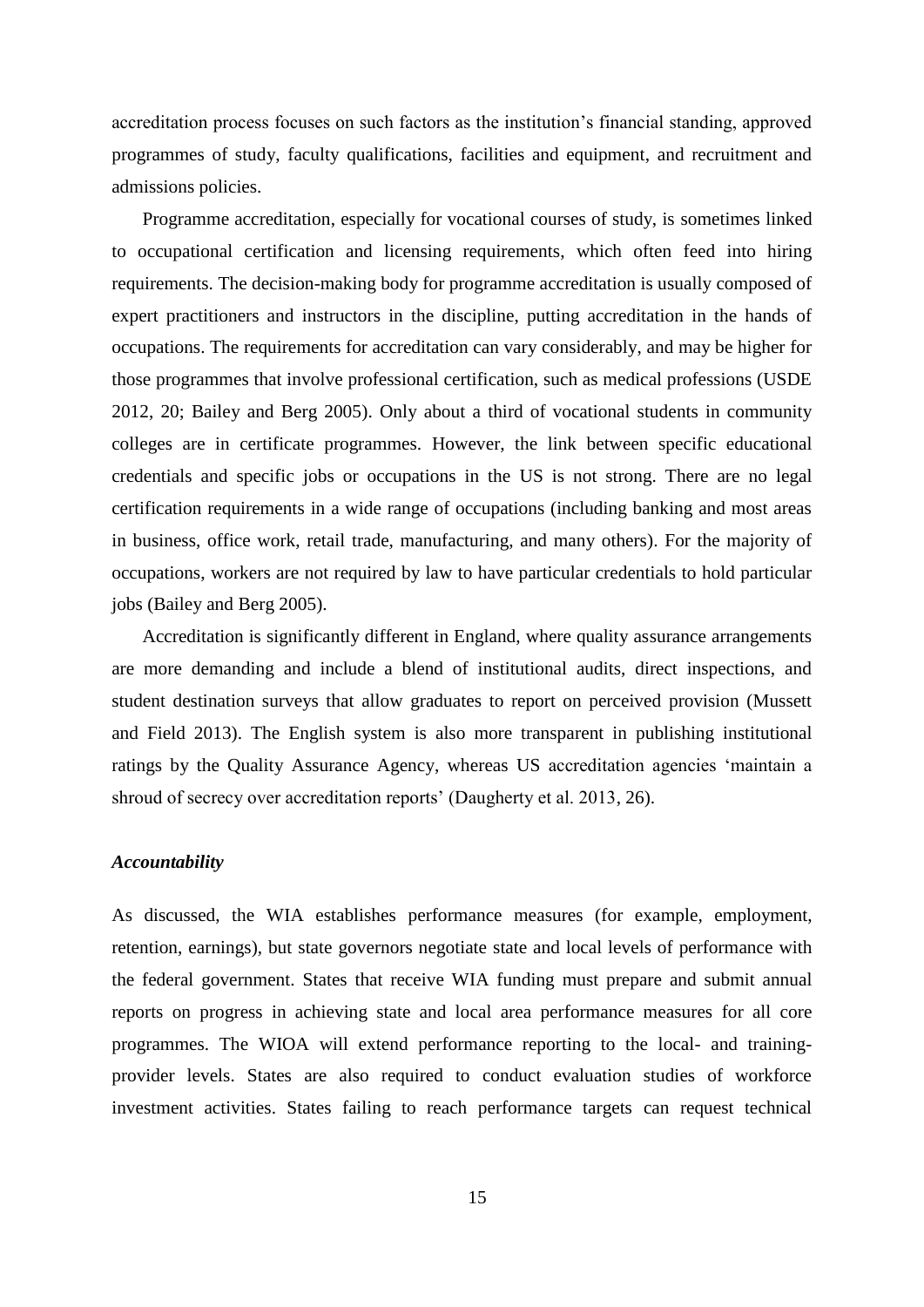assistance. Those failing to reach targets for a second consecutive year may be subject to up to five per cent reduction in funding. States can also apply for and receive incentive grants for exceeding state-adjusted performance for each of three programmes: workforce investment, adult education, and vocational education.

Similarly, in exchange for Perkins funds states must provide data on accountability indicators annually, which for the post-secondary sector include technical skill attainment; credential, certificate or degree; student retention or transfer; student placement and nontraditional participation and completion. States have leeway in defining measures and data collection methodologies. This variability has hampered federal efforts to report nationally comparable data on the outcomes of career and technical education and to assess states' success in improving programme performance (USDE 2013; Stone and Lewis 2010). Perkins funding is distributed to states and localities by formula, and there is currently no mechanism for rewarding successful local programmes.<sup>12</sup>

Statewide data systems are an important tool for assessment and accountability in the post-secondary sector. Trends show a shift away from information for long-term planning toward measures of strategic outcomes and performance indicators. From the mid- to late-80s, most states established requirements that institutions assess student learning and use the information internally to improve their programmes. Over the years, 32 states have implemented some form of performance funding. The initial forms of performance funding awarded bonuses over and above regular state funding on the basis of intermediate- and longterm indicators. Newer funding formulas retain enrolment as one funding driver. However, there is little evidence that performance funding significantly increases rates of student retention and graduation, although it has led to intermediate institutional changes, such as changes in academic and student service policies, and programmes and practices intended to improve student outcomes (CCRC 2014). Research has identified a number of obstacles associated with performance funding programmes, including inappropriate performance measures; lack of funding for efforts to improve student outcomes; and the brief duration of such programmes. Troublesome unintended impacts include grade inflation and lowering of

1

<sup>&</sup>lt;sup>12</sup> The Obama administration has set forth stronger accountability measures in its blueprint for the reauthorisation of the Perkins Act to allow states to award funds based on performance (USDE 2012b).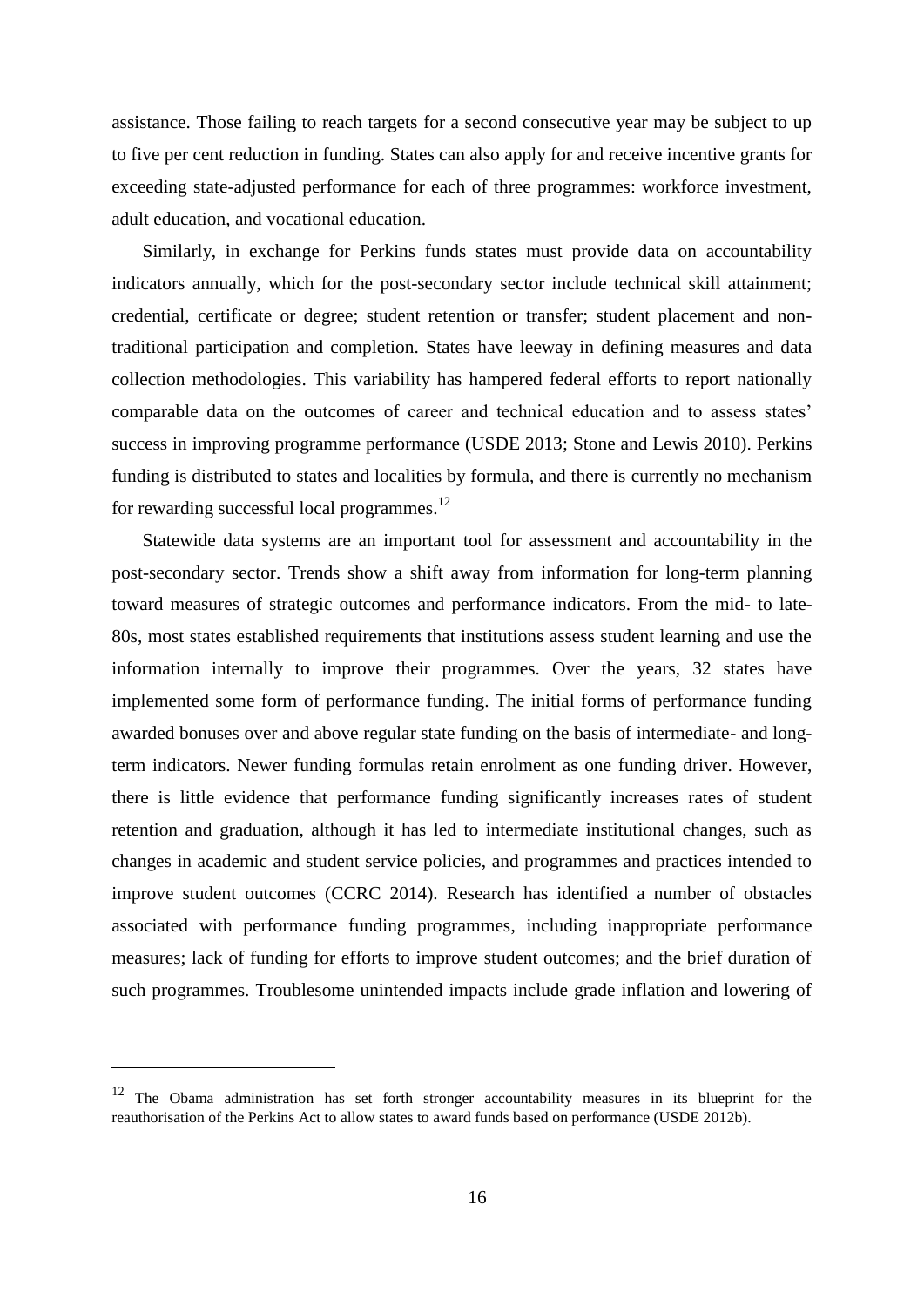academic standards; access restrictions that affect less-advantaged students; and a diminishing faculty voice in academic governance (CCRC 2014).

Moreover, some question whether higher education is really held accountable at all, because institutions are not necessarily required to act on the information they gather to change what they do in order to become more successful (Carey 2007; Burke 2005). Rather, the system has long been one of self-accountability: the institutions want to be accountable only to themselves and to their peers. This self-evaluation is accomplished through accreditation processes, which institutions are motivated to seek both to show that their institution meets some set of quality requirements and to be eligible for federal student aid funds. States have attempted to build accountability systems that emphasise student learning outcomes, but performance-funding plans are not widespread. One recent review of states' accountability practices found that only five states linked accountability to funding, the strongest lever that state policymakers have to induce change (Carey and Aldeman 2008).

#### *Employers and the labour market*

Flexibility in the education and training system is thought to enable closer alignment of provision with the needs of the labour market. Vocational education and training demand may be assessed through a variety of means, including institutions' employer advisory boards, state or regional economic planning boards, or other state or regional labour offices, as well as by employment trends (USDE 2012, 19). Private institutions in particular tend to be demand driven, while public community colleges are more subject to supply-side constraints due to their reliance on public funding.

The role of employers in education and training is idiosyncratic and variable, but in general their roles are determined at the institution or programme level and usually involve serving in an advisory capacity and in providing internships (Bailey and Berg 2005). Employer advisory committees or boards have no authority under federal Perkins legislation, and there is not much data on their role and influence (Stone and Lewis 2010). Similarly, although employers must have majority membership on state and local boards defined by the WIA (and the WIOA), these boards have representatives from a wide range of stakeholders and essentially provide advice to elected officials. Perkins legislation does not require states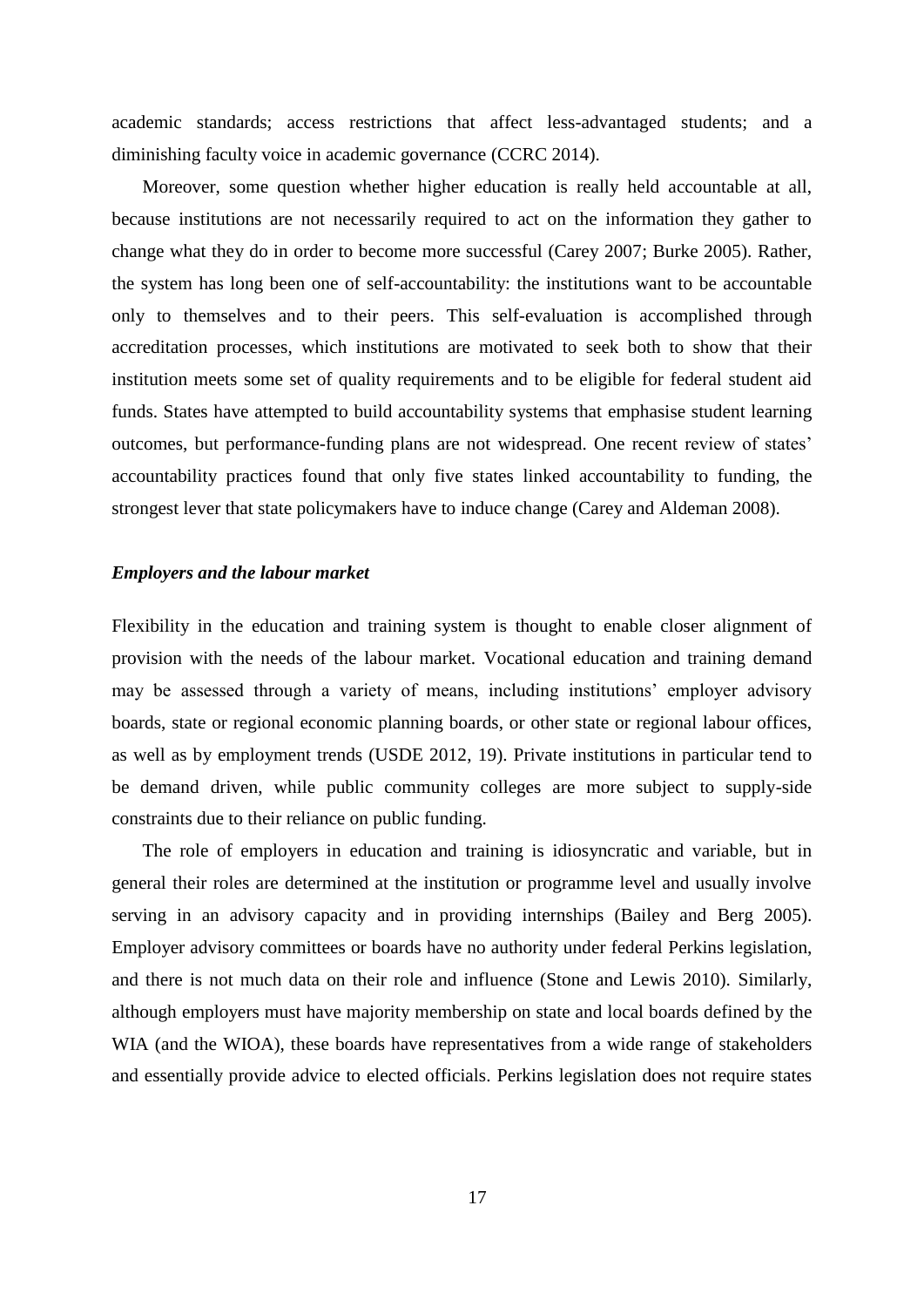to work with economic and workforce development agencies to identify areas of focus for vocational education and training programmes (USDE 2012).

Employers financially support post-secondary vocational education and training by sponsoring contract (or customised) $13$  training, in which they contract with community colleges or other post-secondary institutions to provide training to their employees. Contract training may train employees directly or adopt a 'train the trainers' model. Contract training is an open market in which education institutions compete with each other and with private training providers. The WIA/WIOA establishes criteria for approving private providers where federal funds are being used for training. Employers, grants to institution-employer consortia, or business tax credits may also support this type of training (USDE 2012).

Overall, it can be said that the relationship between vocational education and training and the labour market is much less formal in the US than it is in many other countries. Systems linking continuous training to vocational education are informal, driven largely by employer interests in further training, and by individual desires to obtain additional skills. Vocational training qualifications/credentials do not correspond and shape work organisation within firms, and the link between specific education credentials and jobs is not strong (Bailey and Berg 2005).

#### **Washington State**

1

Among the 50 states, Washington ranks 13th in terms of both population and per capita personal income. Its educational attainment is slightly higher than the US average, with 24.5 per cent having at least some college education (compared to 21.2 per cent for the US as a whole). About 84 per cent of higher education students attend public institutions, 41 per cent of these at two-year colleges. The racial and ethnic make-up is predominately white (78.4 per cent, compared to 74.1 per cent nationally), with higher percentages of Asian (7.3 per cent) and American Indian (1.3 per cent) residents in comparison to the national average (4.8 and 0.8 per cent, respectively). $^{14}$ 

 $13$  When contract training is tailored for a specific company or client, it is referred to as customised training.

<sup>&</sup>lt;sup>14</sup> Chronicle of Higher Education. Available at: http://chronicle.com/section/Almanac-of-Higher-Education/723/ (accessed 10 April 2014).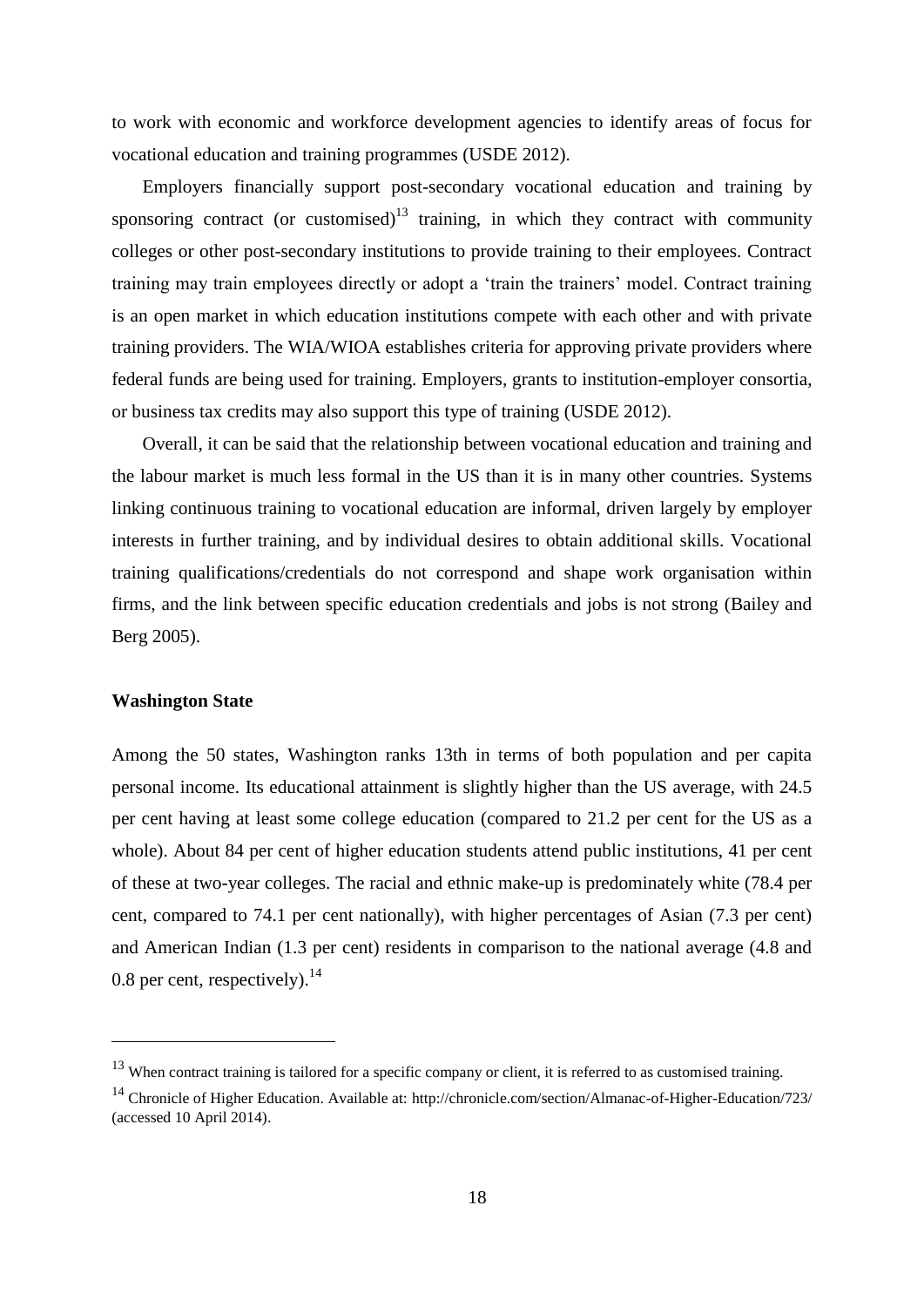#### *Overview of education and training institutions*

Washington's secondary schools offer general education and technical education courses, both of which are intended to help prepare students for successful roles in families, careers, and communities. CTE programmes are organised into 16 career clusters – a group of jobs or industries that are related by skills or products. Pathways within each cluster correspond to a collection of courses and training opportunities to prepare for a career. The clusters were established at the national level by the States Career Clusters Initiative and are recognisable across the US on a voluntary basis. The clusters include agriculture, food, and natural resources; finance; education and training; marketing; manufacturing; hospitality and tourism; and others.<sup>15</sup>

Postsecondary education and training is provided by  $102$  public<sup>16</sup> and private institutions and covers a wide range of programmes, from one-year certificates to two-year associate's degrees. Public institutions (34 community and technical colleges) enrol 80 per cent and private institutions (out of authorised private institutions, 250 provide certificates and 22 associate's degrees) enrol 20 per cent of career and technical education students. Thirty per cent of CTE students graduate from private institutions (a difference partly explained by the shorter programmes in the private sector). Apprenticeships are heavily concentrated in the construction sector and cater to approximately five per cent of CTE students (WTECB 2013a). Enrolment in apprenticeships has declined by 36 per cent in the recent economic downturn.

The university sector comprises six public universities and 10 other independent, nonprofit higher education institutions.

#### *Governance structure and decision-making authority*

1

The focus of Washington's workforce development system is on programmes and services that prepare people for employment and consists of 17 programmes defined by state statute and executive order. These programmes emphasise preparing individuals for jobs that do not

<sup>15</sup> Available at: http://www.k12.wa.us/careerteched/Clusters/default.aspx (accessed 6 September 2013).

<sup>&</sup>lt;sup>16</sup> In the US a 'public' institution is a state institution; a 'private' institution is independent, and may be not-forprofit or for-profit.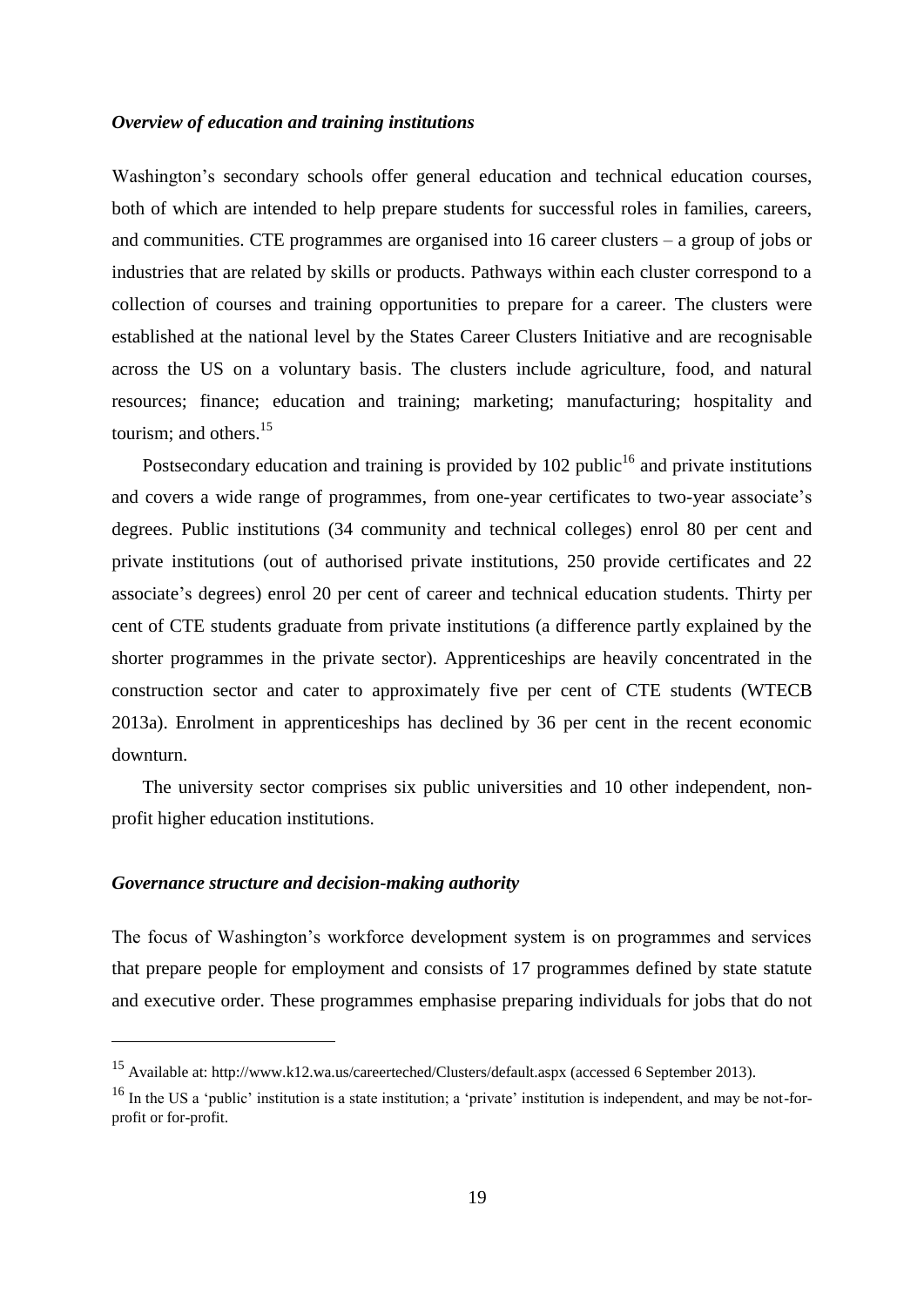require a baccalaureate (bachelor's) degree, which amounts to about 75 per cent of jobs in Washington.

The state of Washington's governance structure follows the 'governing board' model for higher education (McGuinness 2003), mainly characterised by independent institution-led governing boards for its six public universities. Ten independent higher education institutions in Washington have separate boards, but are associated as the Independent Colleges of Washington. The education and training system also features a state-level coordinating board, the Workforce Training and Education Coordinating Board (Workforce Board, WTECB), created in 1991. A separate State Board for Community and Technical Colleges (SBCTC) coordinates locally governed community colleges. The Washington Student Achievement Council was established as a cabinet-level state agency in July 2012 to provide strategic planning, oversight, and advocacy to support increased student success and higher levels of educational attainment for all Washingtonians.<sup>17</sup> Its nine-member council consists of five citizens and one representative from each of the four educational sectors. It replaced the Washington Higher Education Coordinating Board, which had statutory coordinating responsibilities for higher education institutions. The WTECB's members are appointed by the governor. Business and labour represent six of nine voting members, and non-voting members also participate.

The SBCTC has a nine-member, governor-appointed board responsible for administering the Community and Technical College Act and providing leadership and coordination for Washington's system of 34 public community and technical colleges.<sup>18</sup> By law at least one member of the board must be from business and one from labour.

Five other state-level agencies (including the SBCTC, Office of Superintendent of Public Instruction, Employment Security Department, Department of Health and Social Services, and Department of Commerce) are involved in the workforce development system, and report to the governor either directly, through governor-appointed boards (SBCTC, WTECB) or an elected official (see Figure 1). But it is the WTECB's responsibility to review and make recommendations to the governor on operating plans of these agencies to ensure consistency with the state's strategic comprehensive plan.

1

 $17$  Available at: http://www.wsac.wa.gov/ (accessed 10 March 2014).

<sup>18</sup> Available at: http://www.sbctc.ctc.edu/general/a\_index.aspx (accessed 6 September 2013).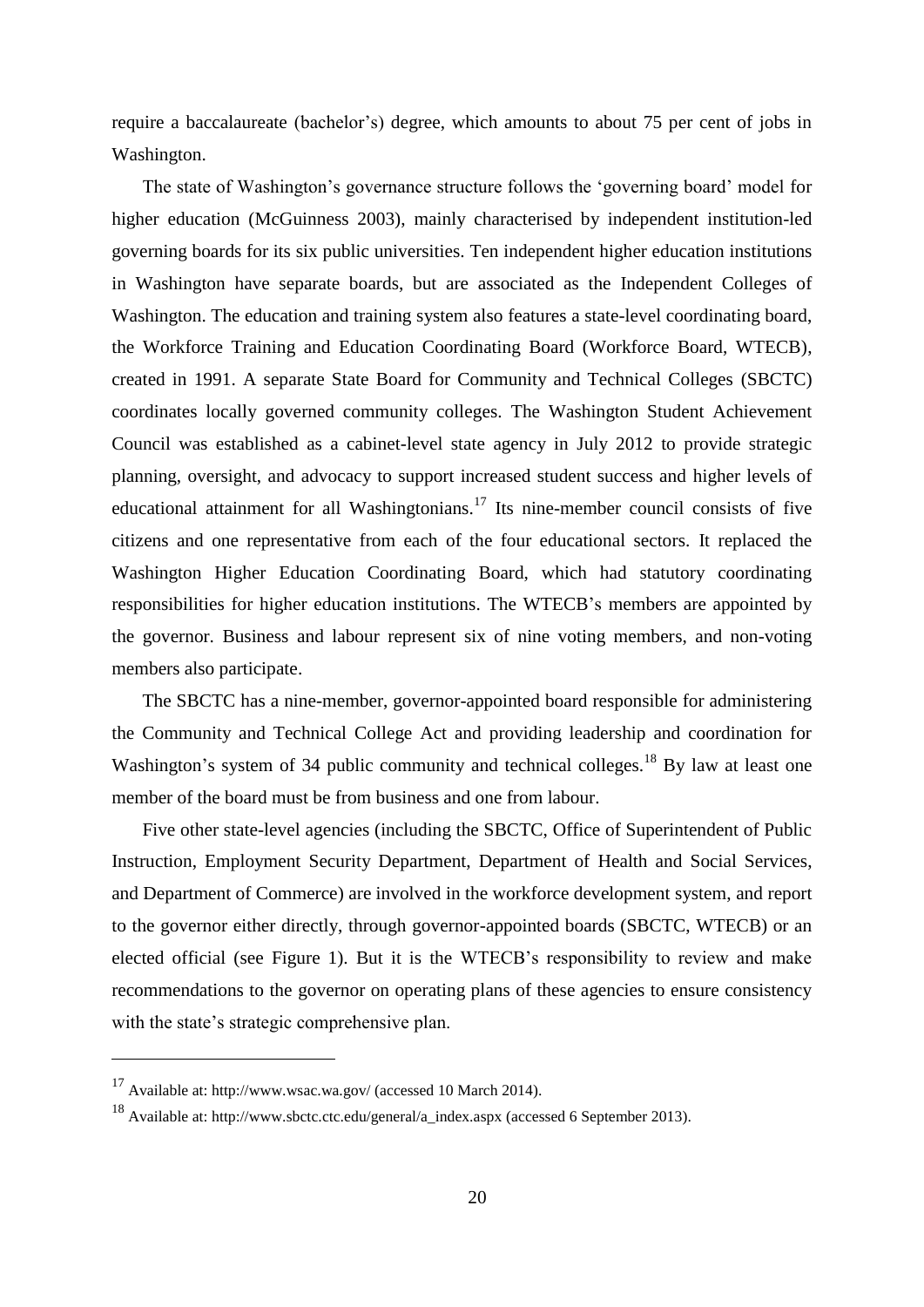Figure 1: Overview of Washington's workforce system



#### *Objectives, functions, and roles*

<u>.</u>

The WTECB is the state agency responsible for planning and evaluation across the workforce development system. It serves as the state agency eligible for Perkins and as the state workforce investment board under the WIA. Thus, it covers career and technical education programmes from secondary through post-secondary and workforce development. It is among the first states to connect workforce development through a single state plan and to establish a body responsible for coordination (Kuczera and Field 2013). It is also the state's performance accountability agent and licenses and regulates private career schools.

The WTECB defines the state objectives and strategies to reach them, which it publishes in the 'High Skills, High Wages' report.<sup>19</sup> Beyond its coordinating role, the WTECB is responsible for developing and managing a performance management system for workforce development; assuring non-duplication among programmes; reviewing local area strategic plans developed by the 12 workforce development councils; making recommendation to the governor on allocation of funds; preparing annual WIA reports to the US Department of Labour; and determining how to award any incentive funds rewarded under the WIA.

<sup>19</sup> Available at: http://www.wtb.wa.gov/Documents/HSHW2012StrategicPlan.pdf (accessed 3 March 3014).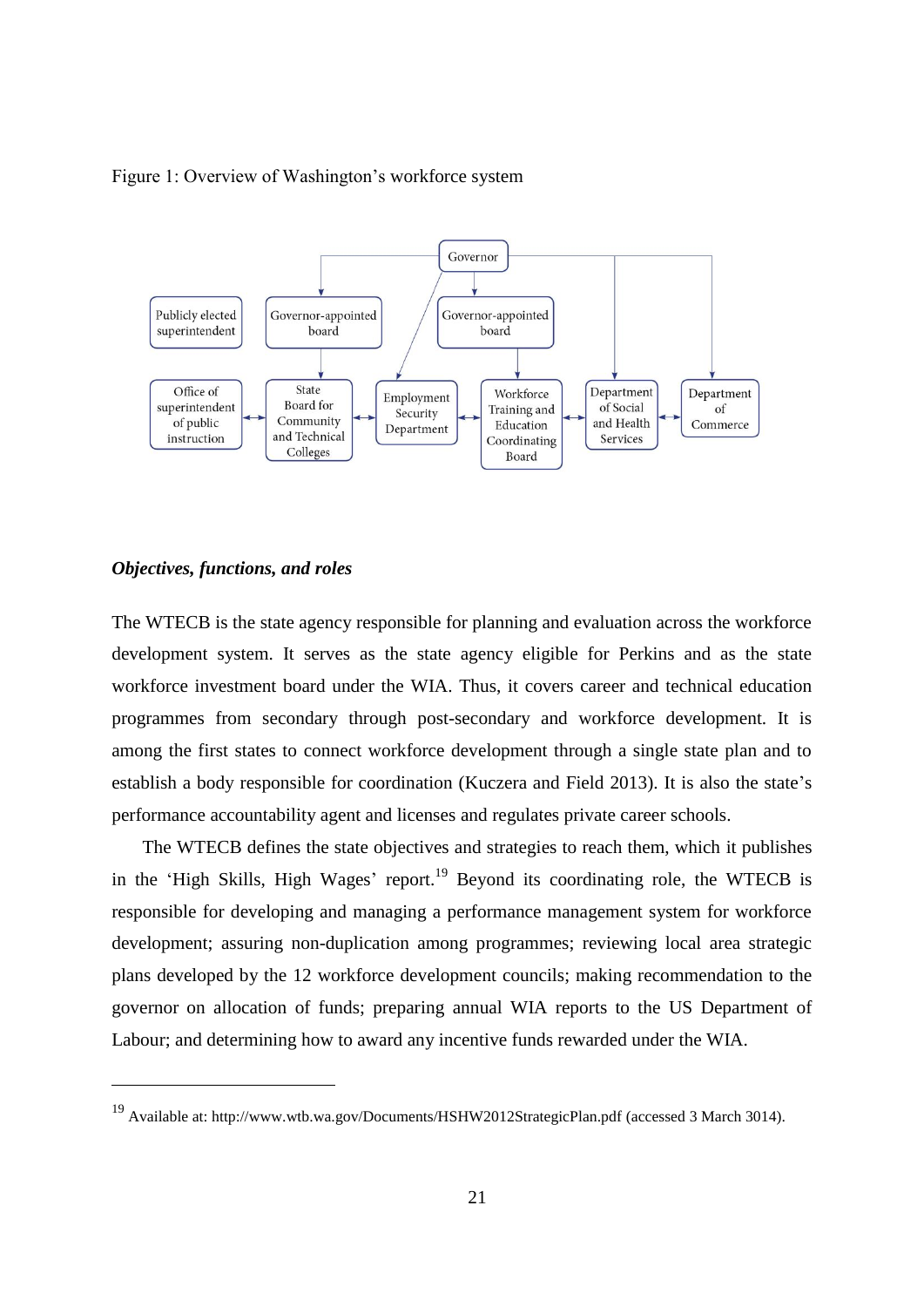#### *Quality assurance*

Like other states, quality assurance in Washington is embedded in the accreditation of programmes and institutions by industry and professional bodies (in some cases) and in the accountability imposed by occupational certification and licensing requirements. Private and career schools must be licensed by either the WTECB or the Student Achievement Council to provide training supported by public funds.

As with other states, Washington's CTE programmes typically have advisory committees to provide subject-matter expertise in the review and evaluation of programme curricula and equipment and overall effectiveness. The advisory committees are usually long-term in nature and help determine professional and technical programme goals and create a bridge between local industry and CTE programmes.

The state has developed skills standards for the CTE workforce to assist community and technical colleges with promoting the right skills among teachers. 'Industry partners contributed to the development of these standards', which helps ensure that teacher knowledge is aligned with recent industry requirements (Kuczera and Field 2013, 144). This appears to be a type of technical assistance, rather than a regulation (that is, no demands that teachers meet standards).

Washington does not have a statewide skills standards system. Rather, individual institutions decide whether to include credentialing in professional technical programmes. Officials see this as a weakness of the education and training system, and there are moves to create a statewide credentialing system, with a focus on middle-skill jobs, that will provide skills portability and support a pathway from secondary school to baccalaureate degree and beyond. Transition of credits now depends on articulation agreements, which are often formulated course by course between departments and institutions. This means that students can lose credits even when transferring within the same field (Kuczera and Simon 2013). The state is also investigating the adoption of national skill standards, such as the National Advanced Manufacturing-Endorsed Certification System, to determine if they will be beneficial.

The state's integrated workforce plan (for 2012–17) calls for an increase in the use of industry-based skill standards, assessments and credentials. It aims to bring the education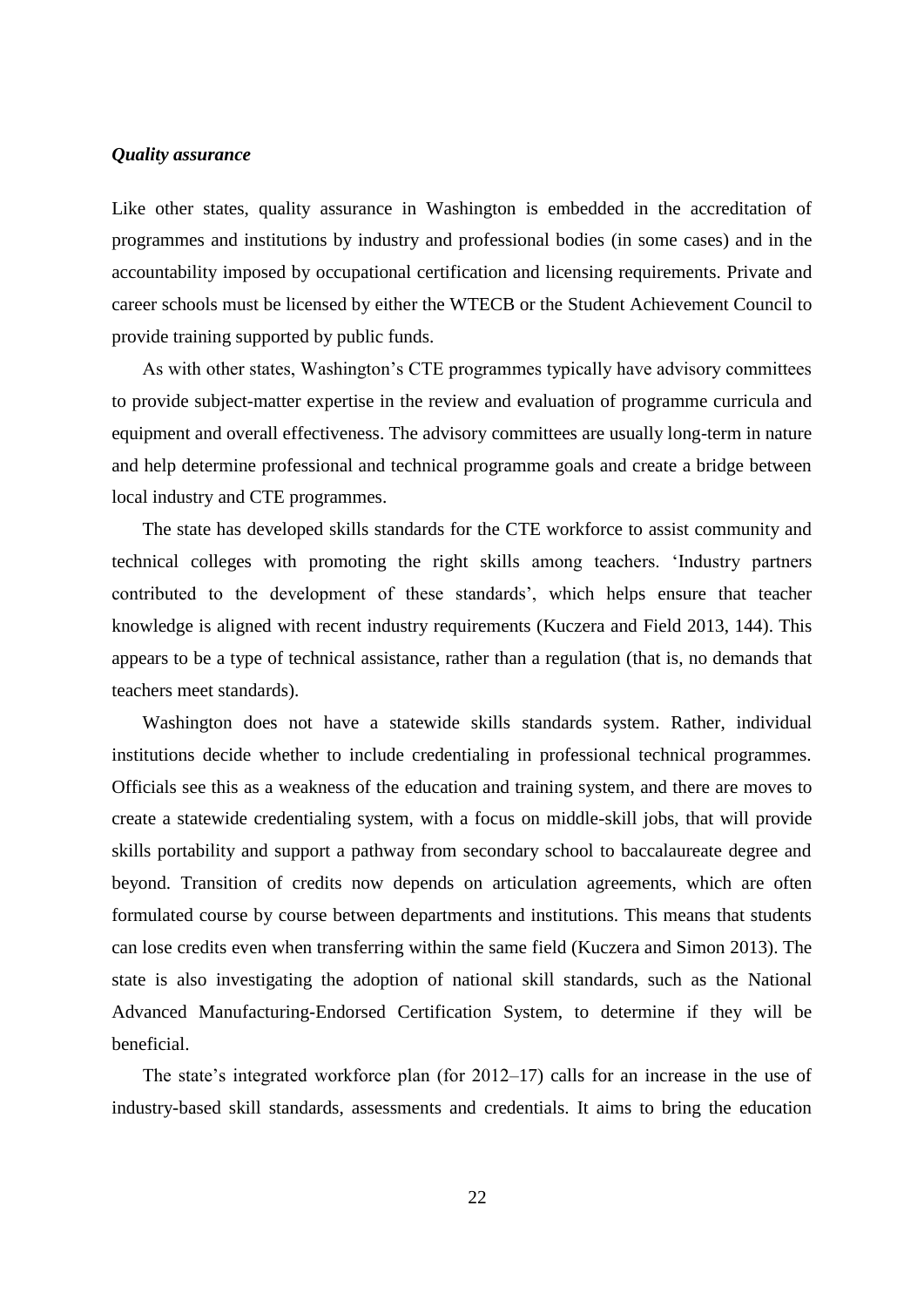system together with industry to identify standards and assessments, both general and those specific to particular industries. Since 2000, the state has supported industry skills panels, public-private partnerships of business, labour and education to improve skills, especially in response to industry-specific skills gaps identified by WTECB analyses (discussed further below). These help ensure quality and alignment of the labour market with skill development efforts.

#### *Accountability*

Washington initially implemented a performance funding system in 1997 for all of its higher education institutions, but discontinued the programme after two years due to lack of public support (Miao 2012). In 2007 the SBCTC made a second attempt at performance funding with the Student Achievement Initiative (SAI) for all community and technical colleges. The SAI was developed by a task force of higher education and institutional leaders and includes certificate and associate's degrees (both transfer to four-year and CTE), apprenticeship retraining for workers and a programme for adults without a high school diploma. Colleges are evaluated relative to progress made on their own prior performance according to accumulation of achievement points. They are rewarded with additional funds if there is a positive change in specific outcomes, such as the number of students that move from remedial to credit courses, complete specific credits, and successfully complete a degree. Unlike previous performance funding models, it rewards colleges for students' intermediate achievements along the pathway toward college completion as well as for completion itself. 'There are no targets, colleges complete with themselves rather than each other' (SBCTC 2013). In 2009 colleges received \$1.8 million for performance gains (Jenkins and Shulock 2013). The SAI does not affect the regular distributional formula of state funds.

The SAI tracks student progress over time and encourages institutions to measure the impact of tools designed to improve student progression. The focus on progression and completion has increased attention to basic skills and remedial education and has reportedly let to stronger investment in student services (Jenkins et al. 2009). In this sense it serves as a driver of the system.

Evaluations of the SAI show that the number of students in community and technical colleges reaching crucial progression points (momentum points) has been growing since its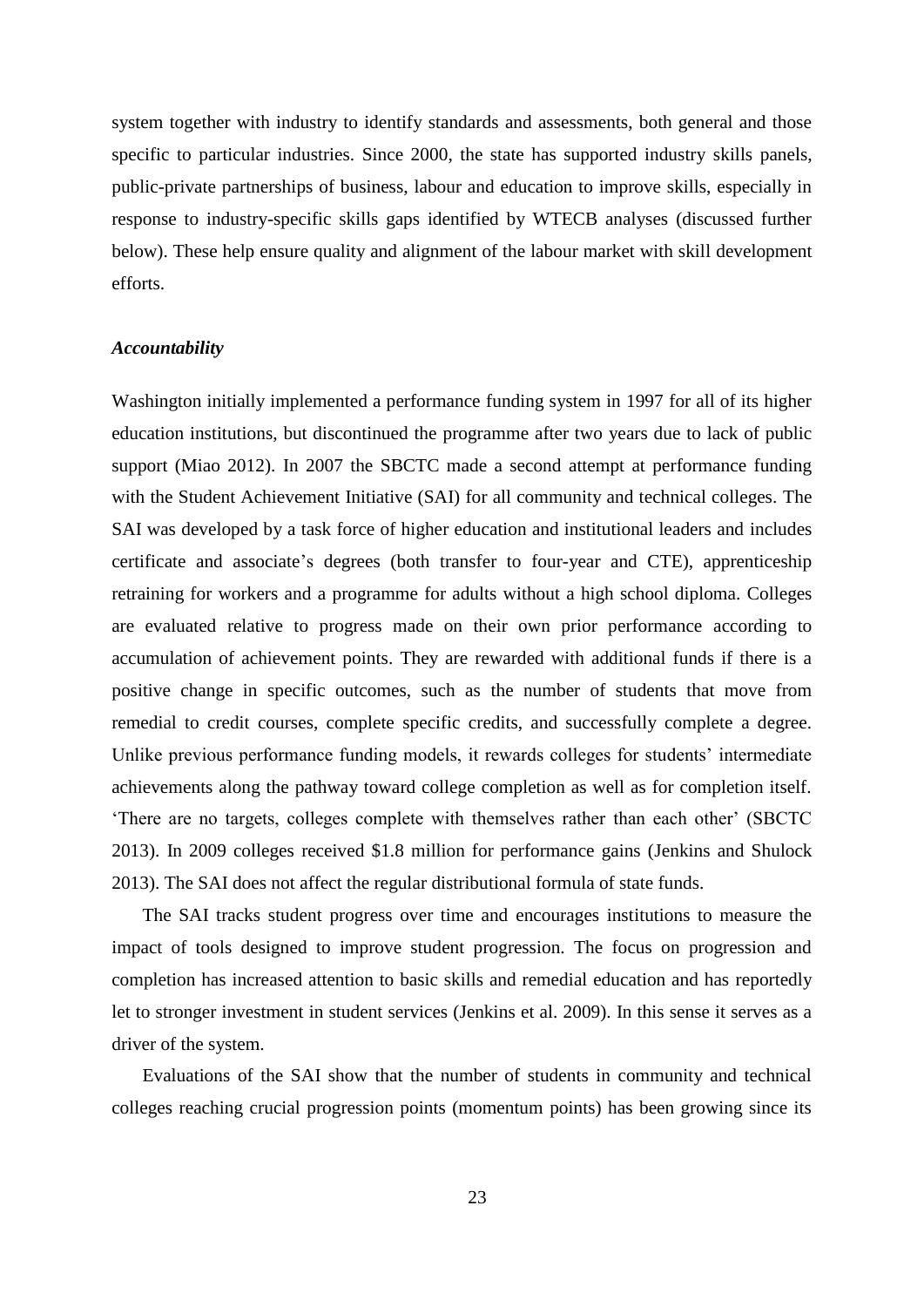introduction (thus suggesting it serves as driver for performance improvement), with more students performing better on basic skills and being college-ready. More students have been enrolled, yet achievement rates grew faster than enrolment, implying that student achievement explains an important part of improvements. The SAI does not appear to have penalised institutions that serve more at-risk, low-income students. Achievement growth halted in 2011, perhaps due to funding cuts in post-secondary education (Kuczera and Field 2013, 142).

#### *Employers and the labour force*

The state plan envisions employers as a central component of the workforce system and strives to align the system with employers' needs. But employers must also play an active part in the system's design, delivery and evaluation of training programmes. To this end the plan specifies several roles for employers and also some incentives (see below), and the WTECB evaluates labour market outcomes.

As mentioned above, business and labour have majority voting seats on the WTECB and also participate in other bodies that contribute to workforce development, such as the SBCTC, and on programmatic advisory committees at the institutional level. In the latter cases, relationships would occur with individual institutions, as each has independent governance. According to the OECD's independent review, employer and labour representatives 'steer and shape policies related to career and technical education' and go 'far beyond just advising' (Kuczera and Field 2013, 143).

The WTECB administers a customised training programme whereby Washington-based businesses can contract with eligible training institutions to provide dedicated training to employees. Eligible institutions include Washington's 34 community and technical colleges and any private career school or college licensed by the WTECB or the Higher Education Coordinating Board. The state pays training institutions directly, and employers repay the funds interest-free over an 18-month period and claim tax credits equal to 50 per cent of the amount they repay. This reduces the cost of the training to new and expanding firms and is considered critical to attracting and retaining businesses. The state expects participating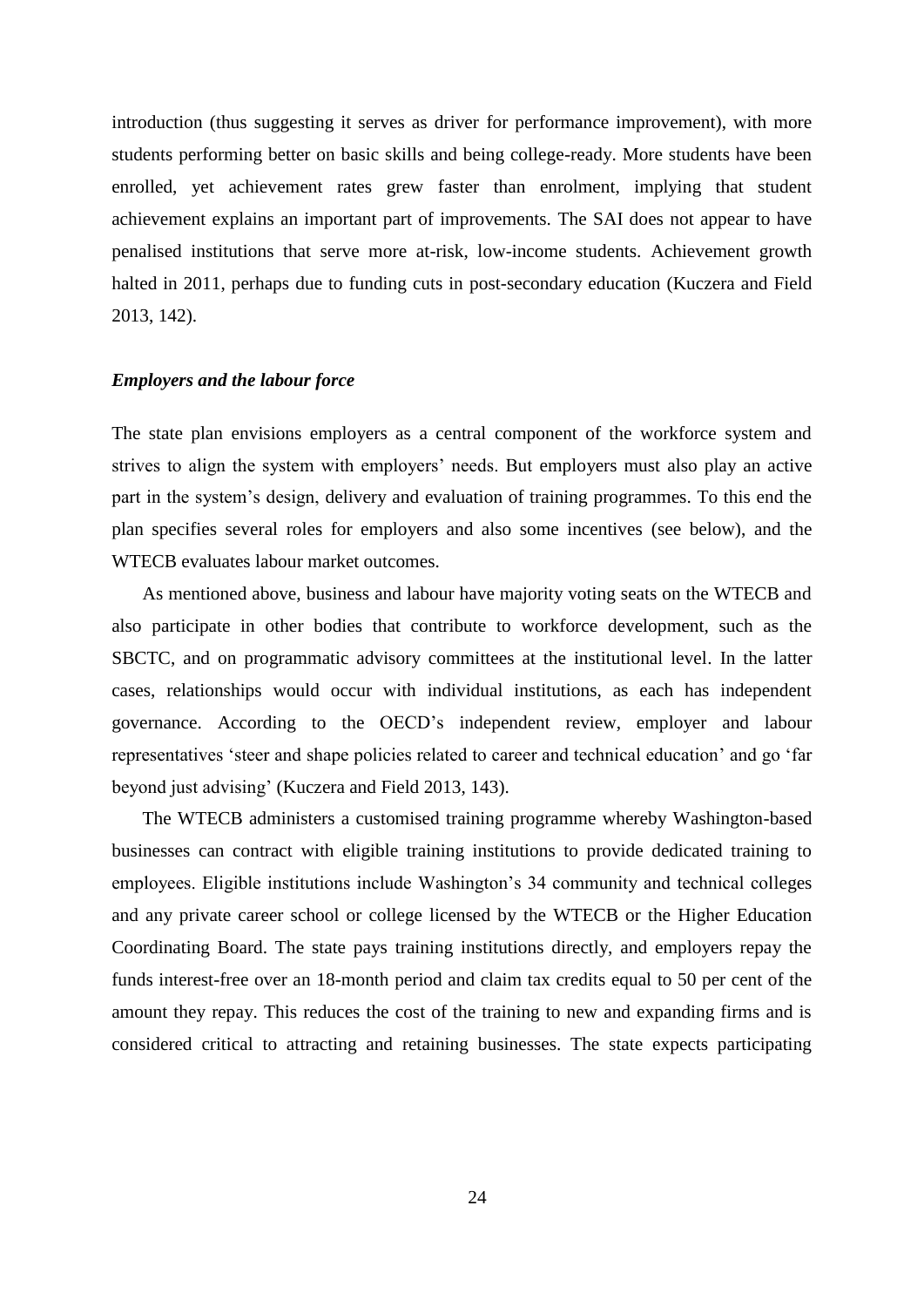employers to add new jobs in Washington and gathers data on job growth.<sup>20</sup> However, according to the WTECB's biannual employer survey, only 2.5 per cent of employers in 2012 had an arrangement with a public community college to provide education and training services to their employees (WTECB 2013b). Some 93 per cent of employers were satisfied with that training.

The Workforce Board evaluates the labour market outcomes of each of the major postsecondary CTE programmes, including those at community and technical colleges, apprenticeship, and CTE programmes provided by private institutions. Since 1996, the WTECB has collected and provided on skill attainment (completion rates), employment rates, earnings, customer satisfaction, net impacts on employment and earnings, and benefit/cost returns on investment. $^{21}$ 

According to the OECD (Kuczera and Field 2013, 143), the net impact analysis 'rigorously measures the impact of CTE by comparing the labour market outcomes of CTE participants with the performance of similar individuals who did not participate in postsecondary CTE'. Those who completed CTE programmes fared better than a control group in both short- (nine months) and long-term (three years since exit) in terms of employment likelihood and wages (Kuczera and Field 2013, 143). Students receiving certificates at private institutions showed an increase in wages compared to the control group, but the increase was below that for public institution graduates. Privately earned CTE certificates had no effect on short-term employment compared to the control group.

The WTECB regularly carries out a cost benefit analysis.<sup>22</sup> Analysis has shown that over the lifetime of an individual participation in public CTE programmes generates \$132,000 of net benefits and \$18,000 of public returns (students leaving programme in 2005–06; net gains compared to earnings of similar individuals who did not receive the training) (Kuczera and

1

<sup>20</sup> Available at: http://wtb.wa.gov/CustomizedTrainingProgram\_dir.asp (accessed 8 June 2014).

 $21$  The US Department of Labour asked the WTECB to lead the states in developing a new generation performance management system, which led to the Integrated Performance Information (IPI) measures. The IPI measures later became the basis of similar performance measures endorsed by the National Governors Association, and these were considered in the WIA reauthorisation process. The proposed WIOA has six core measures including rates of entry into unsubsidised employment; retention in employment; earnings six months after entry; and attainment of a recognised credential.

<sup>22</sup> Longitudinal data on a number of indicators can be found at http://wtb.wa.gov/CTC2014Dashboard.asp (accessed 20 June 2014).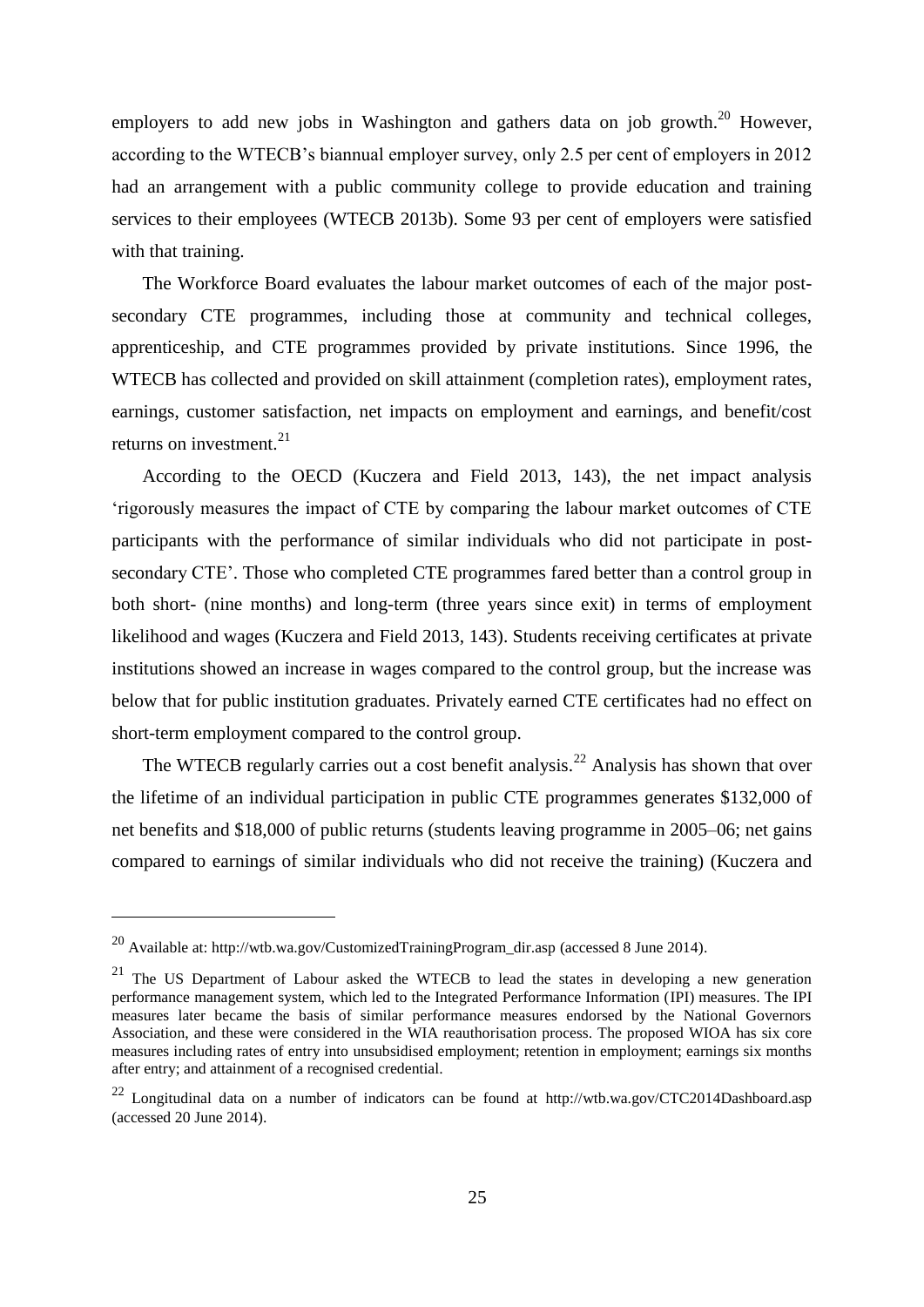Field 2013, 143 and Table A.1). Net student benefits for private school participation were much lower at \$3,000.

Information on labour market performance feeds into career services for students. Individuals can access labour market information by occupation and costs and outcomes of programmes on the Career Bridge website.

#### **Texas**

<u>.</u>

Texas is the second most populous state in the US and ranks 26th in per capita income. The poverty rate is 18.5 per cent, above the national average (15.9 per cent). It has a high Hispanic population at 38.1 per cent, more than twice the national average (16.7 per cent). Hispanic residents make up two-thirds of population growth over the last decade. About 23 per cent of Texans have at least some college education, close to the national average (21.2 per cent). About 85 per cent of higher education students attend public institutions; 48 per cent of these at two-year colleges.<sup>23</sup> The Texas economy was less impacted by the recent recession in comparison to the rest of the US and recovered more quickly. By 2011 the state reached a new high in employment.

#### *Overview of education and training institutions*

Texas had over 1,300 public high schools in 2012. It has adopted the National 16 Careers Clusters Model (discussed earlier) as the basis for reforming the high school curriculum and to help improve transition between secondary and post-secondary education.

Texas has 147 higher education institutions, including 105 public universities and colleges. Public institutions include 38 universities, 10 health-related institutions, seven technical and state colleges, and 50 community college districts. Private institutions include 38 independent universities, one junior college, two chiropractic colleges, and one medical school. 24

<sup>23</sup> Chronicle of Higher Education. Available at: http://chronicle.com/section/Almanac-of-Higher-Education/723/ (accessed 10 April 2014).

<sup>24</sup> THECB 'Texas Higher Education Data'. Available at:

http://www.txhighereddata.org/Interactive/Institutions.cfm (accessed 17 April 2014).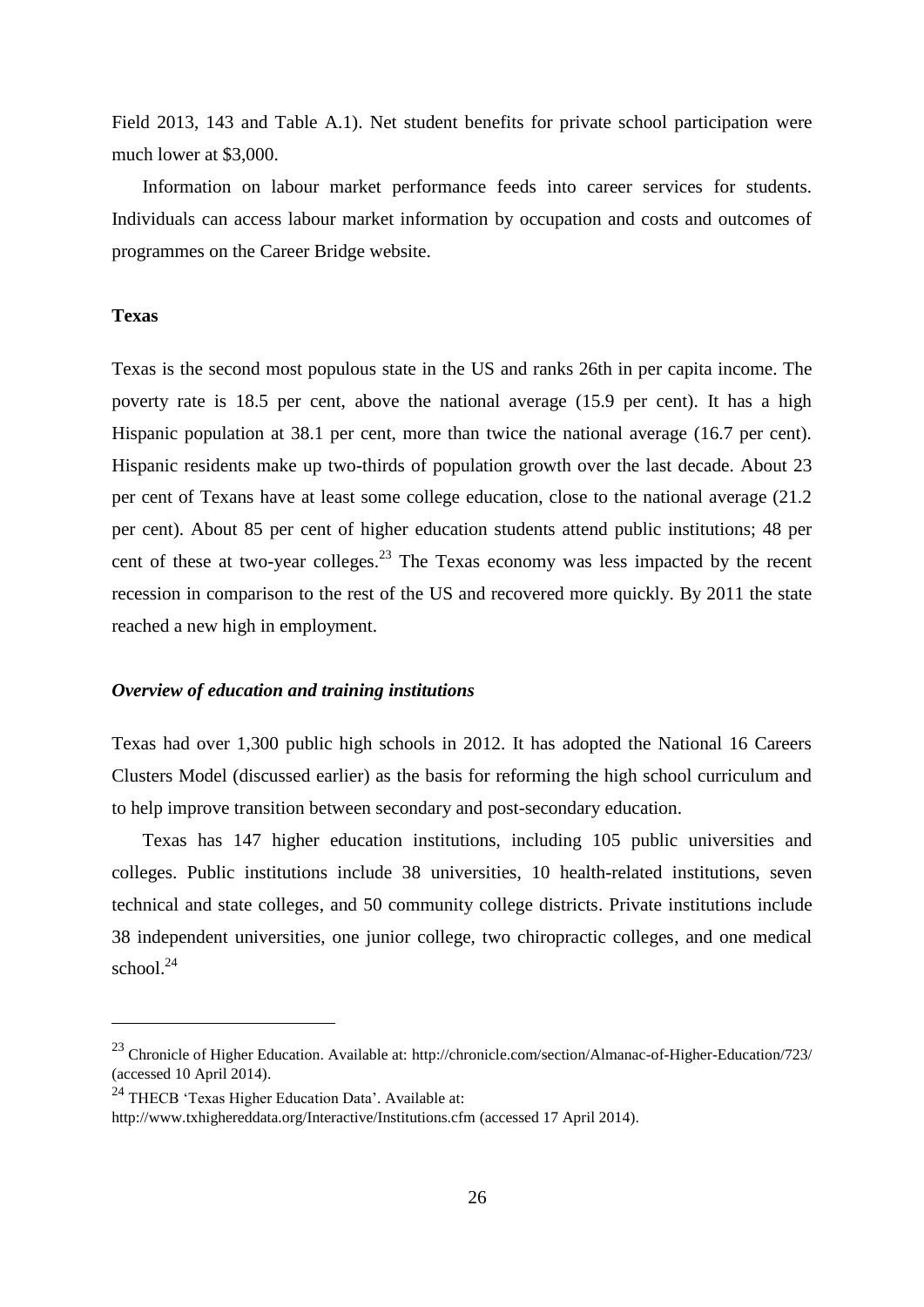In addition, the Texas Workforce Commission (TWC) licenses proprietary and non-profit career and technical schools, many with multiple campuses, which offer career and technology training in the 28 workforce development areas. These are regulated by law. There are also many online higher education opportunities available.

#### *Governance structure and decision-making authority*

<u>.</u>

The Texas Higher Education Coordinating Board (THECB), the Texas Workforce Investment Council (TWIC), and the TWC are the main agencies with responsibilities for the postsecondary education and training system. Eight state agencies in total comprise the education and training system, along with the Texas Association of Workforce Boards, 28 local workforce development boards, community and technical colleges, local adult education providers, and independent school districts. Texas has one of the more centralised higher education governance structures of high-population states.

The THECB, the highest authority in the state in matters of higher education, reports to the governor. Its mission is 'to work with the legislature, governor, governing boards, higher education institutions and other entities to help Texas meet the goals of the state's higher education plan, closing the gaps by 2015, and thereby provide the people of Texas the widest access to higher education of the highest quality in the most efficient manner'.<sup>25</sup> It is established by law in the Higher Education Coordinating Act of 1965.

The THECB is comprised of nine unpaid members appointed by the governor and confirmed by the Texas legislature for six-year terms. Members are to act as representatives of the general public, and the law stipulates restrictions on outside activities.<sup>26</sup> All members must attend mandatory training that addresses roles and duties of governing board members, budget and financing, and other topics. Students are represented by an appointed, non-voting representative (unpaid except for expenses). The THECB is supported by a staff of 100–200, led by a commissioner of higher education who is appointed by the board.

<sup>&</sup>lt;sup>25</sup> Available at: http://www.thecb.state.tx.us/index.cfm?objectid=590DB776-049E-7F1F-BA50A97E6E39169D. (accessed 5 June 2014).

<sup>&</sup>lt;sup>26</sup> For example, Coordinating Board members may not be employed in education or serve on a community college board of trustees.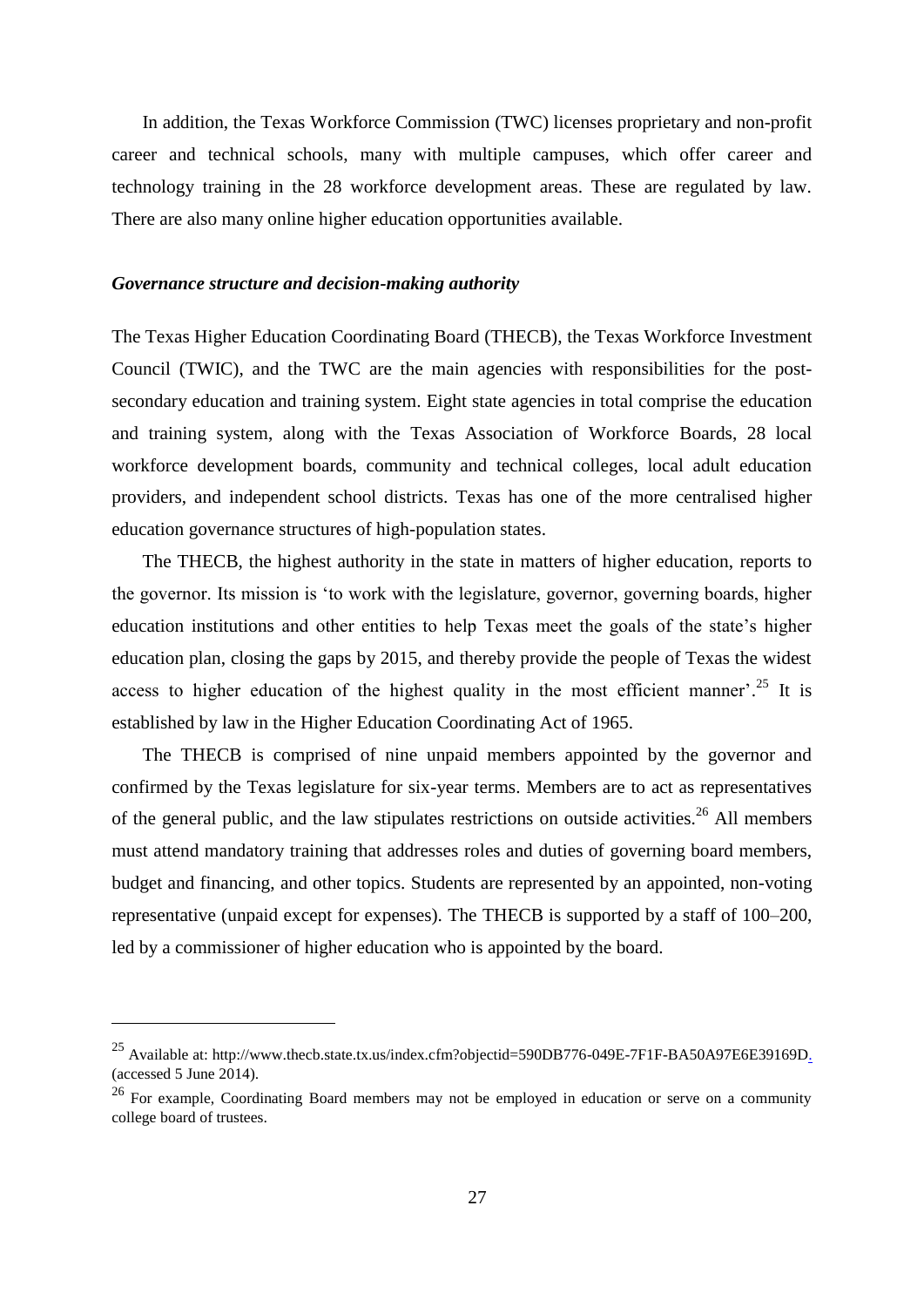The THECB chairman organises advisory committees to gain input from a wide variety of stakeholders. For example, the advisory committee on higher education cost efficiencies comprises higher education and business leaders to review opportunities for achieving cost efficiencies statewide, through such measures as restructuring financial aid programmes or programme consolidation. The advisory committee on nursing education helps develop strategies for implementing recommendations identified in the THECB's reports on nursing education.

Individual institutions have their own governing bodies and are therefore independent in terms of academic freedom and the management and operations of internal affairs. Texas has an institutional governing structure: there are about 60 separate governing boards: six boards for the public four-year system, 50 locally elected boards for the public community college districts, one board overseeing the eight technical colleges, and several single-institution boards. A coordinating board is needed to provide a system-wide perspective.

The TWIC assists the governor and state legislature with statutorily mandated responsibilities for workforce development, strategic planning, evaluation, review, and reporting. Appointed by the governor, the Council serves as the State Workforce Investment Board under the WIA and works closely with system partners, including the THECB, to facilitate collaboration and coordination among the eight agencies in the workforce system. It is mandated by state law to develop the Texas workforce strategic plan and to monitor the system. It reports annually to the governor and legislature on the degree to which the system is effective in meeting state and local workforce goals and objectives. It's most recent plan is entitled 'Advancing Texas: Strategic Plan for the Texas Workforce System (FY2010– FY2015)'. The TWC distributes federal WIA funds through formula allocation to the state's network of 28 local workforce boards and their offices. It is the state agency charged with overseeing and providing workforce development services and is most directly involved with employers. The legislation establishing the TWC was enacted in 1993, predating the WIA. The WIA-related activities are built upon the earlier organisational structure, which included local workforce boards, strategic planning, and performance standards.

The Texas legislature is the final power with regard to decision-making authority. It can overrule decisions made by the THECB or other entities involved in the education and training system. Over time the legislature has become more explicit about accountability. The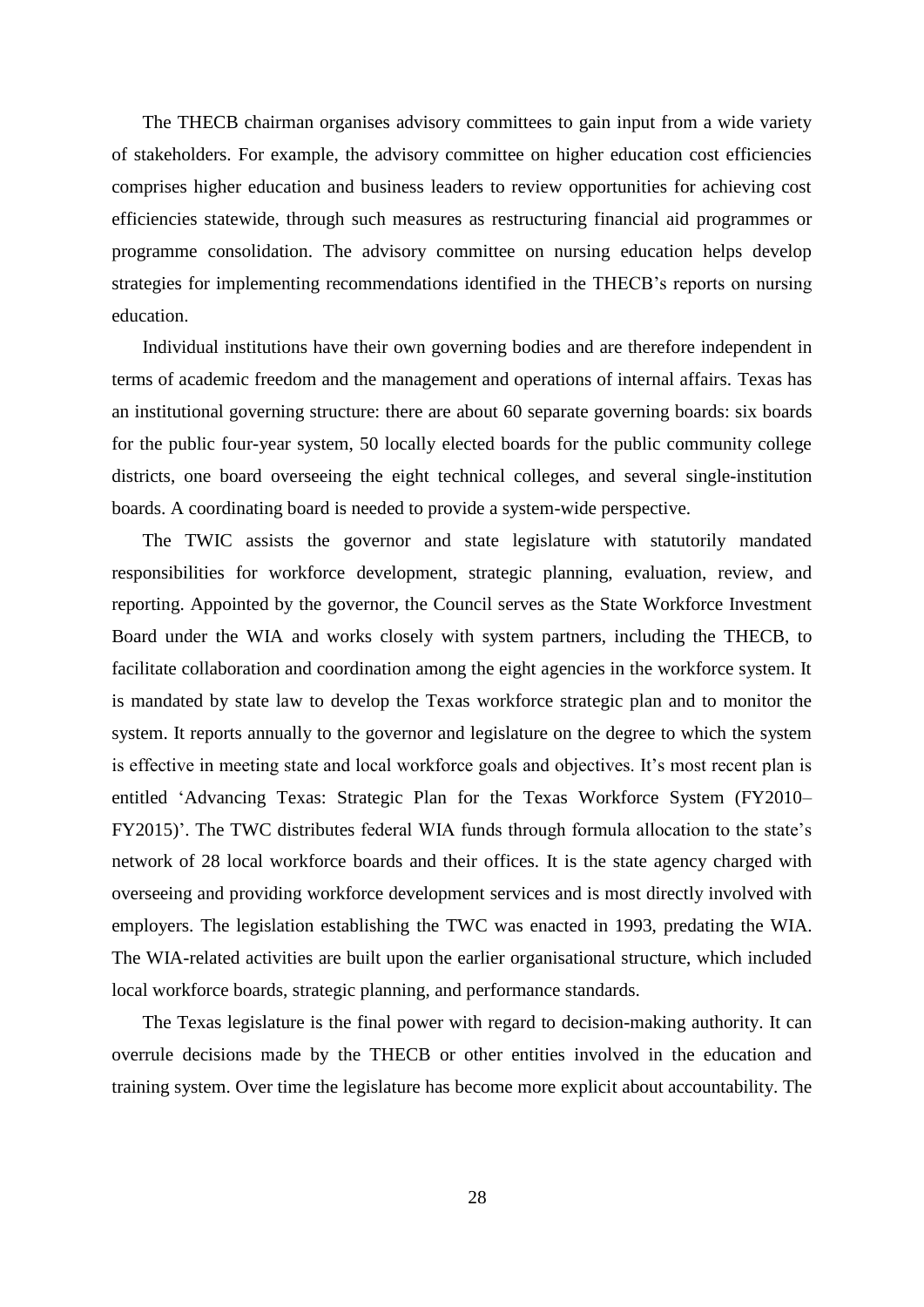legislature determines funding for higher education (the THECB makes recommendations on funding), and the governor has no veto power or control over the budget.

#### *Objectives, functions, and roles*

Chapter 61 of the Texas education code establishes the role of the THECB (Higher Education Coordinating Act of 1965) and changes in that role are made by the state legislature. The THECB has responsibility for the full range of higher education institutions, including fouryear universities and community colleges, and technical and vocational education providers. According to Chapter 61 its roles include creating a five-year master plan that takes resources of public and private institutions into account. It monitors implementation of the plan and reports to the legislature every odd-numbered year on the higher education system's progress toward reaching goals. It reviews the roles and missions of each higher education entity, prescribes maximum enrolments, and approves all degree programmes to make sure they meet present and future needs of the state and counties in which they are located (reviewed at least every four years). In the past the THECB had authority to eliminate degree and certificate programmes – for example, if enrolment or achievement was too low – but this is no longer the case. It still has authority to approve programmes, but only institutional boards are empowered to close them. This has resulted in greater scrutiny of the new programme approval process.

The THECB authorises the creation of public community college districts and adopts standards for operating public community and technical colleges. Another role is to encourage development of new certificate programmes in technical and vocational education and training in Texas public institutions and community colleges as the needs of industry and technology may demand. It identifies 'as specifically as practicable' the programmes or fields of study for which an area has or is projected to have an unmet need. Various factors have been identified for assessing unmet need. Recently, the Texas legislature approved Senate Bill 414, mandating a study to look at the possibility of further expanding community college baccalaureate degrees in Texas. In response to that mandate the THECB is currently sponsoring a study of unmet workforce needs in nursing and four applied science fields: computer and information technology, management of fire sciences, management of production/operations technicians, and health information technology. The study will provide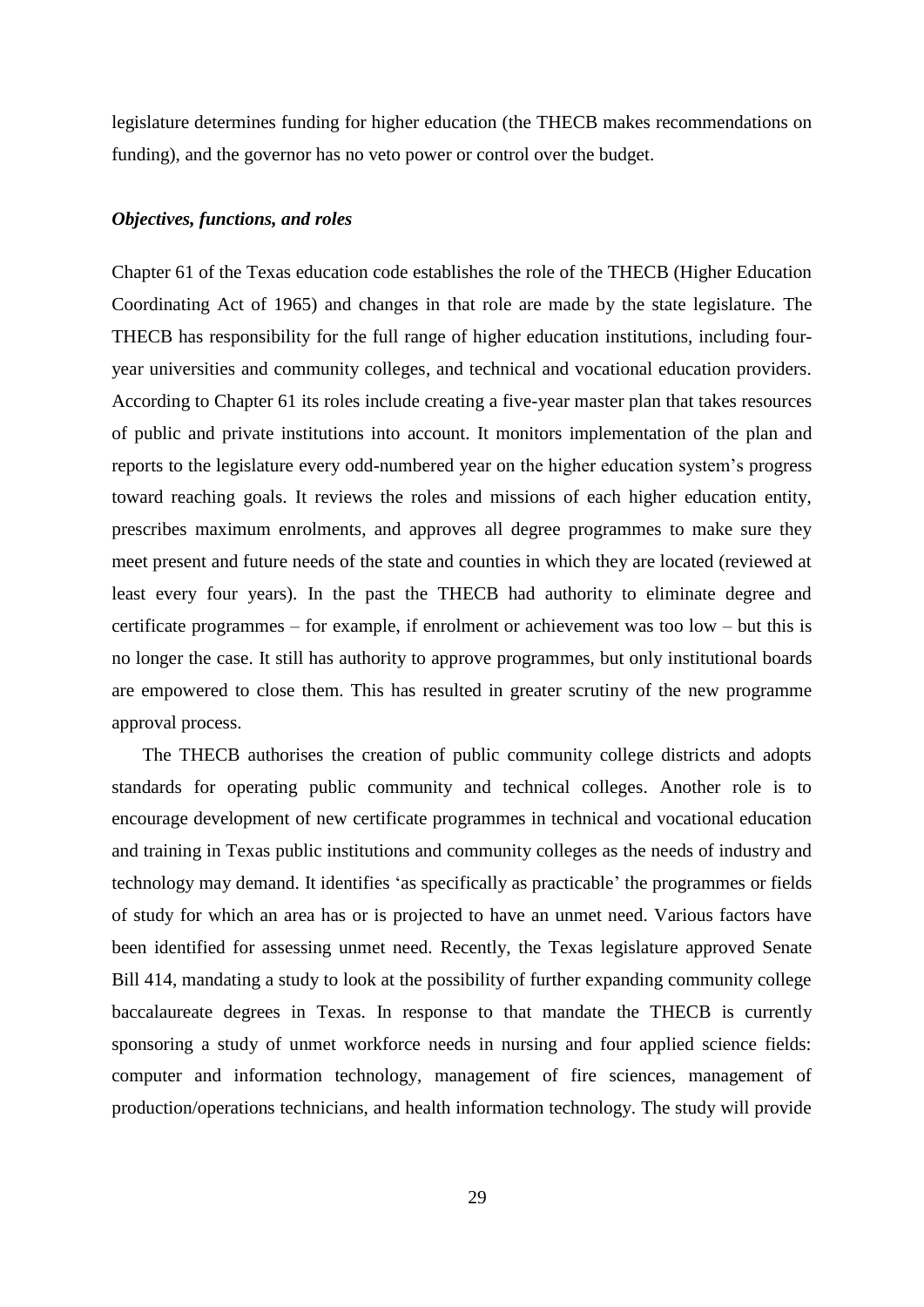evidence to support the THECB and legislators in making policy decisions about whether to expand community college baccalaureate programmes in these and other areas (Daugherty et al. 2014).

The THECB has oversight of financial aid programmes, monitors construction projects at post-secondary institutions, and makes recommendations to the governor and legislature about funding levels. It also prepares legislation related to the education and training system.

The TWIC's remit includes common responsibilities of state boards under the WIA, including identifying workforce needs; reviewing services and use of funds; planning; and developing standards and measures to evaluate workforce programmes. It also is charged with taking a systems perspective and does this by focusing on the impact of one programme on another, transitions between various parts of the system, and how outcomes of one programme affect the entire system. The strategic plan mentioned above is the primary vehicle for implementing a systems perspective.

#### *Quality assurance*

As with other US states, institution-level quality assurance is carried out by independent accrediting bodies. It is a voluntary process in which post-secondary schools and colleges apply to a non-governmental body to review their school programmes against defined standards. Once accredited, programmes must maintain minimum standards to remain accredited. The THECB requires that any school offering any degree programme must be accredited by a body that it recognises. The board staff helps institutions get requirements in place (for example, independent oversight board, standards for library, faculty). On the training side, accreditation is not required for the TWC to license a career school or college to operate, but schools must be accredited by an agency recognised by the federal government to qualify for federal grant and loan programmes.

At the programme level, CTE curricula at community colleges are developed using state, federal, and business/industry standards following Workforce Education Manual guidelines. Courses are reviewed on a three-year cycle. Assessment methods are determined locally by programme personnel in the colleges; programmes leading to certification or licensing are assessed by appropriate industry bodies or agencies. All programmes have advisory committees that include employers and provide input regarding the skills and knowledge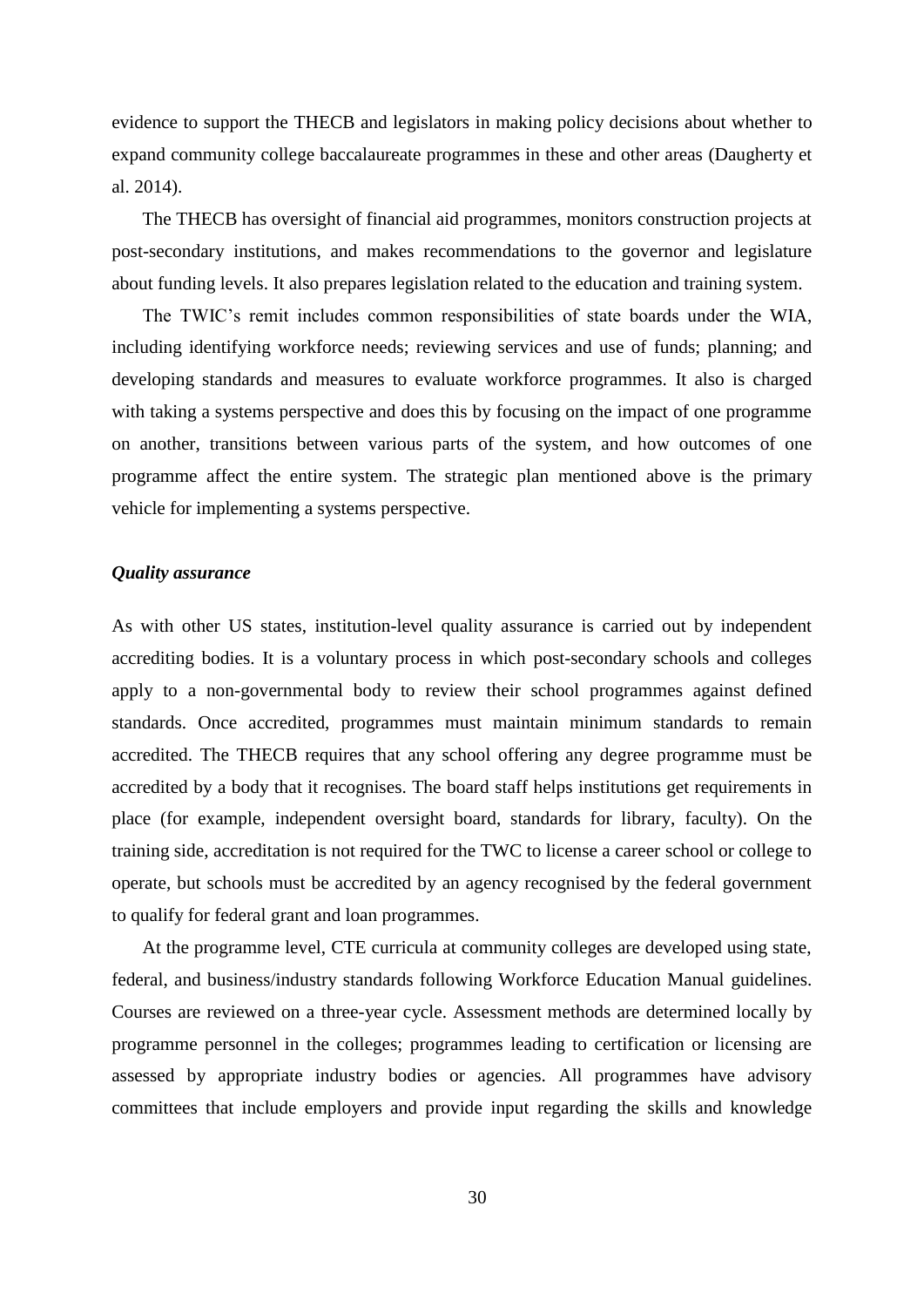needed by the local workforce. But the involvement of employers is highly variable (Kis 2011).

Texas is one state that has explored the use of testing to measure student learning. It requires each of its state universities to administer the Collegiate Learning Assessment to a sample of students in their freshman and junior years. This assessment measures higher-order thinking skills and scores can be used for more direct comparison across institutions (Carey 2007).

The Texas Skills Standards Board (TSSB) was established by the Texas legislature in 1995 to advise the governor and legislature. Its governor-appointed, 11-member board is charged with developing a statewide system of skill standards for sub-baccalaureate occupations and has recognised industry-defined and industry-endorsed skill standards in a variety of occupational areas. As a quality assurance agency, TSSB establishes criteria for validating nationally established standards; developing standards in industries and occupations where no standards exist; and reviewing and recognising other states' and nations' standards. It sets requirements that industry groups must consider if they seek TSSB recognition for their skill standards. Its central clearinghouse role helps avoid duplication of effort in developing standards.

The skill standards may be integrated into community and technical college curricula and thus are intended to support workforce needs of business and industry. The TSSB also recognises career and technical college programmes integrated with the skill standards and promotes them in outreach activities to employers and industry groups. It provides resources to help faculty integrate skill standards into the curriculum. All of the TSSB-recognised skill standards and programmes and integration guidelines (TSSB 2013) are available on its website.<sup>27</sup>

The TWIC creates competency and performance standards for each workforce education programme and these standards must be used in review, approval, or disapproval of any CTE programme financed by state and federal funds.

<u>.</u>

<sup>27</sup> Available at: http://www.tssb.org (accessed 20 May 2014).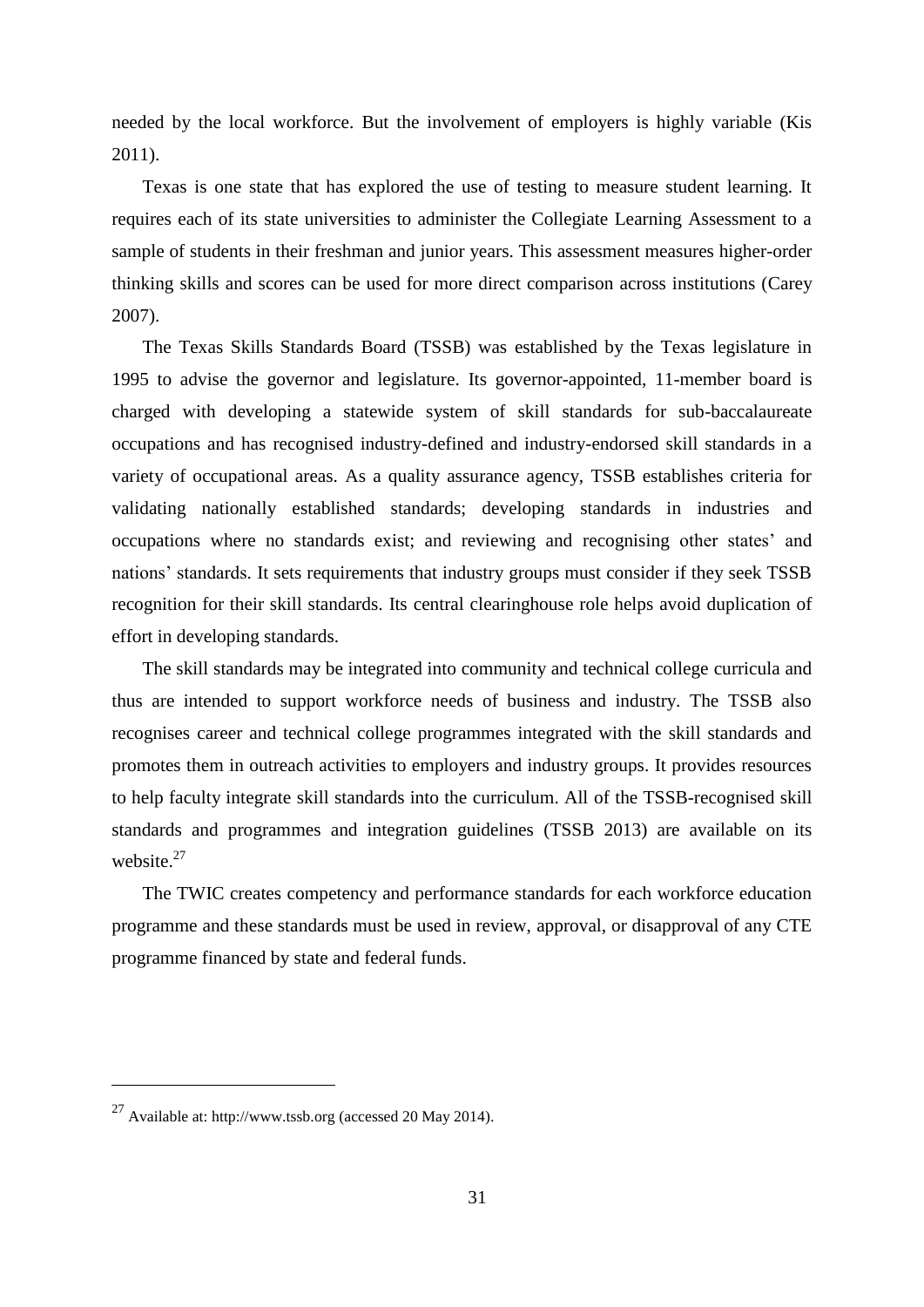#### *Accountability*

<u>.</u>

The THECB provides performance data by institution, including information on application and admission rates, financial aid awarded, time to degree, and baccalaureate completion rates during the prior fiscal year. It conducts comparative analyses of institutional reports and performance data, and reports to the legislature on actions taken by universities and community colleges to meet the state's goals.

The state employs an outcomes-based funding model for community and technical colleges. CTC institutions are funded by the state on the basis of enrolments. The outcomesbased model allocates 10 per cent of base funding relative to educational milestones and 90 per cent by enrolment. These milestones include completion of developmental education (remedial courses) in mathematics and/or English for those students assigned; completion of first-year college-level mathematics or English; completion of 15 or 31 semester credit hours; earning a degree or certificate; and transfer to a four-year university. The THECB has also recommended performance-based funding for universities, which would reserve 10 per cent of instruction and operation funds allocated by undergraduate weighted semester credit hours and instead distribute them using a three-year rolling average of institutional performance on several metrics: bachelor's degrees awarded; time to degree; bachelor's degrees awarded in critical fields; and bachelor's degrees awarded to at-risk students. However, according to an expert informant, this proposal has met with opposition by universities and is still under debate. In both cases the performance metrics are drawn from the THECB's 'Closing the Gaps' report, which identifies goals for the state to accomplish by 2015.

The THECB also publishes data on performance metrics related to state goals.<sup>28</sup> The Compare College TX website has information related to costs, graduation, and transfer rates; students (for example, undergraduate acceptance rates, SAT scores, demographics); classes (for example, student-faculty ratio, per cent full-time, and tenured faculty); and first-year earnings of graduates. Users can select institutions by different characteristics (type, name, cost, size) and browse the information provided as well as compare institutions.

The TWIC prepares a report each year on the implementation of the strategic plan, which includes performance data for 19 workforce programmes and five secondary and post-

<sup>28</sup> Available at: http://www.txhighereddata.org/Interactive/accountability/default.cfm (accessed 1 April 2014).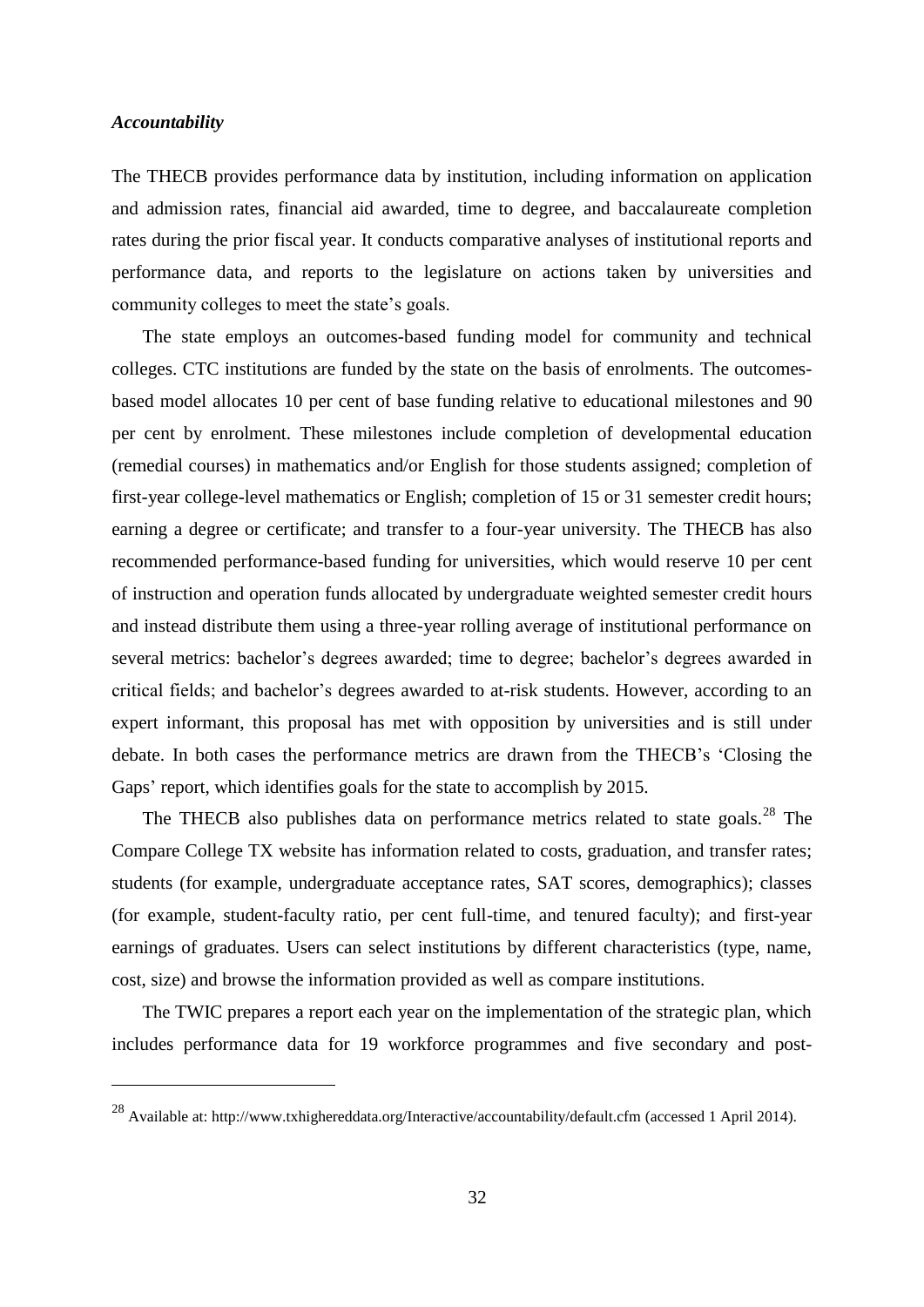secondary programmes administered by the partner agencies. This document lists accomplishments only.

#### *Employers and the labour force*

1

As discussed, the Texas workforce system is comprised of a number of programmes and agencies, coordinated by the TWIC. Numerous strategies aim to engage employers and align with the labour force. The TWC has designed performance measures to ensure that local boards are meeting needs of employers. The Office of Employer Initiatives is tasked with providing leadership and direction to engage employers, business organisations and the economic development community to support development of a 'customer-focused marketdriven workforce system'. The office develops cluster-based strategies and industry partnerships and implements business-led programmes for recruitment and growth.

The TWC administers the Skills Development Fund, $^{29}$  an example of an inducement strategy to incentivise employers to train workers for high-priority occupations in a way that benefits both the local economy and public community colleges. The Fund assists businesses and trade unions to finance the development and implementation of customised training programmes, in partnership with a public community or technical college, The Texas Engineering Extension Service or private, non-profit community-based organisations in partnership with one of these institutions. The business entity must be involved in the programme's planning and design, and works with the local workforce board, which has knowledge of business and workforce needs in the community. Employees who complete the training programme must be paid wages equal to or greater than the prevailing wage for the occupation in the local labour market. Priority is given to small and medium-sized enterprises and to proposals that demonstrate that 40 per cent of training is for new job incumbents. The learner outcome tracking system tracks performance against awards. Although costs per trainee are not strictly capped, the target ceiling is set a \$1,420. This means that some popular, expensive, commercial training packages, such as SixSigma and Lean Manufacturing (with per trainee costs in the \$3,000 to \$13,000 range), are generally not eligible unless the business incurs the additional costs. Since one of the purposes of the

<sup>29</sup> Available at: http://www.twc.state.tx.us/svcs/funds/skills-development-fund-employers.html (accessed 12 June 2014).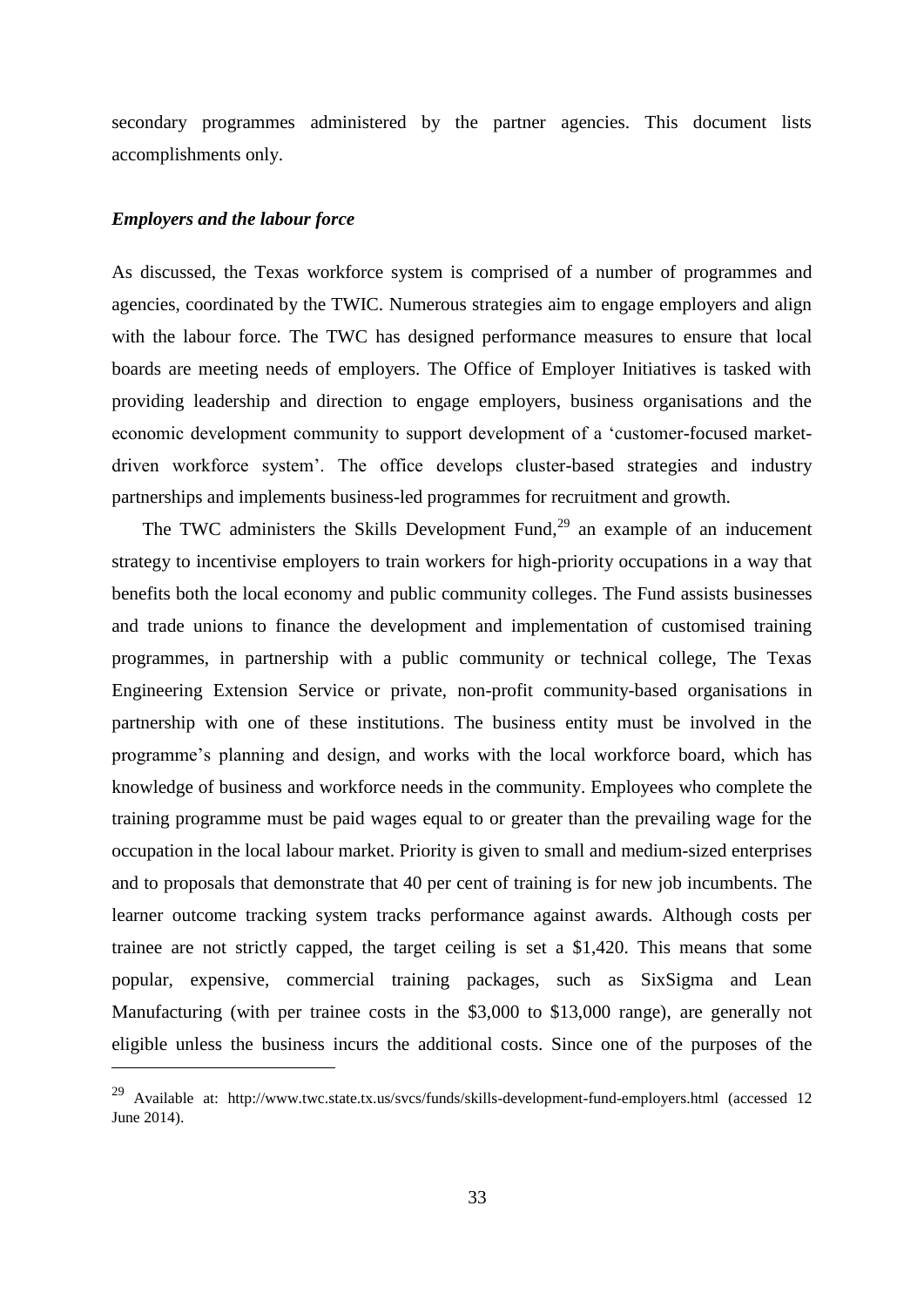programme is to build capacity in the colleges, courses that require third-party vendors to provide training are not approved. For example, training to use electronic medical records software that requires third-party trainers identified by the software manufacturer would not be approved, even if there is high demand for individuals with these skills.

As noted earlier, the TSSB has responsibility for developing a statewide system of skill standards. By law, the standards must be defined and recognised by industry.

#### **Summary**

This chapter has reviewed features of the education and training system across the US as a whole and for two states: Washington and Texas. Table 1 summarises key features of these systems.

|                   | <b>US</b>                                                                                                                     | <b>Washington</b>                                                                                                           | <b>Texas</b>                                                                                                                                                                                                                                                           |
|-------------------|-------------------------------------------------------------------------------------------------------------------------------|-----------------------------------------------------------------------------------------------------------------------------|------------------------------------------------------------------------------------------------------------------------------------------------------------------------------------------------------------------------------------------------------------------------|
| Governance        | Federal system; Variety<br>of education and<br>training system<br>governance models<br>across states                          | Governing board<br>model; WTECB acts as<br>state board for both<br>WIA and Perkins                                          | Coordinating board<br>model; THECB<br>acts as state board for<br>Perkins (post-<br>secondary); TWIC acts<br>as state board for WIA                                                                                                                                     |
| Authority         | Federal law for US-wide<br>programmes; WIA,<br>Perkins legislation                                                            | <b>State statutes RCW</b><br>28C.18.08; RCW<br>28C.18.080                                                                   | <b>THECB</b> : Texas<br><b>Education Code, Title</b><br>3, Section 61<br><b>TWIC: Texas</b><br>Government Code,<br>Chapter 2308                                                                                                                                        |
| Significant roles | Legislation to influence<br>states to plan, raise<br>quality, provide certain<br>services, serve special<br>populations, etc. | • Strategic planning<br>• Evaluation<br>• Licenses and<br>regulates private<br>providers<br>• Performance<br>accountability | • Strategic planning<br>• Monitors plan<br>implementation<br>• Approves degree<br>programmes; sets<br>enrolment limits<br>• Identify unmet needs<br>in labour market and<br>encourage programmes<br>in these areas<br>• Licenses and<br>regulates private<br>providers |

Table 1: Selected features of education and training systems in the US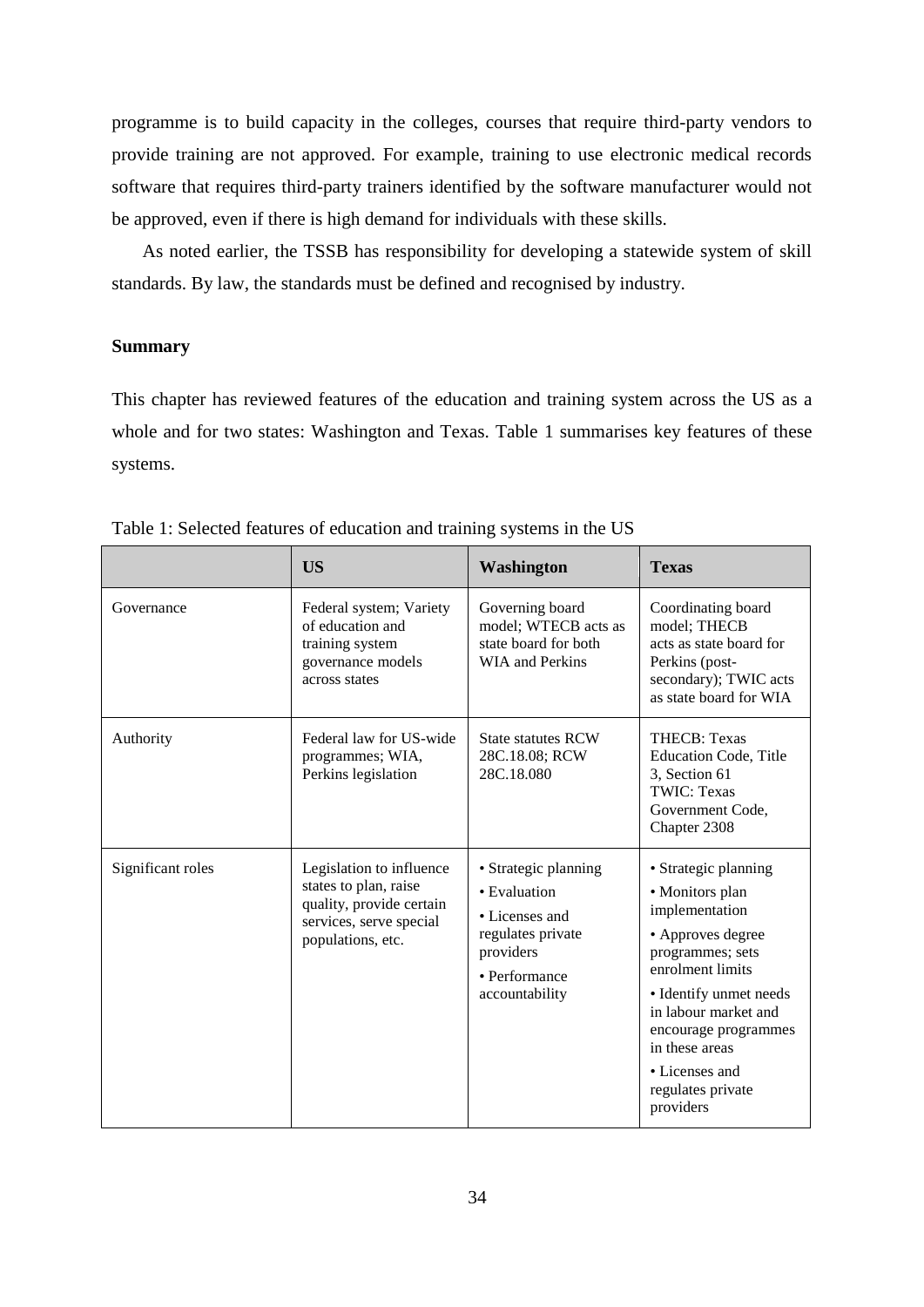| Quality assurance      | • Non-governmental<br>bodies for institutions;<br>employers/professional<br>bodies for programmes<br>• No national curriculum<br>or standards (voluntary<br>adoption) | • Non-governmental<br>bodies for institutions;<br>employers/professional<br>bodies for programmes<br>• Supporting industry<br>skill panels to develop<br>standards                              | • Non-governmental<br>bodies for institutions;<br>employers/professional<br>bodies for programmes<br>· Statewide skill<br>standards system<br>• State CTE programme<br>standards    |
|------------------------|-----------------------------------------------------------------------------------------------------------------------------------------------------------------------|-------------------------------------------------------------------------------------------------------------------------------------------------------------------------------------------------|-------------------------------------------------------------------------------------------------------------------------------------------------------------------------------------|
| Accountability         | • Core performance<br>measures negotiated<br>with states for WIA,<br>Perkins<br>• WIA has rewards and<br>sanctions                                                    | • Gathers and publishes<br>data on core<br>performance measures<br>• Performance funding<br>for community colleges<br>(SAI)                                                                     | • State plan sets targets<br>for performance;<br>gathers and publishes<br>performance data<br>• Performance funding<br>for community colleges                                       |
| Labour force alignment | WIA mandates state and<br>local workforce boards<br>(WIBs)                                                                                                            | 12 Workforce<br>development boards;<br><b>WTECB</b> evaluates<br>CTE programme<br>outcomes, conducts<br>impact analyses,<br>reviews board's plans,<br>determines awarding of<br>incentive funds | 28 Local workforce<br>development boards                                                                                                                                            |
| Employers              | Membership on state<br>and local WIBs<br>mandated by law                                                                                                              | State supports industry<br>skill panels                                                                                                                                                         | • Private sector<br>employers have<br>majority on local<br>workforce boards<br>• Voluntary<br>engagement in<br>vocational education<br>and training<br>programmes at local<br>level |

### **THEMES AND LESSONS**

This final section draws themes from the review of US systems and draws comparisons with the English education and training system. It also addresses the final study question: What are the relevant lessons for evolving education and training systems policy in England?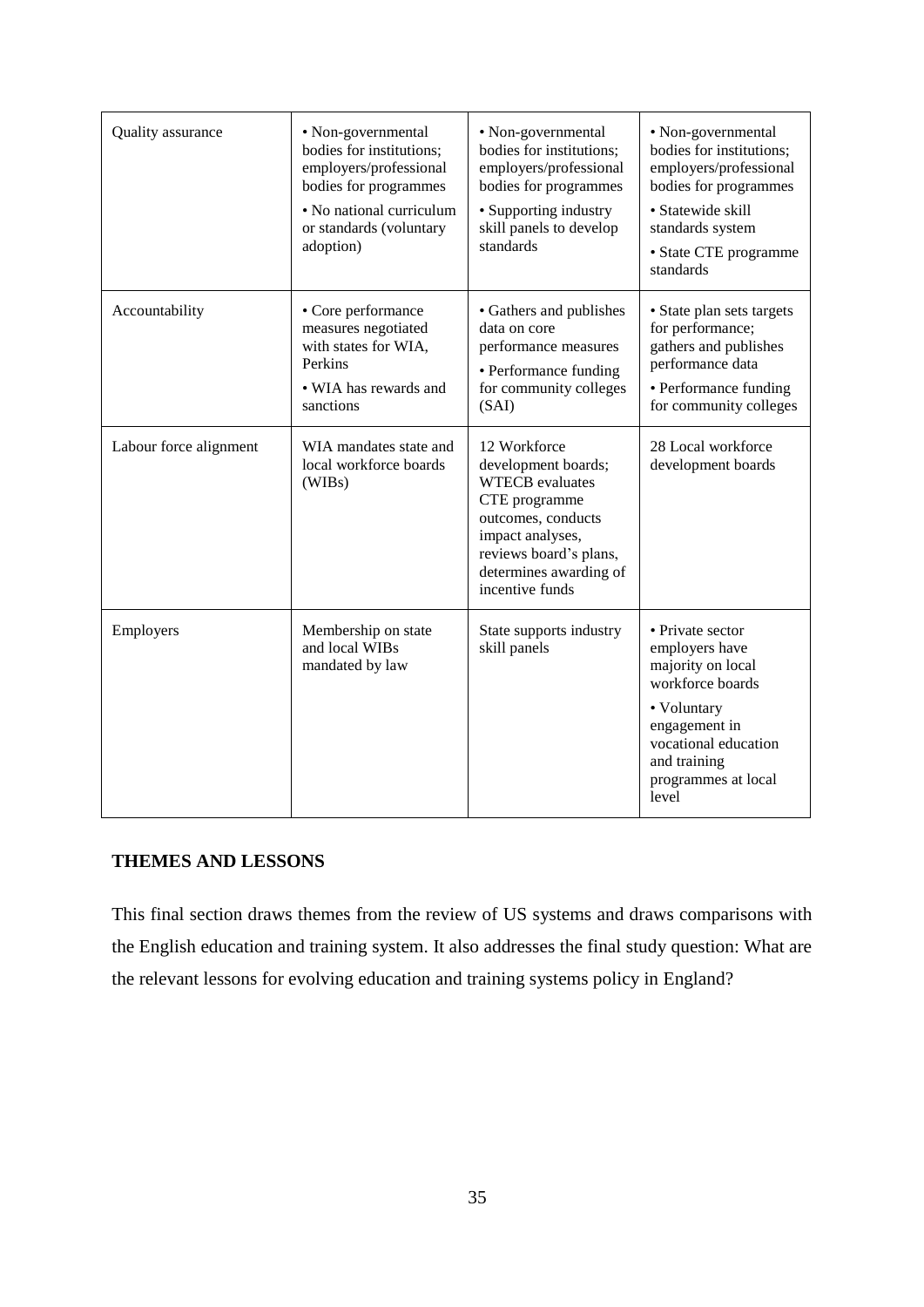#### **Governance and authority**

There are a number of striking differences between England and the US cases in terms of governance and authority. Although the two state examples have different governing models, the actions of the state institutions and agencies are similar with regard to implementing federal policy. The structure imposed by federal law steers states in particular policy directions in the national interest, yet allows for flexibility to meet needs at the local level (WIBs and local education agencies). A legislative framework at the state-level gives authority to particular agencies in performing roles determined by the state legislature, and in keeping with federal law where federal funds are in play. A main difference between the two states is that Washington has the same agency as authority for both the WIA and Perkins IV, while Texas separates this authority between two agencies (the TWIC and THECB, respectively). Apart from federal law, the education and training systems operate under a legislative framework to implement state and local education and training programmes and policies. A common characteristic of states under the WIA is that WIBs are attached to economic regions that are determined at the state level.

In contrast, LEPs in England are not defined in legislation and do not have a statutory role. They receive only minimal government funding. This is a step down from the prior arrangements with the regional development agencies, which had statutory authority and considerable levels of funding. While the government will take over some of the regional development agencies' responsibilities, LEPs are tasked with encouraging employers and other education and training system stakeholders to work in a strategic direction (discussed further below). The clear lesson here is that without statutory authority, LEPs are in a weak position. They have permission to act but no authority. This situation lends credence to concerns that they are destined to be 'toothless tigers' and 'talking shops' (Pugalis et al. 2012), despite claims that they have 'direct powers' (UKCES 2013b). A recent evaluation of further education reforms thus far recommends that LEPs' role be strengthened (BIS, 2013). Policymakers might reconsider LEP status and the implications of their weak position for meeting their intended policy goals.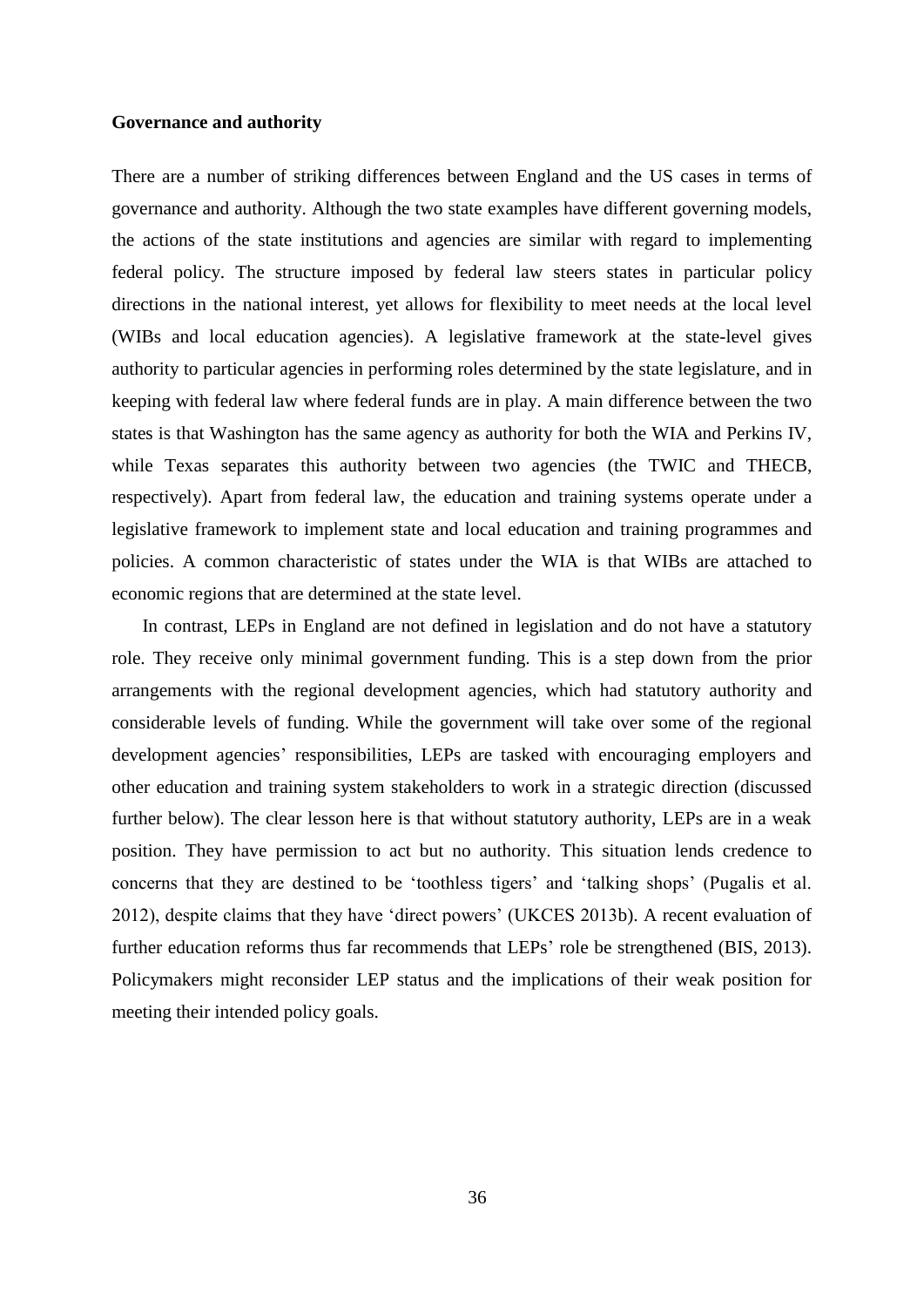#### **Strategic planning**

1

The organisation of the US system and state examples is geared to strategic planning across the system. This occurs first from the federal to state and lower levels, whereby states accepting WIA or Perkins IV funding are mandated to develop strategic plans that demonstrate how federal funds will be used, and states in turn ask the same of local authorises and entities. Since 2012, states have been allowed to submit a single, five-year 'unified plan' that covers up to 13 federal programmes administered by five federal agencies. Washington State has been working toward submitting a unified plan.

This planning structure is evident in states apart from any federal mandate. For example, when the WIA was enacted Texas already had a coordinating board (the THECB) and a system of regional workforce boards under a central state agency (the TWIC).

This approach is strikingly different to England, where UKCES, an executive, nongovernmental body with a remit to look strategically across England and the other three UK nations (Wales, Scotland, and Northern Ireland), operates in an advisory capacity to the government department. While LEPs are intended to generate demand for strategic priorities, they are somewhat hampered by a funding system based on learner demand and on employers' willingness to pay (Payne and Keep 2011). LEPs receive relatively limited direct funding from the government, in contrast to the regional development agencies that preceded them, but bid competitively for funds from the Regional Growth Fund. LEPs may also be insufficiently embedded within government plans to be able to respond to economic problems (Pugalis et al. 2012). Likewise, with the Employer Ownership of Skills pilots employers are intended to 'design and deliver skills solutions in their industry and locality, aligned to a broader industrial strategy' (UKCES 2013, 12).<sup>30</sup> In 2013 the government proposed £1.6 billion over 10 years to 11 'strategic partnerships' in selected sectors (for example, aerospace,

<sup>&</sup>lt;sup>30</sup> Examples of projects funded include Everton Football Club, to establish a traineeship scheme to target the lack of employment in the local area and the perception that young people lack work-ready skills; a consortium of employers in the energy sector in Yorkshire and Humber to offer a new form of authentic, site-based training; a project to establish apprenticeships for music instrument retail; and a collaboration with Siemens and the SSC SEMPTA for a skills programme to enhance pre-employment and apprenticeship training especially in their supply chain. For further examples see:

https://www.gov.uk/government/uploads/system/uploads/attachment\_data/file/306675/EOP\_Round\_1\_projects. pdf (accessed 1 July 2014).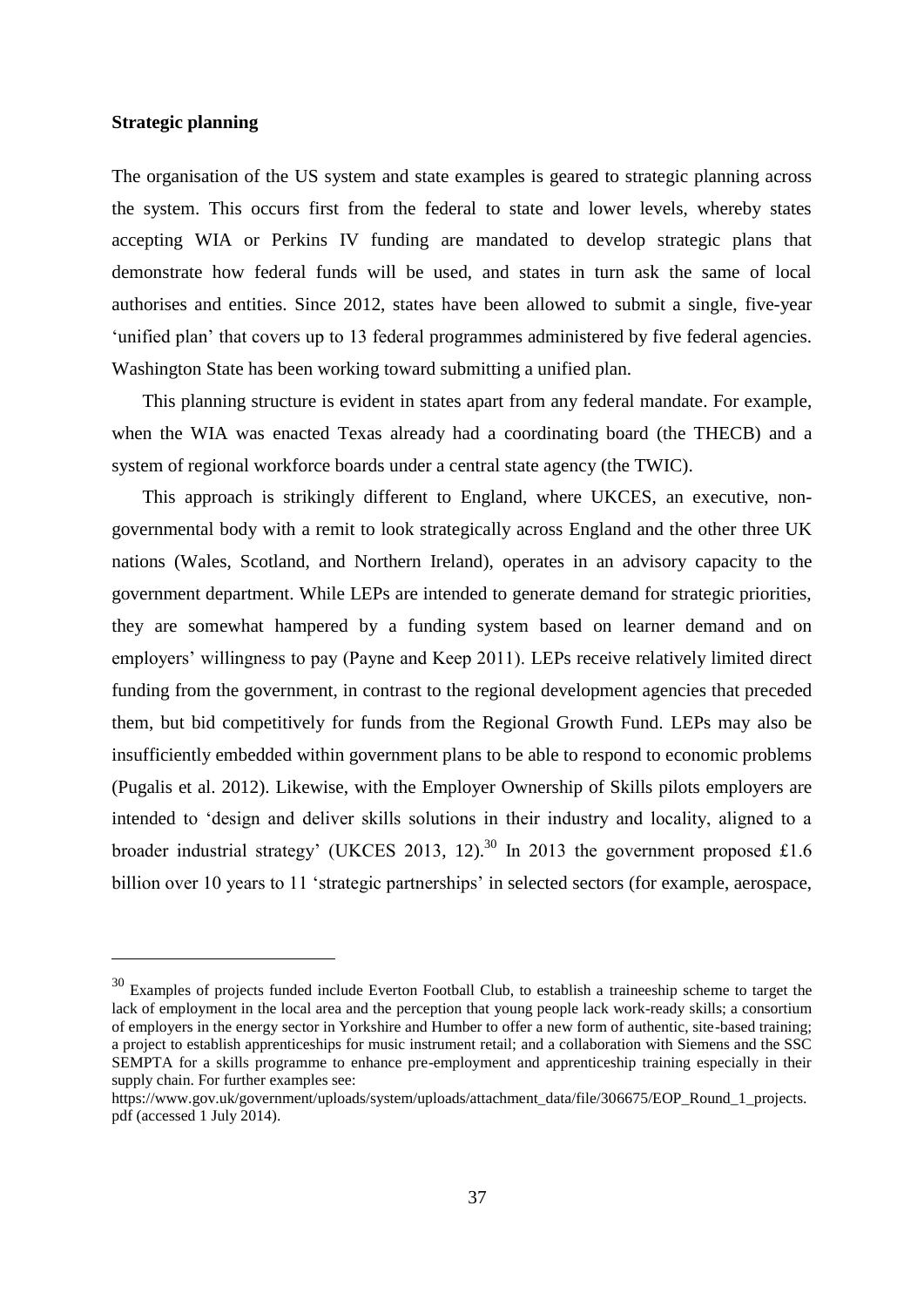oil and gas, automotive, information economy), $31$  but these are not specifically linked to other policies (Smith 2013). Thus, it is difficult to see how a national strategy is served by this somewhat piecemeal approach: can these localised efforts covering a variety of industries and target groups add up to a national strategy?

#### **Difficulties engaging employers**

1

A common feature of England and the US is that employer engagement with the education and training system is on a voluntary basis, unlike some forms of social partnership that operate in many European nations. At most, employers and sometimes labour organisations are required to have a place at the table. This makes it more difficult to engage employers, especially small and medium enterprises, although both countries have tried different strategies with mixed success. The Employer Ownership of Skills pilot, launched in 2012, aims to support a 'demand-driven' system that is sensitive to employers' needs, and does this with an inducement strategy. Employer-led consortia compete for funds, and there is an expectation that employers will also commit their own funds to the projects. As BIS policy states, 'we will not tell employers what to do but instead support them in implementing proposals they make to raise their game on skills' (BIS 2012, 13). Although it is too soon to tell whether this pilot programme has been successful, it has so far been operating at a small scale.<sup>32</sup> Thirty-seven projects were funded during the first round and 11 in round two as of 2013.

Inducement-type policy instruments are evident in federal legislation in the US (the WIA and Perkins) and in states as well. Washington has incentivised employers with a 50 per cent rebate for the cost of training, but estimate that only 2.5 per cent of employers take it up. In 2012, Texas's Skills Development Fund awarded 50 grants and served only 111 businesses. These results suggest limited take-up by employers, and therefore do not afford any particular lessons for England.

<sup>31</sup> Available at: https://www.gov.uk/government/policies/using-industrial-strategy-to-help-the-uk-economy-andbusiness-compete-and-grow/supporting-pages/developing-strategic-partnerships-with-industry (accessed 6 July 2014).

<sup>&</sup>lt;sup>32</sup> The BIS has commissioned an independent evaluation of the first round of Employer Ownership pilot projects, which is still in progress, and no findings have been reported to date. The Employer Ownership pilot programme is jointly funded by the BIS and the Department for Education with £340 million to 2015–16.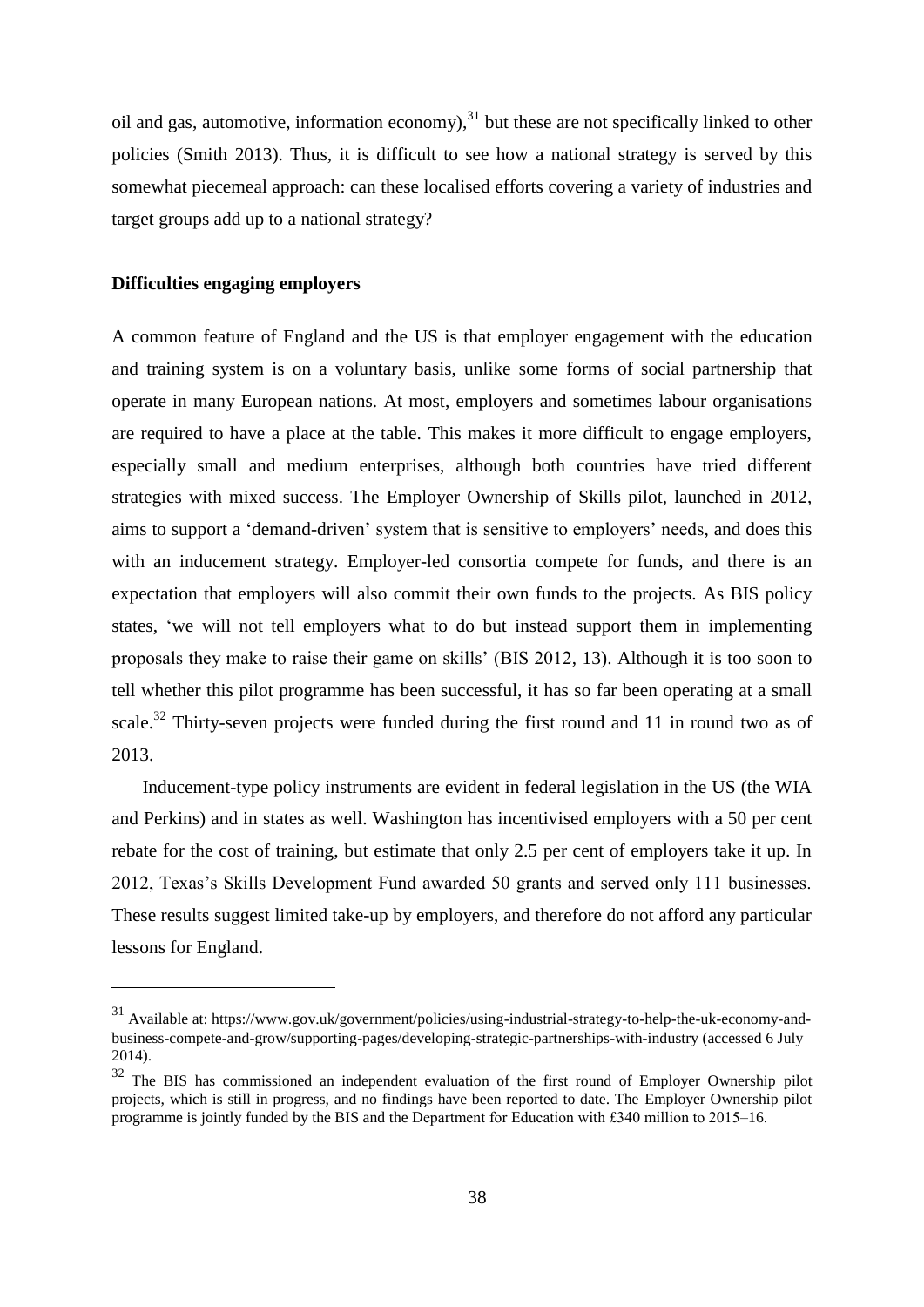Another area where the education and training system aims to engage employers is partnering with education providers, especially to provide work-related learning in companies. A work-based component has been identified as a key feature of high-quality post-secondary education, and local partnerships are needed between employers and further education or community colleges to bring this about. Another important form of engagement is between vocational teachers and employers, as the former need ways to keep their knowledge up-to-date. Similarly, it is recommended that those with industry experience enter teaching full- or part-time (Musset and Field 2013). Employer engagement with education provision is insufficient and inconsistent in England (Musset and Field 2013; Hughes and Smeaton n.d.) and very weakly integrated into the CTE system in the US (Kuczera and Field 2013; Hoffman 2011).

The US has made some attempts to formalise the relationship between education and training providers, employers and the labour market. The School to Work Opportunities Act provided funding for employer engagement, albeit on a voluntary basis. However, political opposition meant that the Act was not re-authorised; it was seen as too much government interference with individual career choices and employers' hiring decisions. The Act expired at the turn of the century and was not re-authorised. This illustrates the lack of consensus that establishing more formal links between education and training provision, employers and the labour market would in fact result in a significant improvement in the quality of the US workforce (Bailey and Berg 2005).

The overall picture is a familiar one: a voluntarist approach is a significant barrier to engaging employers in the education and training system. Even if employers do engage, it is not clear how representative they are in relation to all employers in the industry or sector. In both countries the rhetoric around employer engagement often outweighs the reality. Although employers in both countries are definitely engaged in ways that policymakers desire, their involvement is variable and unsystematic. Many are not involved or heard in shaping education and training system priorities.

#### **Competition and collaboration**

Although competition is a feature of education and training policy in both England and the US, it appears as a stronger theme in England. Competition is the operative approach for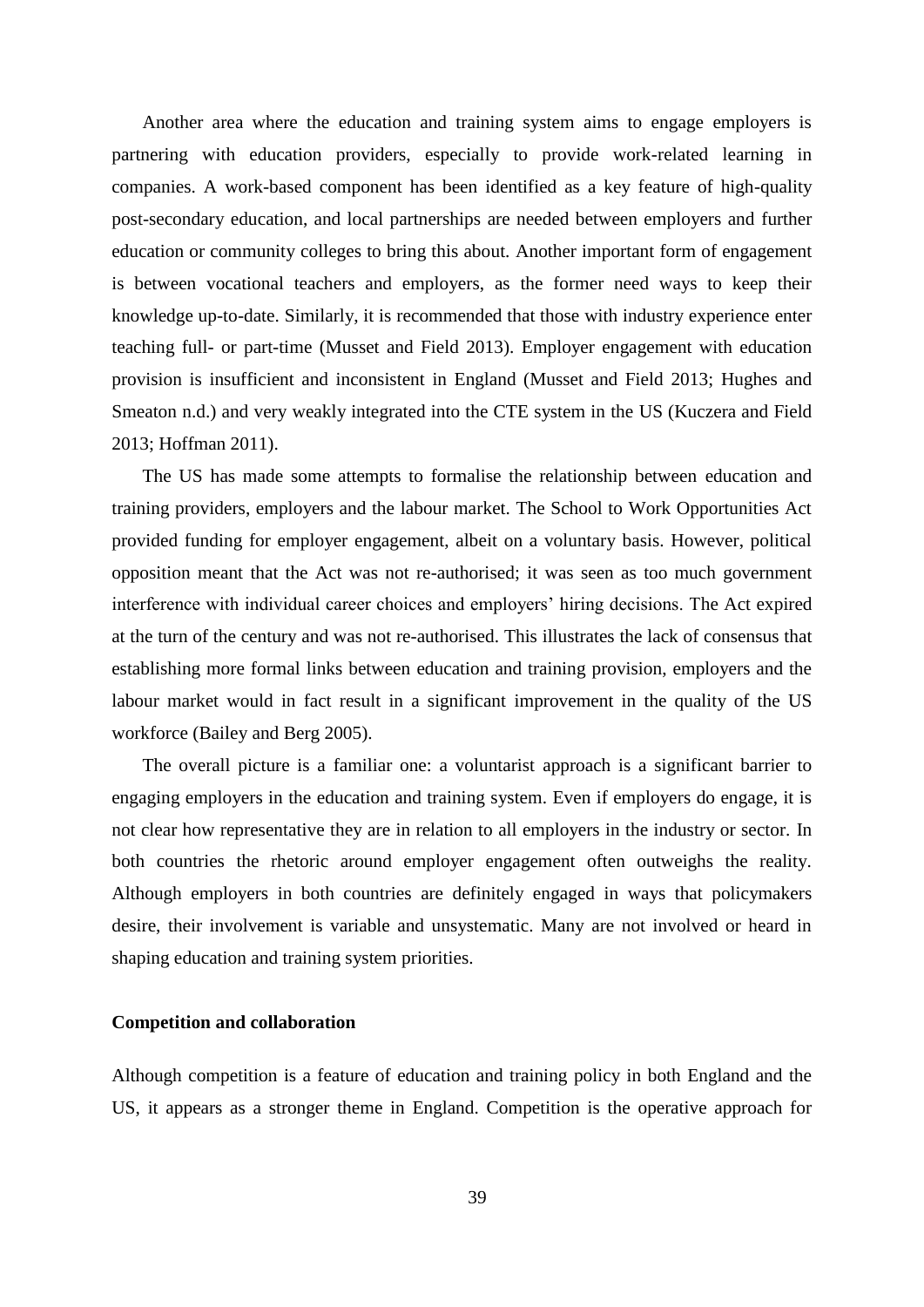implementing a number of policies, including Employer Ownership pilots and LEP and SSC funding. The aim is to move from a 'grant funding' model for SSCs to a 'competitive investment' approach available to a wider number of organisations, such as LEPs. Further education colleges are expected to compete with each other and other providers, as this 'drives up quality, customer focus and responsiveness, which provides benefits to employers and learners' (BIS 2013, 77).

Further education colleges are in a strange relationship with higher education institutions in England as both collaborators and competitors. In a move to produce lower-cost degrees, in 2012 the Higher Education Funding Council earmarked 20,000 places to be funded at £7,500 or less per year (in contrast to university fees set at £9,000 per year), a move taken as a positive development for FEs, many of which already provide post-compulsory higher education. The arguments (pro and con) for degree provision through further education are similar to those made in the US with respect to community colleges offering baccalaureate degrees (for example, see Norton 2012; Daugherty et al. 2014).

A striking difference between England and the US is that further education colleges must partner with universities to validate the degrees conferred.<sup>33</sup> Thus, a student completing a degree at an further education institution is counted as a graduate of the collaborating university. At the same time further education is competing with universities to offer these lower-cost places. At this point it remains unclear whether competition will erode chances of collaboration between further education and universities (Norton 2012). This is in contrast to the US case, where community colleges are accredited to provide degree-level courses independent of any university involvement and thus compete more fairly with universities offering the same course.

Apart from the case of competition between further education and higher education, which is but a small percentage of overall further education provision, a recent evaluation suggests that the reforms to make further education more competitive have had some impact. This perceived impact was greater for providers with a significant number of competitors. The evaluation also suggested that it will take some time for some to become more 'commercially minded' and to embrace the idea that learners and employers should assume

1

<sup>&</sup>lt;sup>33</sup> Under recent legislation (DBIS 2012) two further education colleges have successfully lobbied to be able to confer their own higher degrees without university partners.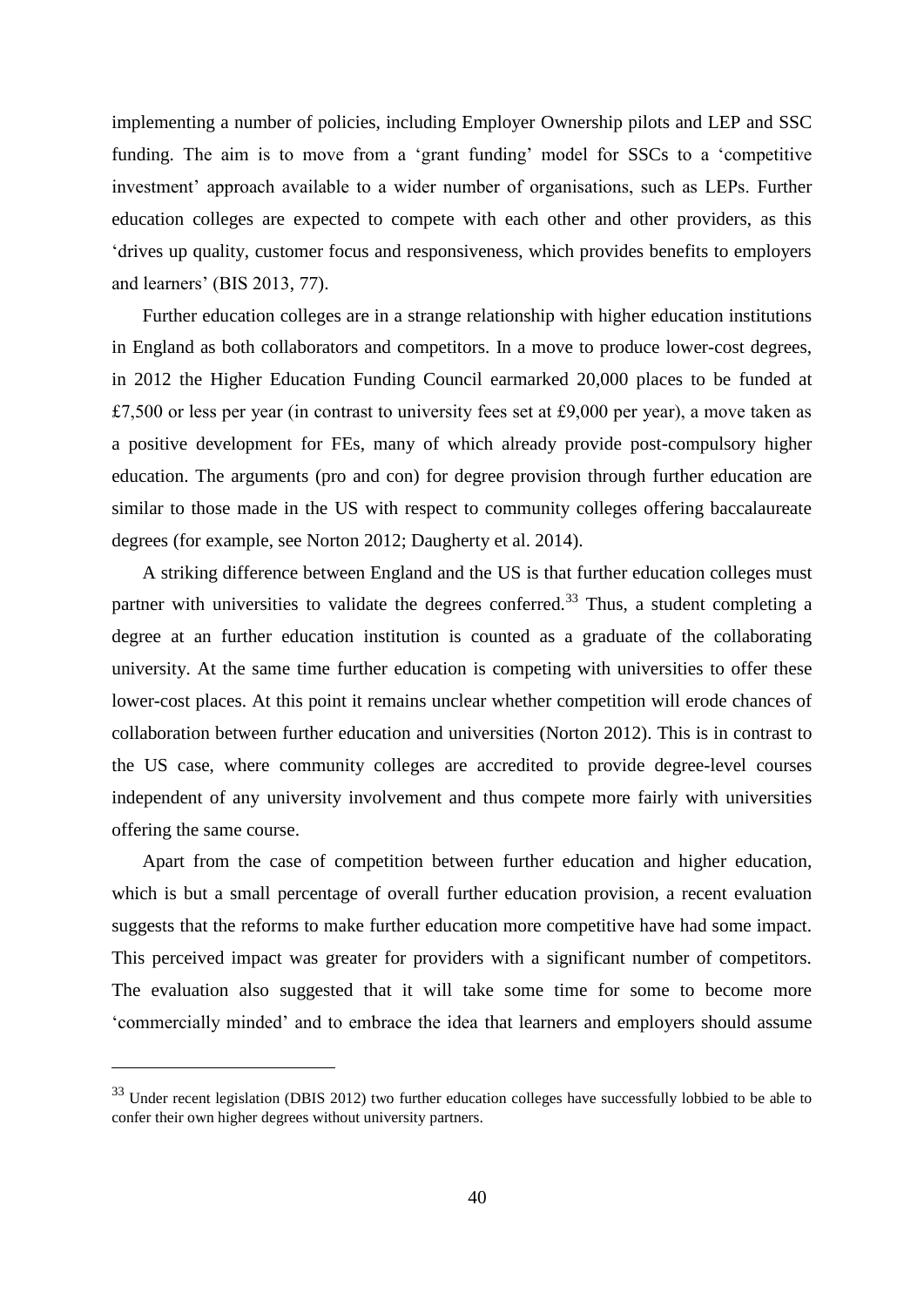more of the cost. Public funding is still the largest source of income for most providers (83 per cent of further education colleges). In addition, many providers receive less in fees from employers than they were expected to charge, and competition contributes to lower pricing. This benefits consumers (learners and employers) but also subsidises training, which is expected to be partly funded by employers. The evaluation also found a strong level of collaboration, especially among further education colleges in the same area. But there is also a lack of clarity as to when collaboration veers toward price fixing (BIS 2013).

Overall, US community colleges face fewer competitive pressures from schools and universities, but have experience competing with other providers (for example, private colleges and training providers) in the area of contract training programmes and other noncredit courses.<sup>34</sup> Most states support non-credit workforce education with workforce training funds and over half directly specify a role for community colleges as preferred providers. These programmes are seen as revenue-generating for colleges, regardless of state funding. They also provide opportunities for employers to become more engaged with colleges and, for example, to have more input into vocational programmes (Dougherty and Bakia 2000).

This is an activity that English policymakers hope to expand in further education. Further studies could look in more detail at the practices of community colleges and the market conditions that support contract training, to see if suitable lessons can be drawn for England as providers and consumers adjust to a more competitive education and training system. In a time of declining state support for 19-plus programmes, it seems essential that further education colleges expand in this area in ways that require employers and learners to share costs (Keep and Mayhew 2013). The results of the recent BIS evaluation noted above suggest there is still some way to go.

#### **Quality assurance**

1

When it comes to quality assurance, the English and US systems are quite different. The English system for schools and further education is centralised, with a national curriculum, recognised academic and vocational qualifications developed and administered by

<sup>&</sup>lt;sup>34</sup> Contract training falls into the general category of 'non-credit' workforce education, courses that provide technical skills for the workplace but are not necessarily credited toward a degree, credential or other award (Van Noy et al. 2008).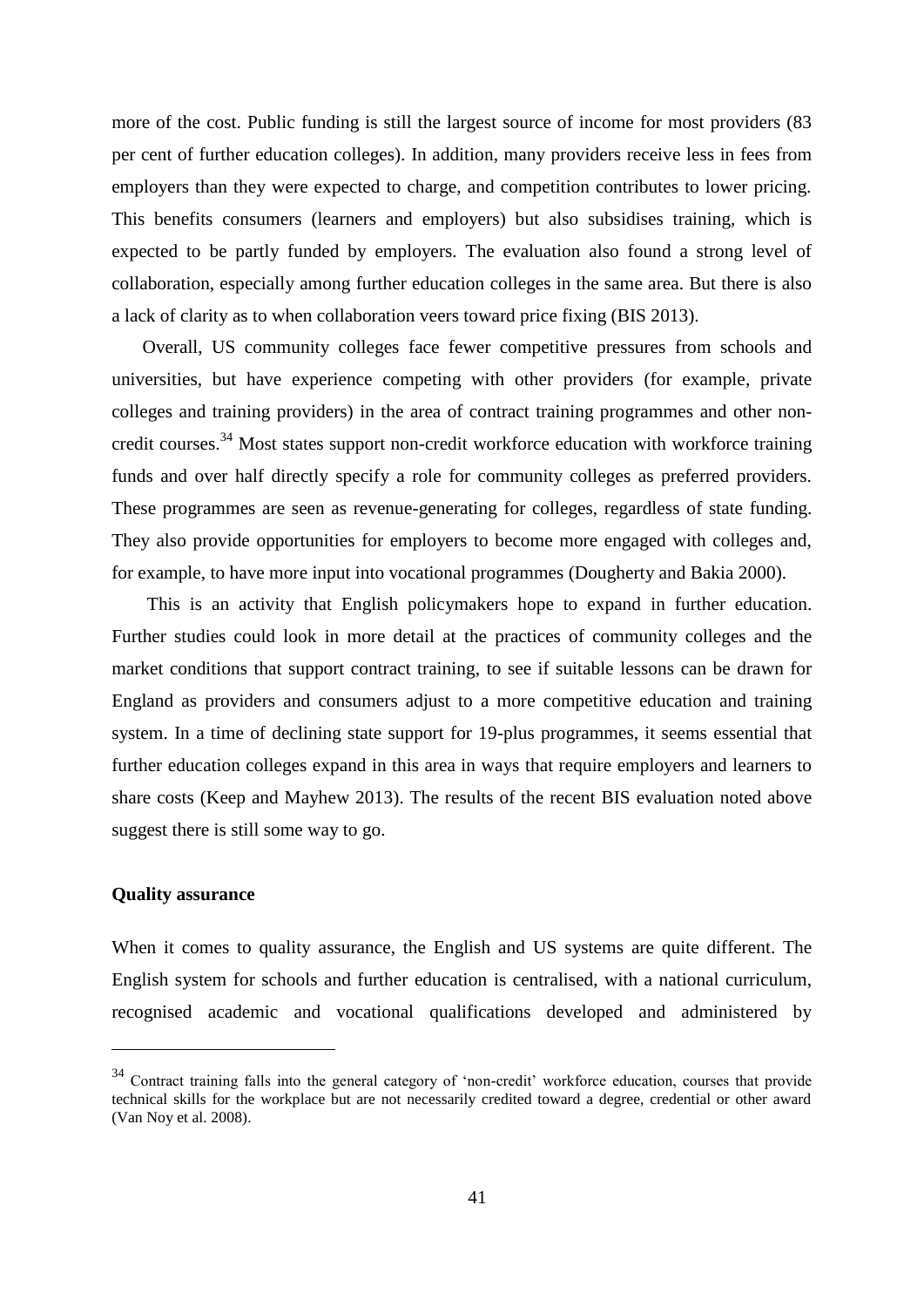independent, government-regulated, awarding bodies, and institutional inspection by government-sponsored agencies. Centralisation of curriculum or of institution-level quality assurance is anathema in the US's federal system, and efforts to create national curricula or standards in America have been largely unsuccessful. The only area where the US government has some sway is with mandatory assessments, but these vary by state and are attached to elementary and secondary school policy rather than post-secondary.

In vocational education, employers and industry are important arbiters of quality assurance, as the value of qualifications partly rests with employers' recognition of them in making hiring decisions. A way to ensure quality is to engage employers/industry in qualifications or vocational programme development. Studies in England indicate that employers are largely left out of the qualifications development process, except for developing national occupational standards from which these qualifications are built. But even this involvement is left to somewhat weak institutions, the SSCs. Although SSCs are licensed by the government to develop standards, the awarding bodies maintain control of the qualifications themselves. Past efforts for employers to provide more than advice to qualifications development have been unsuccessful (for example, Ertl and Stasz 2010).

Quality assurance in the US is a less-regulated and formal business, although employers are encouraged to be involved in developing curriculum and standards for vocational programmes. At one point, skill standards development had a national presence with adoption of the National Skill Standards Act of 1994 to 'serve as a catalyst in stimulating the development and adoption of a voluntary national system of skill standards and of assessment and certification of attainment of skill standards<sup> $35$ </sup> Implementation was led by the National Skills Standards Board to spearhead development efforts by industry in partnership with education, labour, and community stakeholders. In June 2003, the board was terminated, so standards development is left to professional bodies and states. For the most part, US employers have not demanded systems of skill standards and certifications. Although employers were involved in the National Skills Standards Board and its work, employers did not systematically use standards and assessments in the areas that the board established them (Bailey and Berg 2005).

<u>.</u>

<sup>35</sup> The National Skill Standards Act of 1994 (108 Stat 192, 20 USC 5933).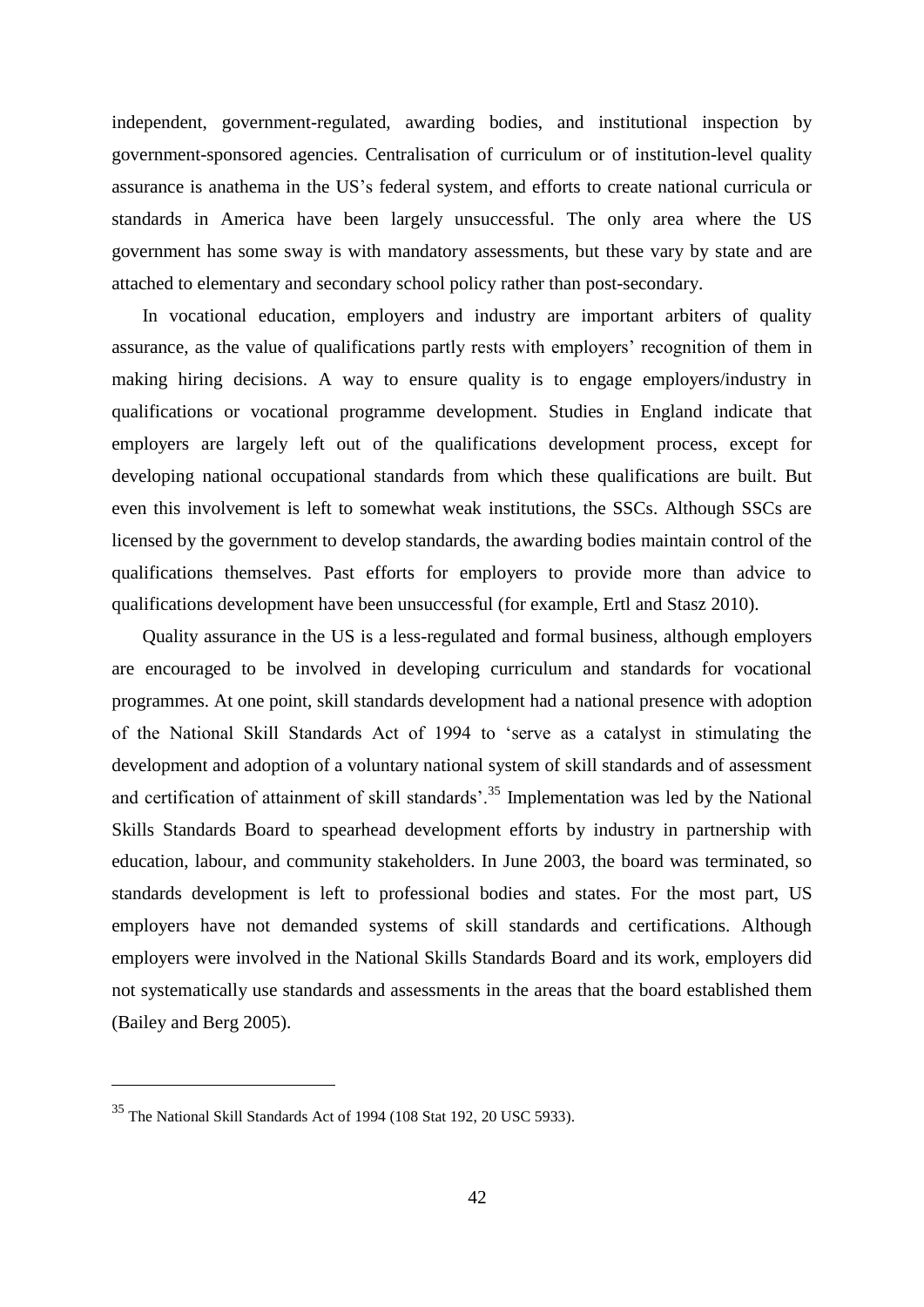Some states, like Texas, developed and implemented their own standards. Others, like Washington, still see skill standards as an important vehicle for promoting quality assurance and are working to create or adopt existing standards within its education and training system.

Irrespective of the means by which vocational qualifications are quality-assured, a common problem in the two countries is employers' use of qualifications or credentials in the labour market. The qualification system in England has been criticised for its complexity, frequent changes, and low quality, and evidence shows that some lower-level qualifications have little labour market value. Employers complain that they do not understand the system and therefore have problems recognising the value of qualifications (Wolf 2011). A majority of employers in the US appear not interested in certification and seem to rely more on informal networks and local knowledge of educational institutions to obtain information about job candidates. Lack of labour market regulation means that they can hire and fire to lower costs (in comparison with Europe), making it easier to find workers through trial and error rather than certification (Bailey and Berg 2005).

The US appears to offer few lessons on quality assurance; indeed, its occupational credential system has been judged as less organised than in almost any other OECD country (Kuczera and Field 2013). In contrast, the English system is more regulated,  $36$  and central government can steer the qualifications system. Both countries, however, cite numerous problems, only some of which have to do with perceived or actual quality. Arguably, the shared problem in these systems is perhaps not unexpected where employers are for the most part not obliged to recognise or make hiring decisions based on qualifications/certifications $37$ and are not systematically engaged in their design or assessment.

#### **Accountability**

<u>.</u>

The US places emphasis on performance measurement and accountability, but mainly for the 'training' part of the education and training system. Autonomy of education institutions is a

<sup>&</sup>lt;sup>36</sup> Under current policy, Ofsted and the Skills Funding Agency will continue to quality-assure colleges and other providers but with a 'lighter touch'. They will still intervene when providers do not meet minimum standards.

 $37$  Occupational certification in the US is much more common at the professional level since doctors, lawyers, nurses, certified public accountants, and other higher-level professions need to be licensed by the states in which they practice.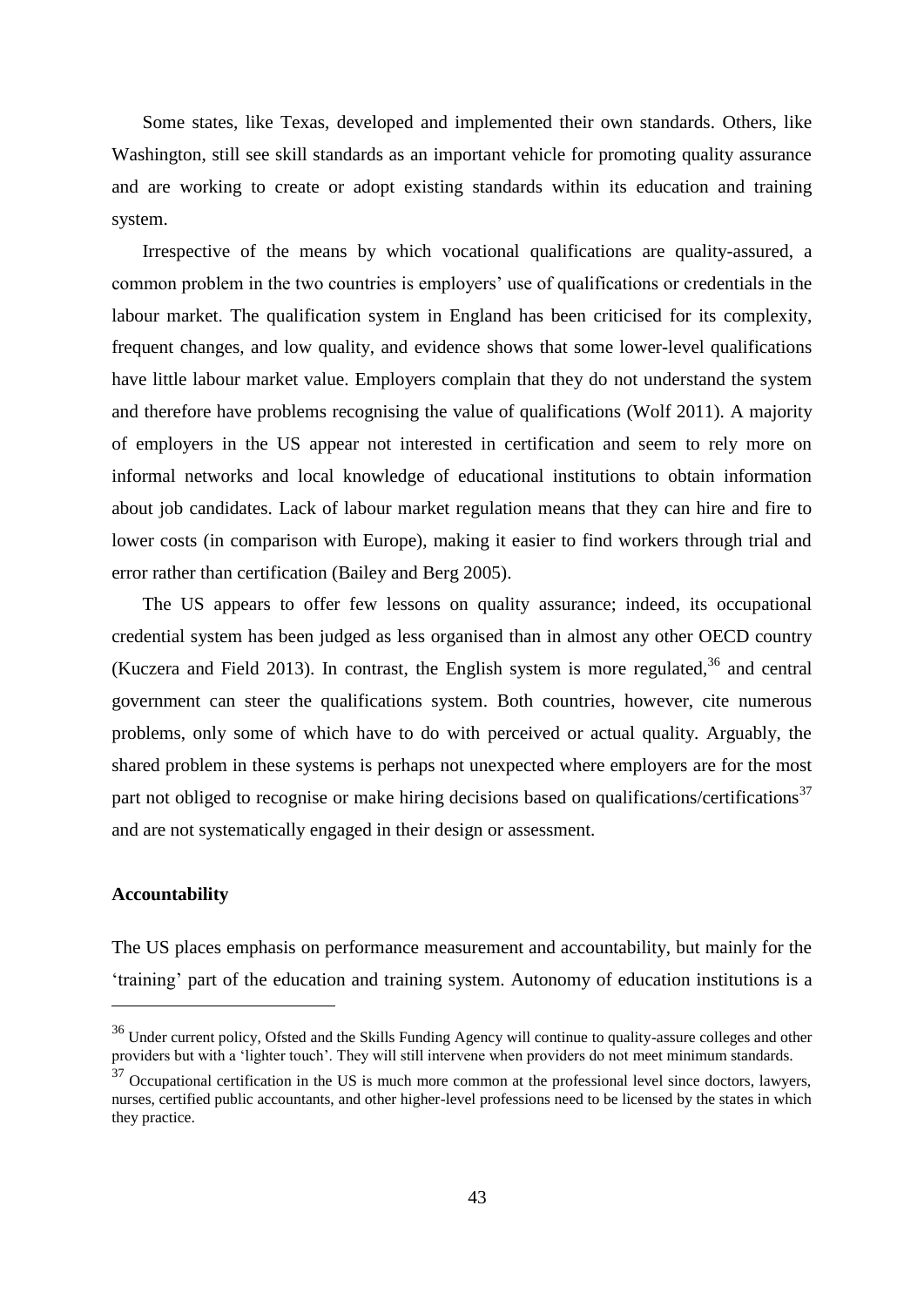strong norm in the education and training system, and efforts to hold public institutions accountable for outcomes are rare. It is telling that the state examples indicate more control over community colleges than institutions of higher learning. This partly reflects their relative status in the education and training system.

Community colleges are funded by formula according to enrolments.<sup>38</sup> Both Washington and Texas set aside a portion of funding to reward good performance. The Washington model has no set targets and institutions are not in competition for funds. Both reward performance on specific outcomes, linked to the states' strategic plans. This 'carrots but no sticks' approach can help institutions understand their shortcomings and motivate improvement, but there are no consequences for poor performance. Institutional autonomy is preserved and formula funding is guaranteed. Both states experimented with performance budgeting in community colleges, where performance is one indicator in determining the institution's funding, but eventually abandoned this approach because it did not have the expected impact. Colleges were not that motivated to change because the amount of money tied to performance funding was small compared to the overall budget (Dougherty and Hong 2006).

The WIA has accountability measures where funding is attached to negotiated performance targets for workforce investment programmes administered by states and local areas. The WIA also provides rewards for high performance and sanctions for less-thanexpected performance. Perkins funds are distributed to local recipients by formula, and states define participation and accountability measures differently, making it difficult to assess states' performance or to report nationally comparable outcomes (Richards et al. 2013). At present there is no mechanism to reward successful local programmes. The government's blueprint for Perkins reauthorisation recommends strengthening accountability measures replacing formula funding with performance-based funding.

England may be said to be moving in a different direction. The latest skills strategy is abolishing performance targets set in earlier policy and is allowing providers to supply the type and volume of training needed in their local area. Crucially, the strategy is also 'abolishing the machinery of centralised control' set up to meet the targets. While the stated aim of policy is to build a responsive, dynamic system with flexibility to respond to local needs, the mechanisms to steer these local responses in a strategic direction may be lacking.

<u>.</u>

<sup>38</sup> Community colleges also receive funds through local tax levies and tuition fees.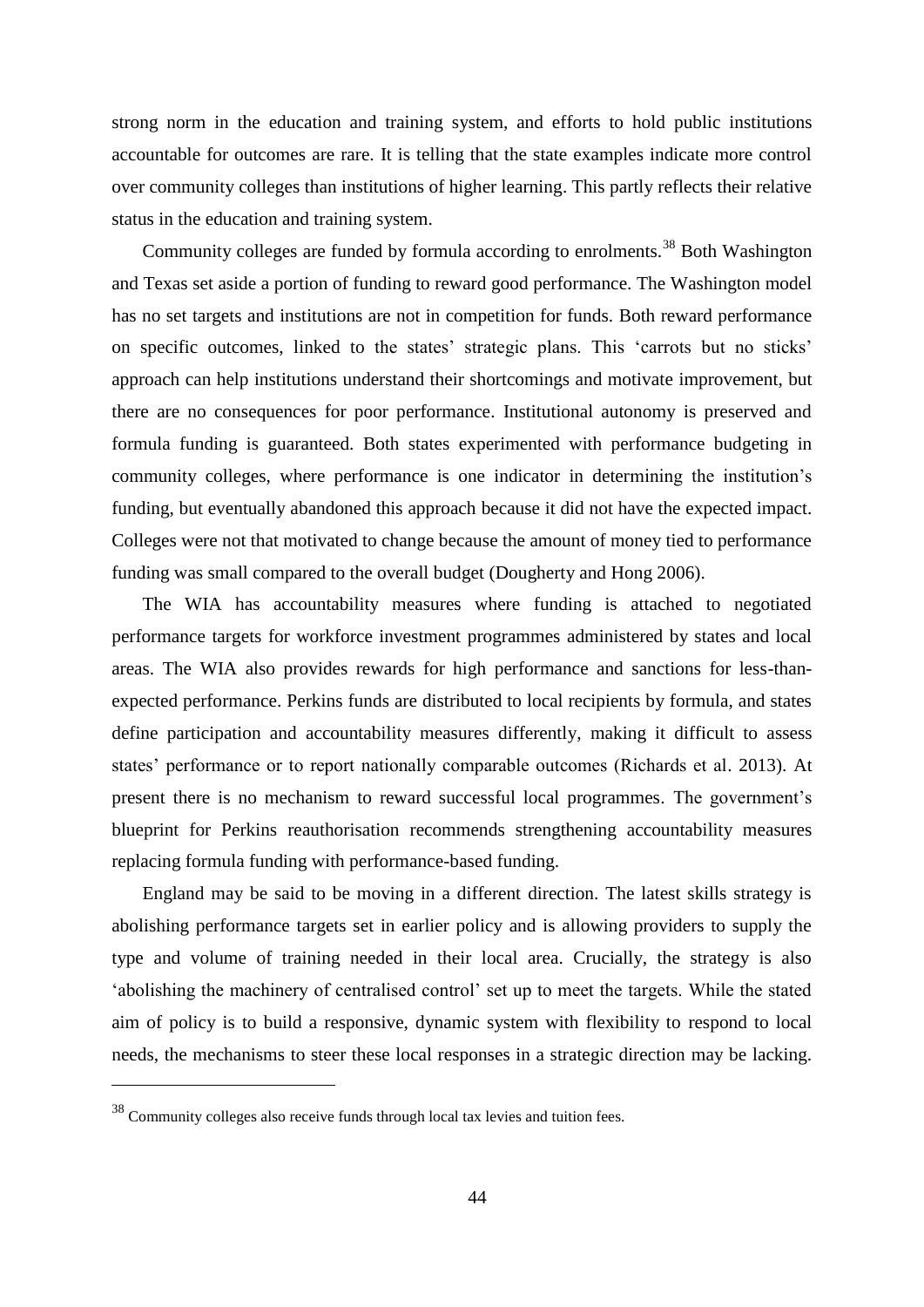Once clear difference between England and the US is the latter's use of negotiated targets (for the WIA and Perkins) rather than permitting states and localities to completely set their own. The use of negotiated targets also provides more strategic leverage so that states are compelled to perform to a standard and those with more ambitious goals can be rewarded.

However, policymakers still maintain control over further education colleges through quality assurance measures. For example, colleges and providers judged 'outstanding' are exempt from Ofsted inspection unless their performance drops. Any inadequate providers will be removed from the list of those eligible for public funding (BIS 2011).

An area where England and the US concur is the use of information as an accountability and quality-assurance tool. This type of 'performance reporting' follows a different theory of action than performance funding. The idea is that information will spur institutional change through greater institutional awareness of performance or public regard (Dougherty and Hong 2005). In England the Office for Standards in Education, Children's Services and Skills (Ofsted) has a new Further Education Data Dashboard that allows school and college governors and the public to access data on the number of learners completing qualifications (academic, vocational, and apprenticeship); destination of learners once they complete their education; and priorities of the LEPs.<sup>39</sup> It is especially intended to help college governors in their role as 'holding providers to account for their performance' and to show providers how their performance compares to a set of like institutions. It is also intended to help learners decide among colleges and programmes, which in turn helps drive quality and accountability (BIS 2011). Both Texas and Washington provide similar types of performance data and information for use by various stakeholders.

Overall, the accountability mechanisms in the US appear to have more 'teeth'. However it is also the case that federal measures permit such flexibility that the states vary significantly in the services provided and people served. Thus far there is little evidence that WIA performance targets are correlated with true programme impacts, and policymakers await results of an ongoing experimental study to understand its impact (Decker and Burke 2011). Independent of the WIA, states most frequently adopt some form of performance reporting, which has shown some impact. Because performance funding defines indicators,

1

<sup>39</sup> Available at: http://dashboard.ofsted.gov.uk/ (accessed 10 July 2014). The dashboard does not yet have information on destinations. Further information on LEPs is found through a link to the National Careers Service web page.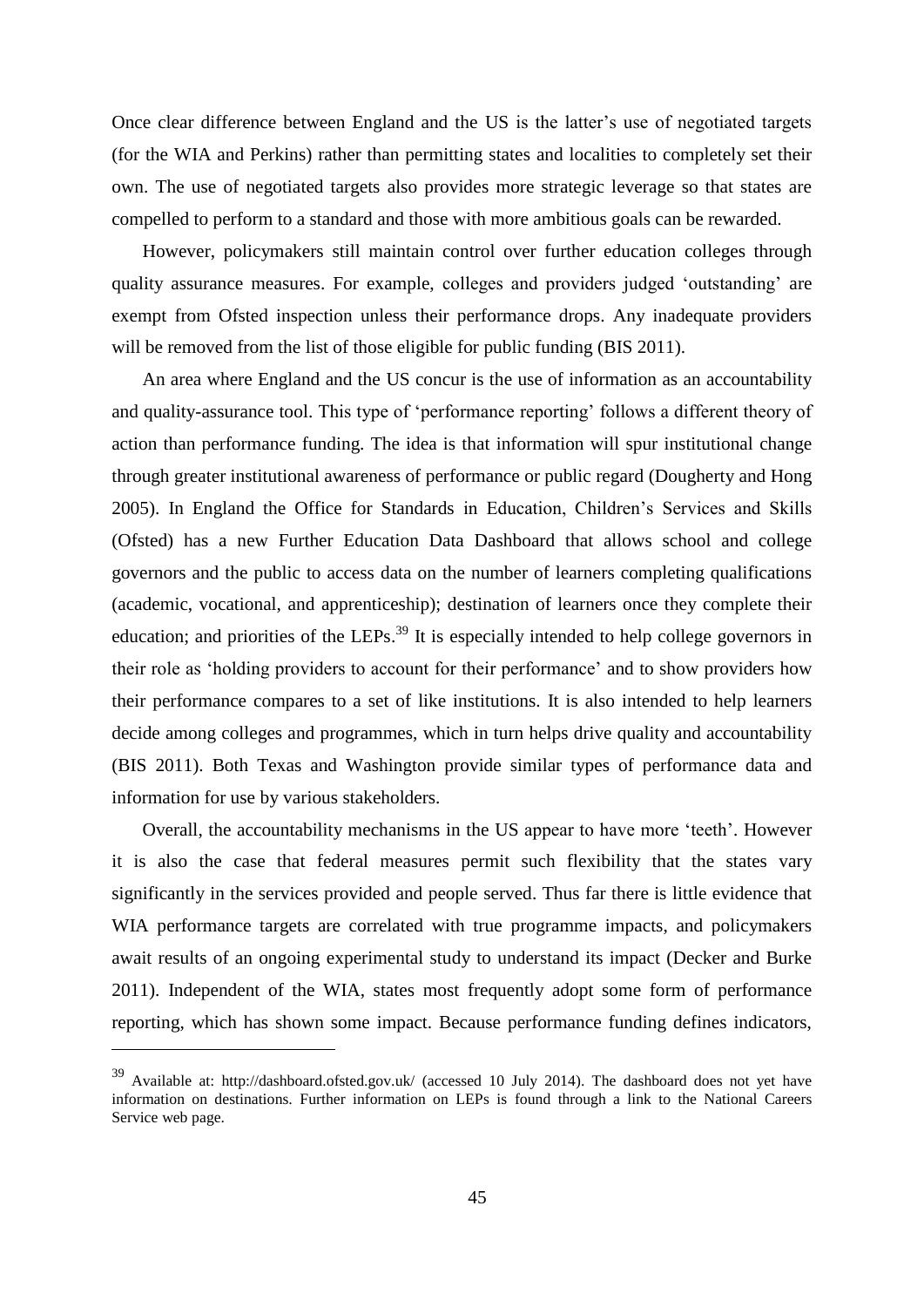research suggests that institutions become more focused on them and have an explicit picture of what state government expects in exchange for its financial support. Comparative performance information on colleges can affect public perceptions (status competition), which some colleges also respond to (Dougherty and Hong  $2005$ ).<sup>40</sup> With the abolition of performance targets as a way to 'free up' further education colleges to respond to local needs (rather than government-established demands), information and a high-stakes national inspection regime become the main vehicle for accountability. Since the Data Dashboard has only been recently launched, it is too soon to tell to what extent it will help drive higher quality or performance.

#### **Place of further education and community colleges**

<u>.</u>

Both England and the US see a central role for further education and community colleges, respectively, in serving the education and training system at the post-secondary level, especially with respect to vocational education, upskilling or reskilling the adult workforce and providing post-compulsory, basic skills education to support social mobility (Grubb 2006). These institutions cite similar broad missions to both serving the community and providing an educational home to many adults who have work and family responsibilities that dictate part-time attendance, or those less able to afford or qualify directly for university-level education.

On the other hand, these institutions are not especially esteemed in their respective nations. Further education colleges generally have been seen as weak institutions in England that need government steering, irrespective of the 1992 Act that make them independent from local authorities, and have significant constraints placed upon them (for example, their inability to confer degrees on their own). Recent policy aims to give them more autonomy, however, to take a leading role in the education and training system. Policy places great responsibility in college governors' hands. Governors are to hold their colleges to account for ensuring that colleges develop a meaningful relationship with LEPs and support the economic

<sup>&</sup>lt;sup>40</sup> Studies have also noted unintended consequences of performance accountability at community colleges, such as the costs associated with gathering data and lowering of standards or restricting admission to increase graduation rates, and of design flaws that do not account for wide differences among colleges, such as the local labour market, students served or missions (for example, Dougherty and Hong 2006).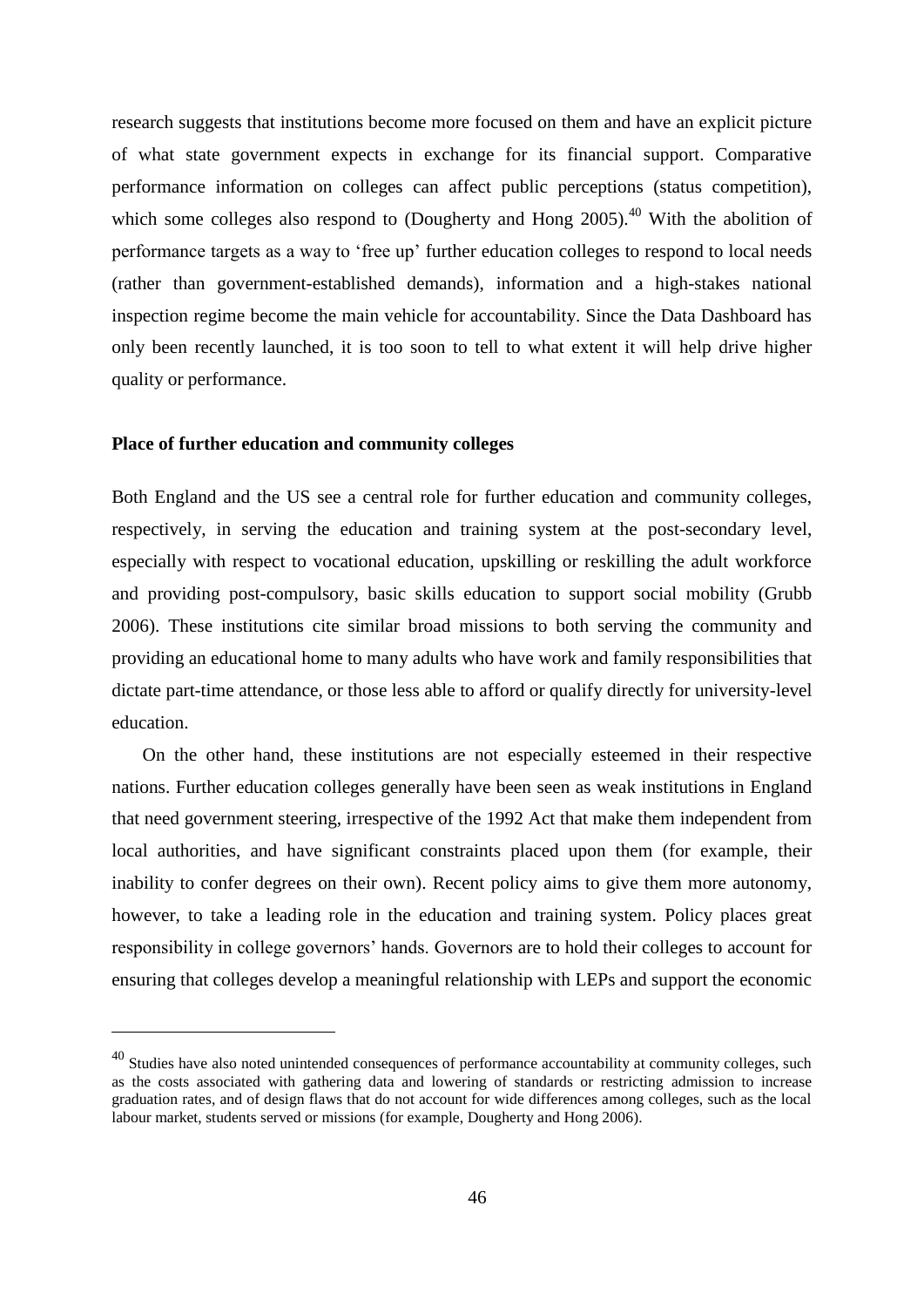needs of the area. In addition, 'where local partners feel the sector is not responding they will be expected to challenge the leadership of the sector locally' and to take a strong 'peer role in driving up improvement' (BIS 2011). Thus, English policy is giving further education more freedom along with more responsibility.

The federal government has little direct power over community colleges, which are governed by states and localities. This produces a highly diverse set of institutions with generally strong ties to local governments (which contribute to their funding) and businesses.

Both further education and community colleges face funding challenges. The decentralised US system produces states where the state's share of operating funds for community colleges have ranged between 14 per cent in Vermont and 75 per cent in North Carolina, and the local share between 0 per cent and 57 per cent (Dougherty 2009). The funding changes implemented in further education include shifting more costs to learners by introducing a loan programme in the 2013–14 academic year for adult learners age 24-plus studying at level 3 and above, in a model similar to loans for higher education study. The Employer Ownership pilots reroute funds for skill development programmes from further education and other providers to employer-led consortia (BIS 2010).

In the face of funding uncertainties, several commentators suggest that community colleges may have an advantage over further education colleges in developing local revenue streams that can insulate them against changing funding regimes and national priorities (for example, Dougherty 2009). Community colleges have flexibility in both the academic and vocational markets at the post-secondary level, as a high percentage of students attend community college with the intent to study for two years, then transfer to university to complete a bachelor's degree. While some further education colleges compete with schools for sixth-form students, this is at the secondary rather than post-secondary level. Contract training is also a more common and longstanding feature of community colleges in comparison to further education colleges. By the 1990s over 90 per cent of community colleges were contracting with firms, industry associations, and government agencies to deliver specified training (Dougherty 2010). Recent policy changes in England make for a less certain future for further education colleges. For instance, the funding changes that will implement a loan system for adults studying at level 3 and above could reduce enrolment at come colleges. However, it is too soon to assess the full effects of such changes.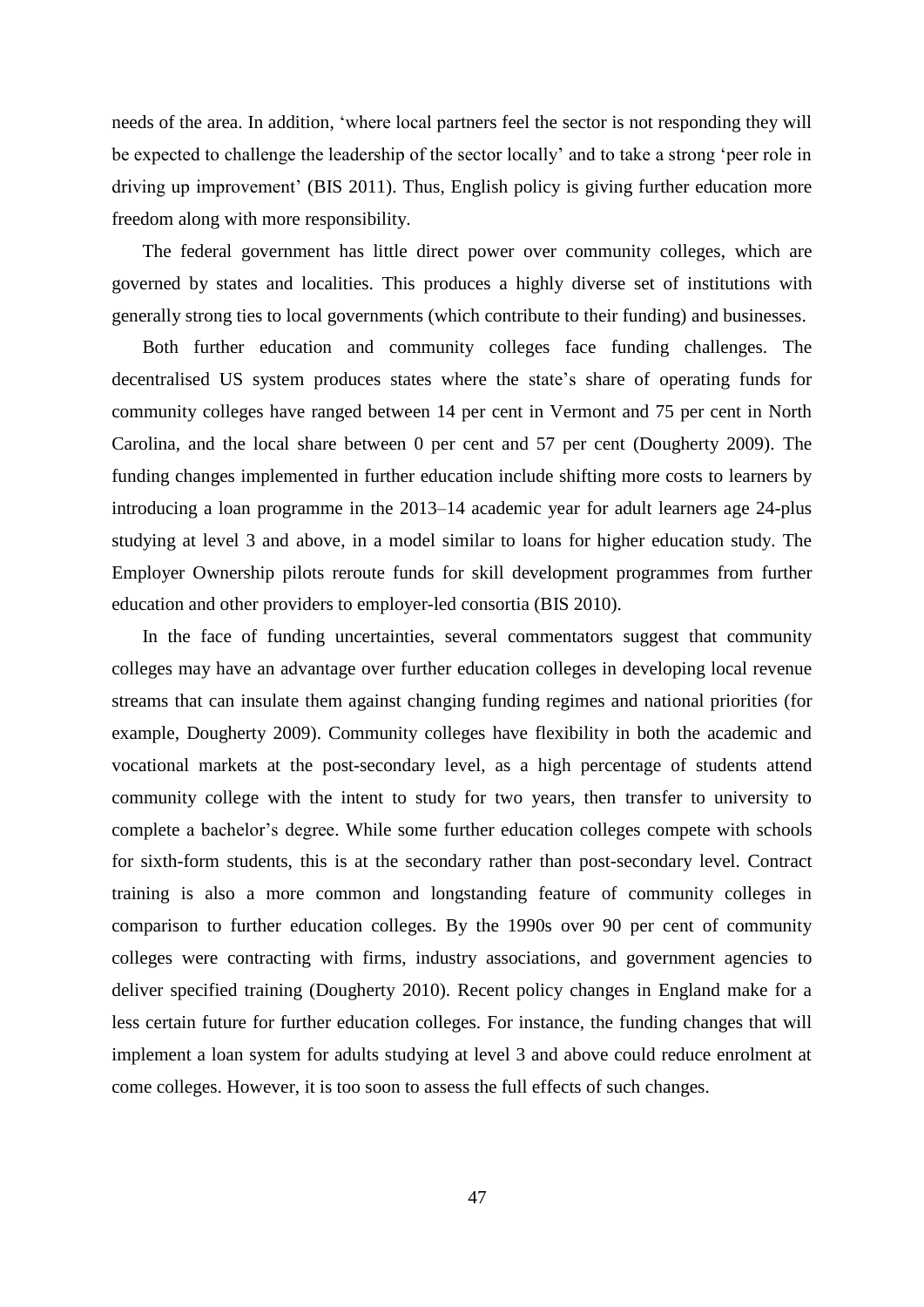Overall, this review suggests that further education colleges and community colleges have a central role in developing skills for further education and the workplace, and this is recognised by policymakers. Policy in England is providing more freedom and less regulation to further education and has expectations that the sector will increase its role in developing skills in local areas. Recent studies suggest that further education colleges are making some progress in line with policy expectations (BIS 2013), but it is too soon to tell to what extent the sector will be able to rally around the government's vision, especially as public finances will likely remain constrained (Keep 2014).

#### **Making transitions in the education and training system**

One aim of the further education reforms is to create a 'ladder' of vocational education and training programmes from community learning to basic skills through to apprenticeships and higher vocational education (BIS 2011). England is characterised by a two-sector system, with further education and higher education institutions treated separately under the assumption that different levels of learning are best taught in organisations with main concerns in either higher education or further education. Government policy in 2009 expanded higher education in further education colleges, and as mentioned some offer bachelor degree-level education in partnership with universities. However, the recent reforms do not tackle the qualifications system directly, which has been identified as a barrier to transitioning from lower to higher levels, especially for vocational students. One issue is that transfer has been linked to programme completion, with little provision to transfer of credits short of that. $41$ 

The US has a coterminous structure, which in theory permits better alignment for transfer between community colleges and universities and opportunity for coordination across sectors to promote workforce development. Policies to aid transfer or transition from one level of education to another have been established in both federal and state policy. An example of federal policy is Tech-Prep, which was incorporated into Perkins as a separate funding title. The legislation defined Tech-Prep as having several components, including a 2+2 design – two years in secondary school and two years in post-secondary school – in a non-duplicative

<u>.</u>

<sup>&</sup>lt;sup>41</sup> The national Credit Accumulation and Transfer Scheme (CATS) is implemented at university-level.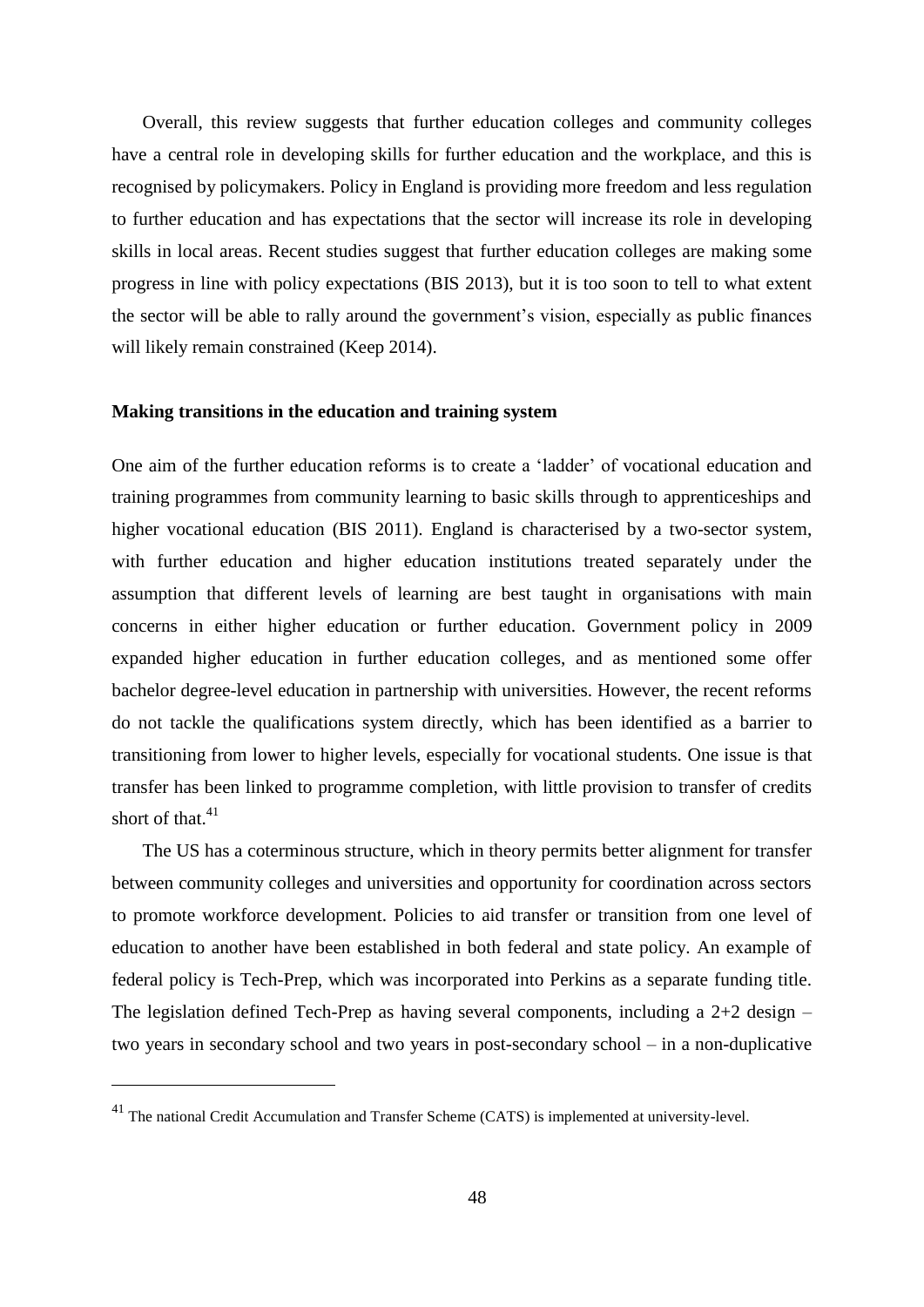sequence of courses with articulation agreements between secondary and post-secondary institutions. Furthermore, state laws have been passed to ease transfer and articulation. A large number of states require that higher education institutions define a core set of courses. Students who take these courses at community college are guaranteed credit at a four-year institution. Several have mandated that community college students who complete an associate's degree are guaranteed status as third-year students when transferring to a fouryear college or university. Some states have common course numbering systems so that students receive credit for the course whether it is achieved at a community college or fouryear institution. Texas has developed arrangements to ease the transfer of vocational credits so that students in certain fields can go on to university more easily (Dougherty 2010).

A key difference is that transitions in the US often have a legal basis that supports system-wide agreements, while England is still dominated by bilateral arrangements between institutions. A second is the credit system in the US, as opposed to the qualification system in England: the former better supports transfer and transitions. The coterminous US structure also supports opportunity for coordination across education sectors to promote workforce development. It would take significant change for England to move toward a more coterminous structure that could better support transitions. The separation between further education and higher education has long-standing historical roots (Stanton 2009). Similarly, although policymakers have recognised the limitations of the qualifications system, there has been no move to significantly change it. Recent policy provides more flexibility to providers to develop qualifications that meet employers' needs where none exist, but under the condition that it would eventually fit within the established framework (BIS 2011).

#### **CONCLUSIONS**

This paper takes a broad look at governance of education and training systems in the US, with particular attention to the role of community colleges, employers and local workforce agencies and at post-compulsory education and training provision, to identify possible lessons for English policy. It by no means covers all aspects of the US experience that might inform education and training policy.

The most striking differences between the US and England concern the governance structures that can guide local actors in the national interest. The highly decentralised US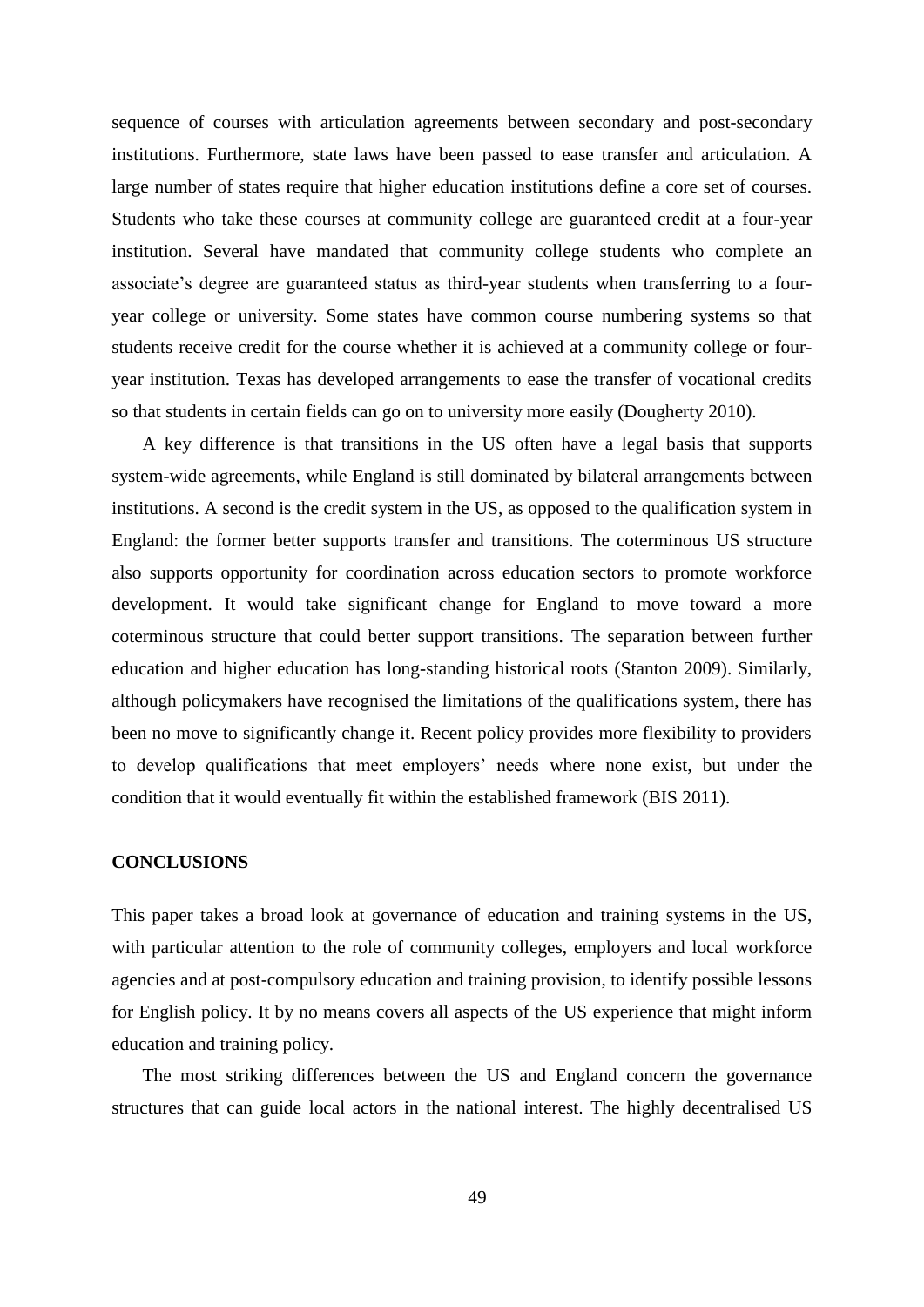system is underpinned with federal and state legislation that steers local actors, mainly through inducement strategies but also through mandates. Overall, this creates a forum for strategic planning within states and in concert with national aims, a situation that is absent in England. Current policy has eliminated bodies that formerly had some strategic responsibilities (for example, regional development areas), and replaced it with LEPs that have no statutory standing. A non-governmental agency has key responsibility for strategic oversight (UKCES), but it or LEPs have no direct power and limited funding levers at their disposal.

The US and England both have high aspirations and similar reasons for involving employers in the education and training system. However, both lack the regulatory power to systematically engage most employers in a meaningful way. Both countries can point to many excellent examples of education-employer relationships that 'work', but this does not add up to a coherent type of involvement that can serve the education and training system as a whole.

Competition and collaboration are features of both education and training systems. The community colleges face less competition than further education colleges at the secondary and higher education levels, but perhaps more competition in providing non-credit workforce programmes, including contract training. Their experience, for example, in generating revenue with this type of provision, may be instructive for further education colleges moving forward, especially since competitive pricing has reduced employers' contributions to the cost of training (BIS 2013). Recent evaluation of the unfolding reforms in further education suggests that there are emerging issues around both competition and collaboration that need attention as implementation unfolds.

Quality assurance regimes in the two countries differ substantially, and practices in the US offer no strong lessons for English policy. A similar characteristic is that both countries have faith in the power of information to help improve institutional and programme quality in the education and training 'market'.

Performance targets are a feature of both England and the US. Federal policy uses accountability more as a planning framework than as a mechanism to reward good performance. The main benefit is to communicate its priorities to lower levels of government by specifying performance indicators. This focuses institutional actors to examine their performance and to make necessary changes to improve it, in the context of local priorities.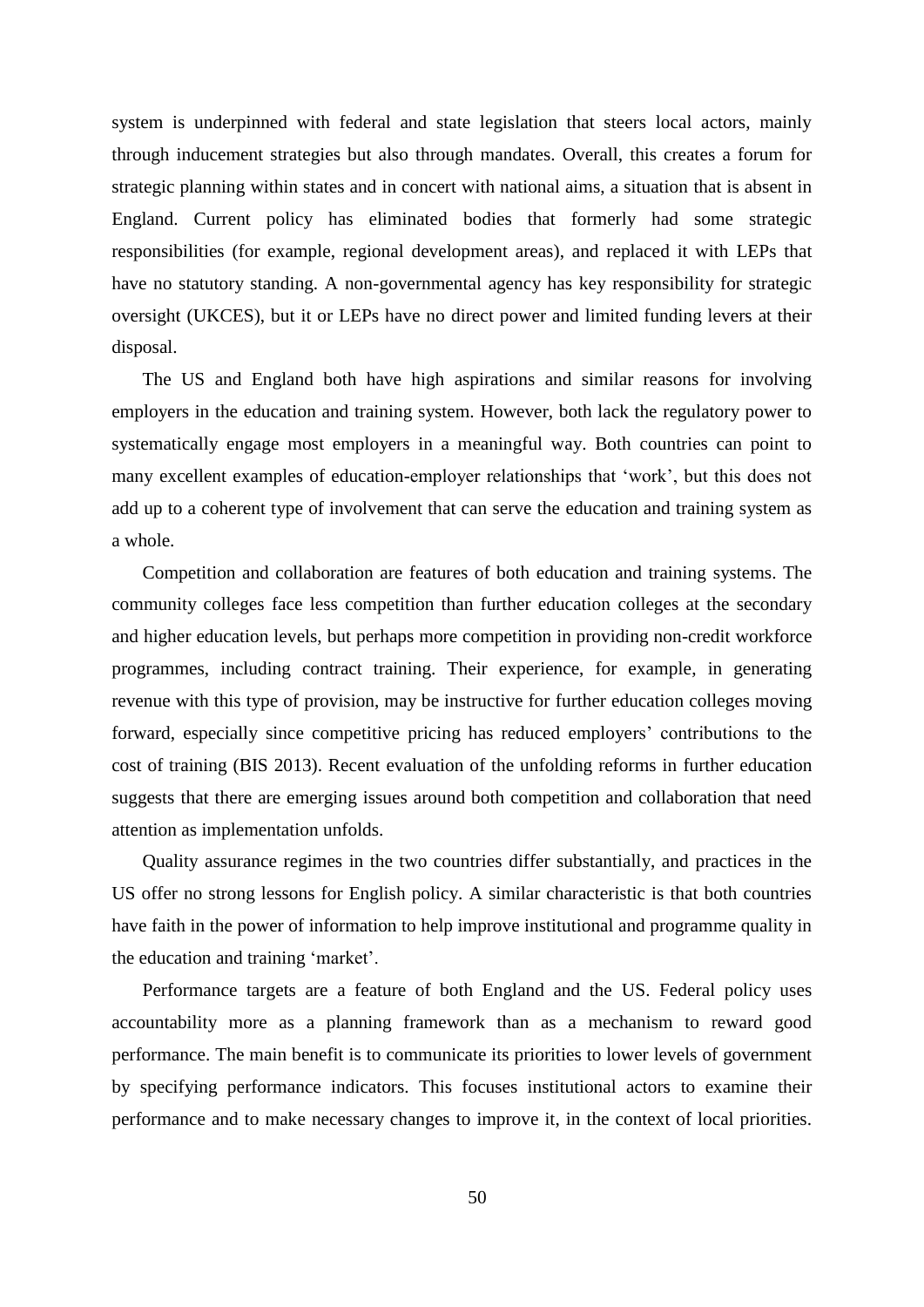Performance targets do not always result in performance improvements, but they at least help keep everyone's eyes on the ball. Current policy in England has moved away from specific targets as a way to 'free up' institutions to better respond to local needs and priorities. For example, it awards funds on a competitive basis to employer-led consortia to develop education and training provision. The government has less money than in the past to fund providers to produce the skills it wants, so it is hoping that competitive funding will produce good ideas and programmes that work locally. This seems a risky venture in the absence of specific aims other than to generate 'more' skills, especially where the scope for strategic planning across the education and training system is weak.

Community colleges and further education colleges share many common features, and further education has borrowed some features of the American model (for example, foundation degrees modelled on associate's degrees). It is also the case that they are not held in especially high esteem in relation to other institutions of higher education in the respective countries. Nonetheless, colleges are seen as central to skills development in both countries (Grubb 2006; Keep 2014). Community colleges have had much more freedom to experiment and innovate and long experience working with employers in the contract-training arena. These and other characteristics may help in times of financial constraints, which colleges in both nations face. Further education colleges may be in a more precarious position due to both funding changes and to greater responsibilities for leading local actors that are being placed upon them. Evaluation of policy changes thus far suggests that it will take some time for further education to become more competitive, more innovative in using the funding it receives, and less reliant on public funds.

An education and training system implies having connections between different levels so that individuals can transition from one level to the next in pursuit of higher skills development. The US system seems better suited to this purpose, as both federal and state policies see this as an important performance outcome indicator, particularly with regard to transitions from community college to four-year institutions. Policy in England aims for a 'ladder' of vocational programmes, but its qualifications system and two-sector system work against this. It has been argued that progression would be enhanced if a single funding agency was responsible for both adult skills and higher education, but there appears to be no movement in this direction (Corney and Fletcher 2007) or in making significant changes to the qualifications system.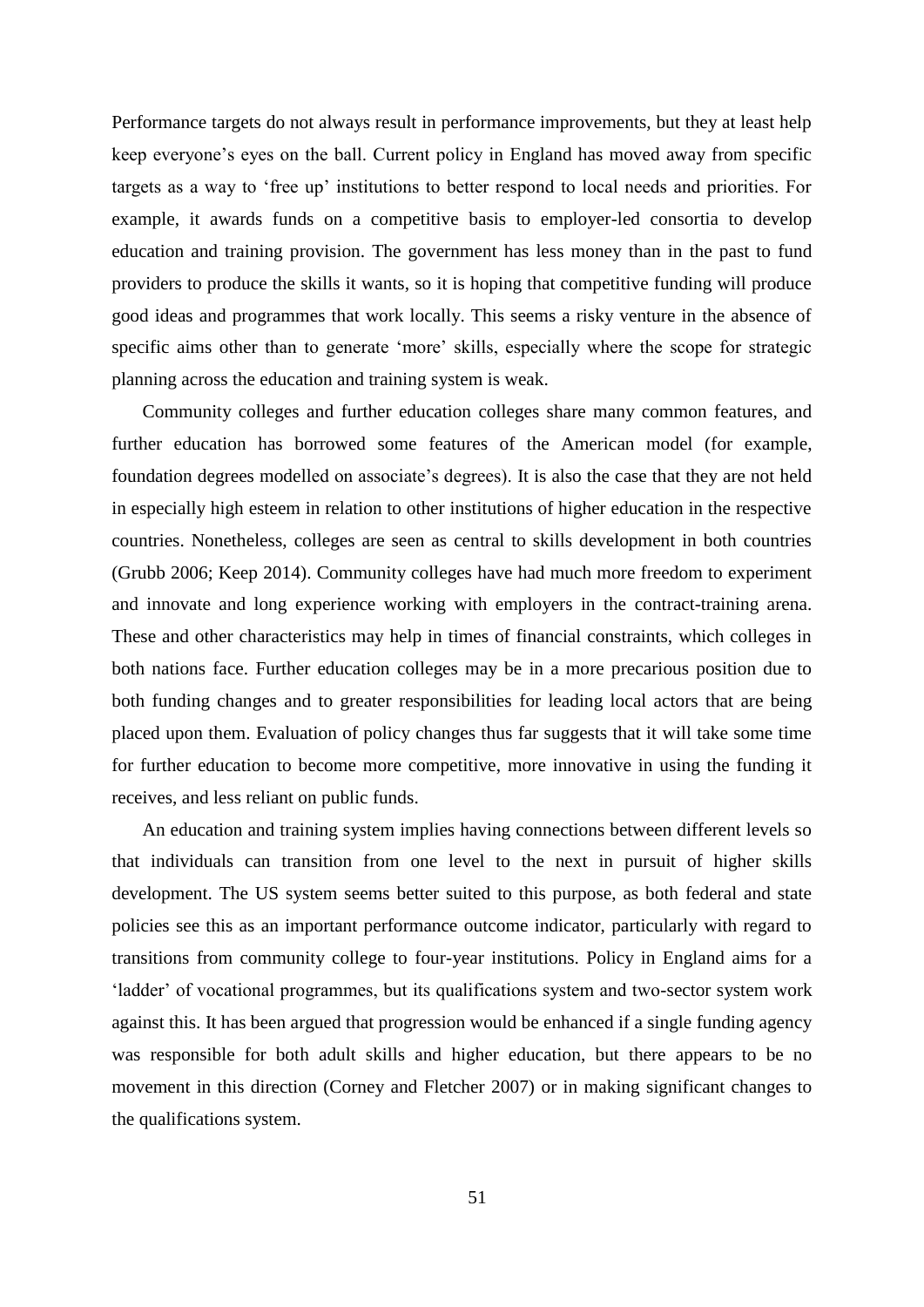#### **References**

- Bailey, T. and Berg, P. (2005). 'The Vocational Education and Training System in the United States'. Paper prepared for the Second Conference on Vocational Education and Training, Gelsenkirchen, Germany, November 28–29.
- Department for Business, Innovation and Skills (BIS). (2011). *New Challenges, New Chances, Further Education and Skills System Reform Plan: Building a World Class Skills System*. London: DBIS. Available at: https://www.gov.uk/government/uploads/system/uploads/attachment\_data/file/145452/11 -1380-further-education-skills-system-reform-plan.pdf (accessed 1 June 2013).
- BIS (2012). 'Skills for Sustainable Growth'*.* Available at: https://www.gov.uk/government/uploads/system/uploads/attachment\_data/file/32368/10- 1274-skills-for-sustainable-growth-strategy.pdf (accessed 1 July 2014).
- BIS (2013). 'Evaluation of the "New Challenges, New Chances" Further Education Reform Plan'. BIS research paper no. 140.
- Burke, J. C. (2005). 'The Many Faces of Accountability,' in J. C. Burke, *Achieving Accountability in Higher Education: Balancing Public, Academic, and Market Demands*, pp. 1–24. San Francisco, CA: Jossey-Bass.
- Carey, K. (2007). 'Truth Without Action: The Myth of Higher-Education Accountability', *Change: The Magazine of Higher Learning* 39(5): 24–9.
- Carey, K. and Aldeman, C. (2008). 'Ready to Assemble: A Model State Higher Education Accountability System'. Education Sector at American Institutes for Research. Available at: http://www.educationsector.org/publications/ready-assemble-model-state-highereducation-accountability-system (accessed 27 February 2014).
- Carnevale, A., Jayasundera, T., and Hansen, A. R. (2012). *Career and Technical Education: Five Ways that Pay Along the Way to the B.A.* Washington, DC: Center on Education and the Workforce, Georgetown University.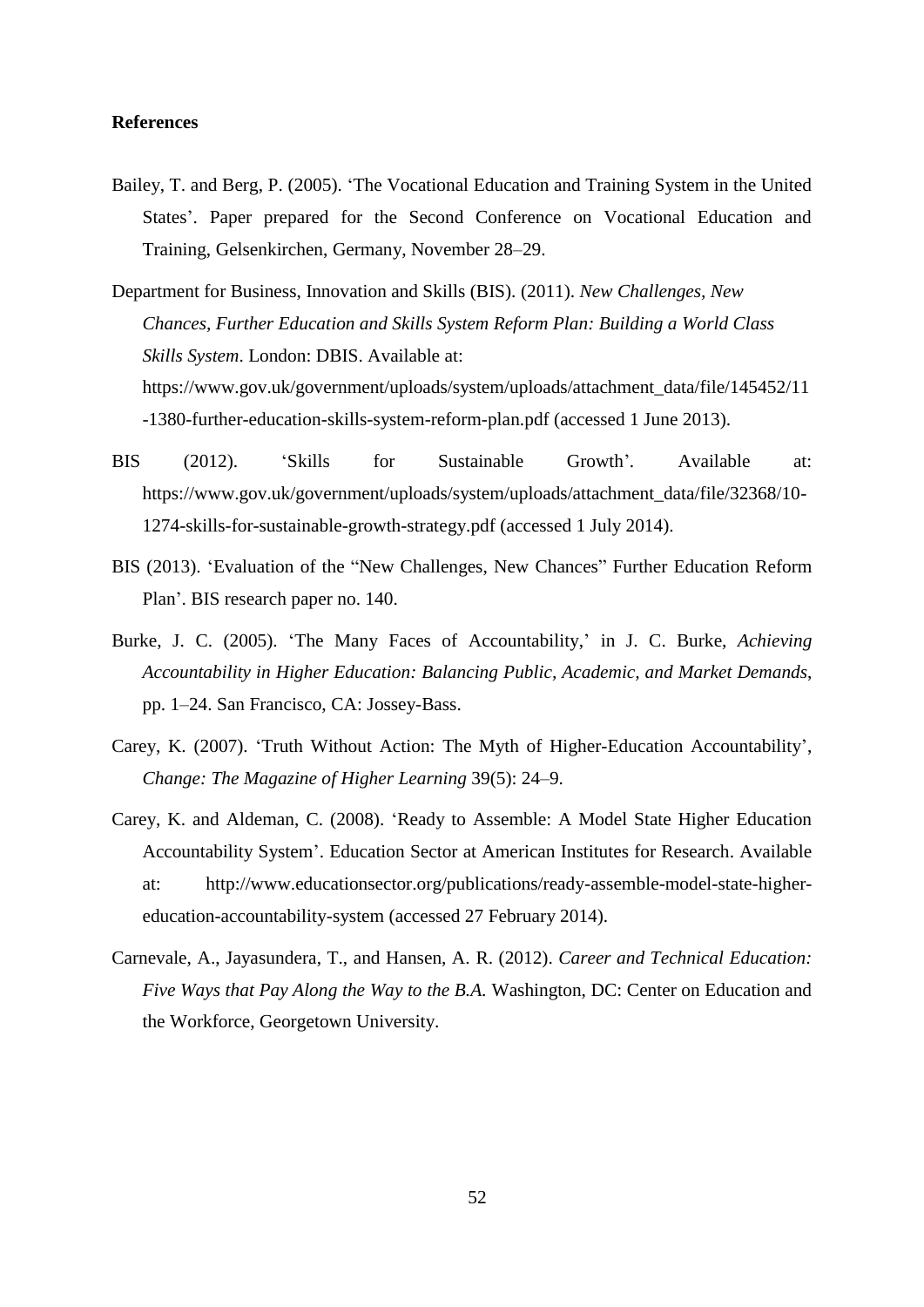- Community College Research Center (CCRC) (2014). *Performance Funding: Impacts, Obstacles, and Unintended Outcomes*. New York: Teachers College, Columbia University.
- Daugherty, L., C. Goldman, L. Butterfield and T. Miller (2014). *Assessing the Potential to Expand Community College Baccalaureate Programs in Texas*. WR-1048-1-CFAT, Santa Monica, CA: RAND Corporation.
- Daugherty, L., Miller, T., Dossani, R. et al. (2013). *Building the Links Between Funding and Quality in Higher-Education: India's Challenge*. Santa Monica, CA: RAND Corporation.
- Decker, P. T. and Berk, J. A. (2011). 'Ten Years of the Workforce Investment Act (WIA): Interpreting the Research on WIA and Related Programs', *Journal of Policy Analysis and Management* 30(4): 906–26.
- Dougherty, K. J. (2010). 'U.S. Community Colleges and Lessons for British Further Education Colleges', in T. Dolphin and J. Clifton (eds), *Colleges 2020*. London and Newcastle, UK: Institute for Public Policy Research. Available at: http://ccrc.tc.columbia.edu/publications/us-community-colleges.html (accessed 20 July 2014).
- Dougherty, K. J. (2009). 'English Further Education Through American Eyes'. *Higher Education Quarterly* 63(4): 343–55.
- Dougherty, K. J. and Hong, E. (2005). *State Systems of Performance Accountability for Community Colleges: Impacts and Lessons for Policymakers*. Community College Research Center, Teachers College, Columbia University. Available at: http://ccrc.tc.columbia.edu/media/k2/attachments/state-systems-performanceaccountability.pdf (accessed 10 July 2014).
- Dougherty, K. J. and Bakia, M. F. (2000). 'Community Colleges and Contract Training: Content, Origins and Impact', *Teachers College Record* 102(1): 197–243.
- Ertl, H., Stanley, J., Huddleston, P. et al. (2009). *Reviewing Diploma Development: Evaluation of the Design of Diploma Qualifications.* Research Report No DCSF-RW080, Department for Children, Schools and Families.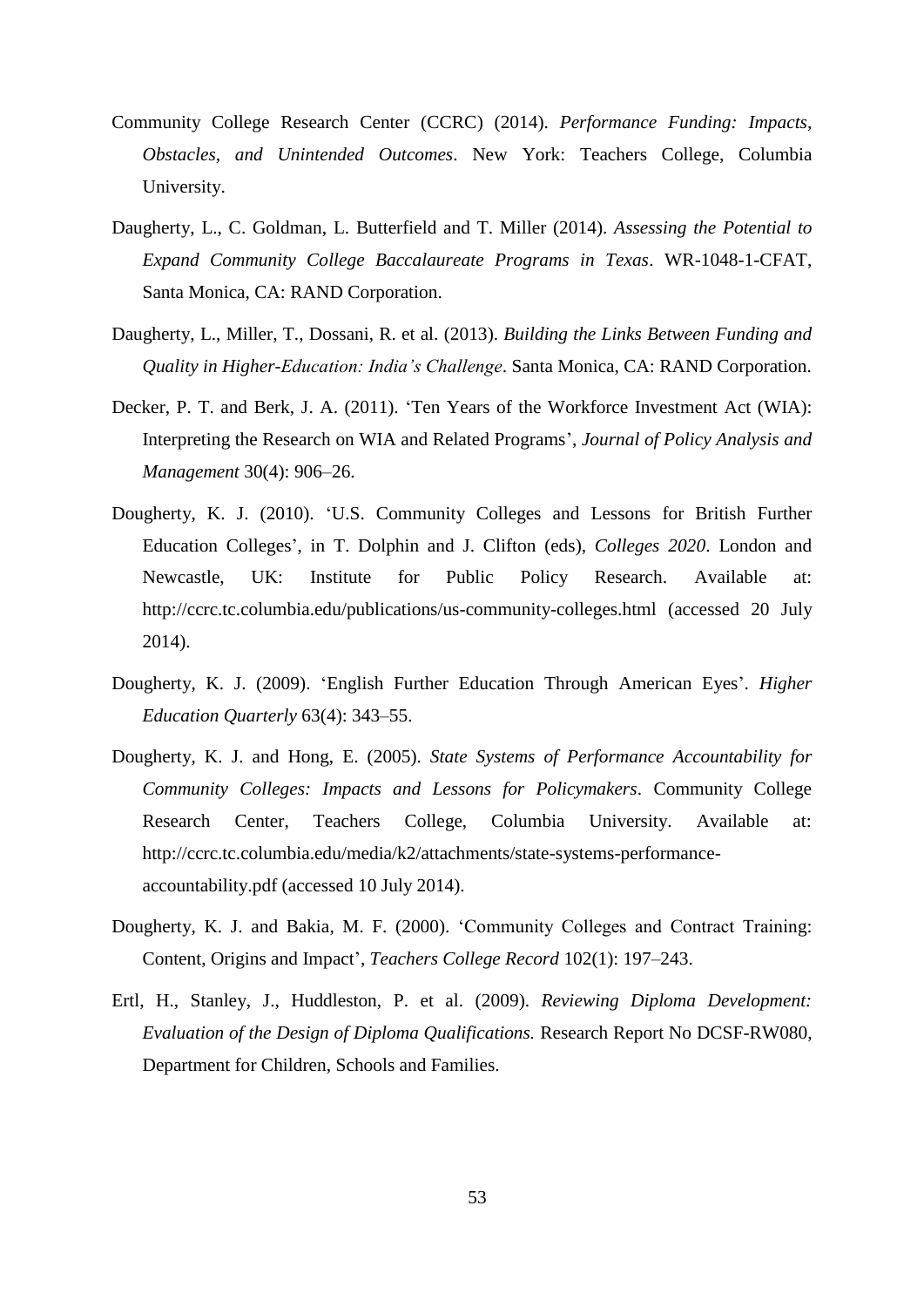- Ertl, H. and Stasz, C. (2010). 'Employing an Employer-Led Design? An Evaluation of the Design of Diplomas', *Journal of Education and Work* 23(4): 301–17.
- Ertl, H. and Hayward, G. (2010). 'Caught in the "Triple Lock"? An Evaluation of Governance Structures in the Development of 14-19 Diplomas in England', *Research in Comparative and International Education* 5(3): 316–30.
- Froy, F. and Giguere, S. (2010). 'United States', in Local Economic and Employment Development Programme, *Breaking Out of Policy Silos: Doing More with Less*. OECD Publishing.
- Grubb, W. N. (2006). 'Vocationalism and the Differentiation of Community Colleges: Lessons from US Community Colleges', *Journal of Further and Higher Education* 30(1): 27–42.
- Hughes, M. and Smeaton, B. (No date). *Exploring Employers' Perception of Employer Engagement.* London: Learning and Skills Network.
- Jenkins, D. and Shulock, N. (2013). 'Metrics, Dollars, and Systems Change: Learning from Washington State's Student Achievement Initiative to Design Effective Postsecondary Performance Funding Policies'. Community Colleges Research Center, Teachers College, Columbia University. Available at: http://ccrc.tc.columbia.edu/media/k2/attachments/student-achievement-initiative-policy-

brief.pdf (accessed 12 July 2014).

- Jenkins, D., Ellwein, T. and Boswell, K. (2009). 'Formative Evaluation of the Student Achievement Initiative Learning Year'. Report to the Washington State Board for Community and Technical Colleges and College Spark Washington.
- Hoffman, N. (2011). *Schooling in the Workplace*. Cambridge, MA: Harvard Education Press.
- Katsinas, S. G., D'Amico, M. M., and Friedel, J. N. (2012). 'Workforce Training in a Recovering Economy: Perceptions of State Community College Leaders'. Tuscaloosa, AL: University of Alabama Education Policy Center.
- Keep, E. (2014). 'What Does Skills Policy Look Like Now the Money has Run Out?' Unpublished manuscript.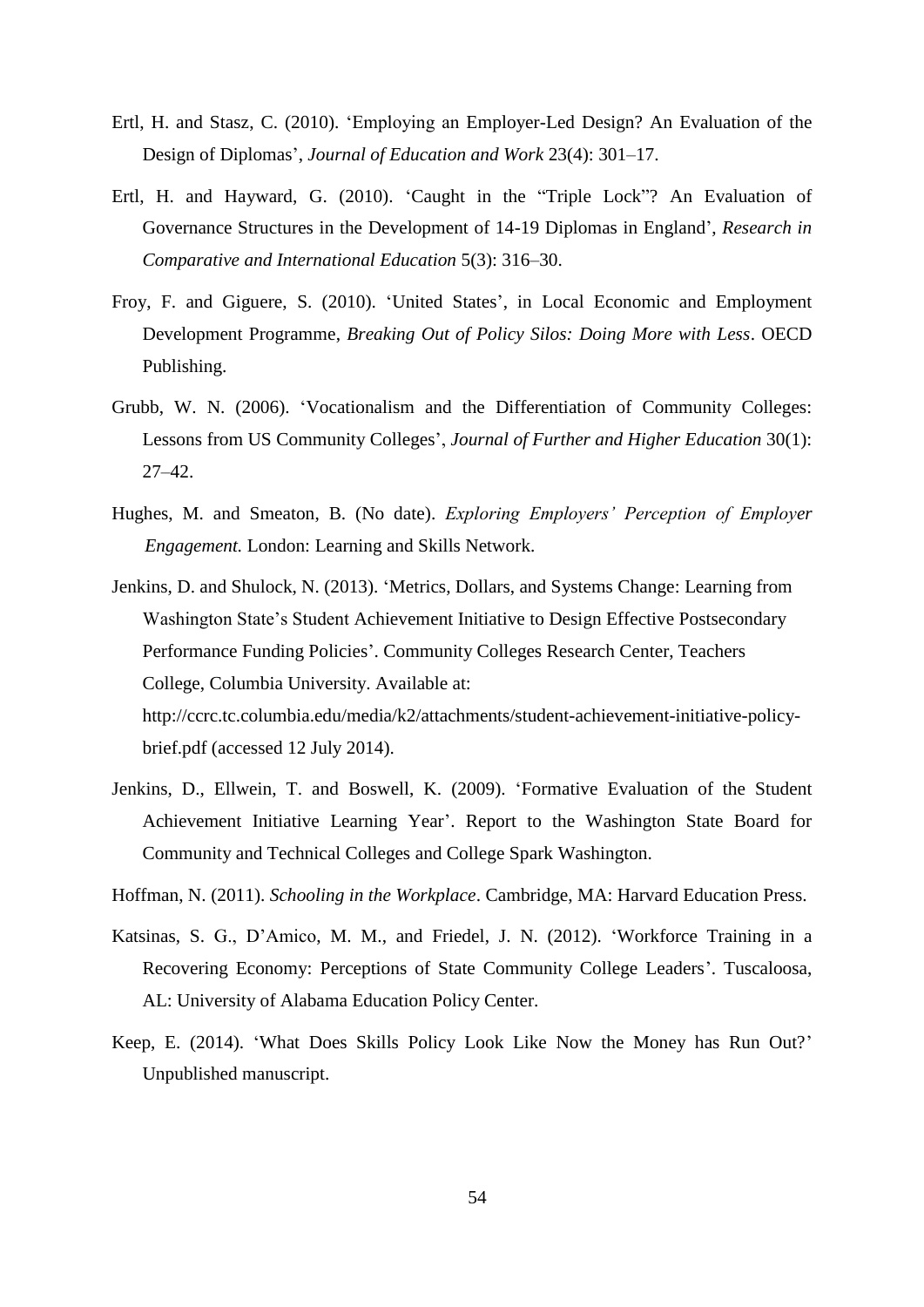- Keep, E. (2013). 'The Government's Industrial Strategy What's Missing?' Presentation at the SKOPE Public Policy Forum, Pembroke College, Oxford, 26 November 2013.
- Keep, E. and Mayhew, K. (2013). *The Resources Dwindle, An Era Ends? The Implications of Current and Future Government Spending Plans for Education and Training Policy*. ESRC Centre on Skills, Knowledge and Organisational Performance (SKOPE), University of Oxford.
- Kis, V. (2011). *Learning for Jobs: OECD Reviews of Vocational Education and Training – United States: Texas*. OECD publishing/OECD.
- Kuczera, M. and Field, S. (2013). *A Skills Beyond School Review of the United States*. OECD Reviews of Vocational Education and Training, OECD Publishing/OECD. Available at: http://dx.doi.org/10.1787/9789264202153-en.
- Machin, S. and Vignoles, A. (2006). *Education Policy in the UK*. Centre for the Economics of Education, London School of Economics.
- Miao, K. (2012). *Performance-Based Funding of Higher Education*. Center for American Progress.
- McGuinness, A. C. (2002). 'Models of Postsecondary Education Coordination and Governance in the States'. Denver, CO: Education Commission of the States. Available at: http://www.ecs.org/clearinghouse/34/23/3423.pdf (accessed 12 February 2014).
- McGuinness, A. C. (2001a). 'Governance and Coordination: Definitions and Distinctions'. Denver, CO: Education Commission of the States. Available at: http:///www/ecs.org/clearninghouse/31/62/3162.htm (accessed 10 February 2014).
- McGuinness, A. C. (2001b). 'State Policy and Postsecondary Education'. Denver, CO: Education Commission of the States. Available at: http://www.ecs.org/clearinghouse/31/61/3161.htm (accessed 11 February 2014).
- Musset, P. and Field, S. (2013). *A Skills Beyond School Review of England*. OECD Reviews of Vocational Education and Training, OECD Publishing/OECD. Available at: http://dx.doi.org/10.1787/9789264203594-en.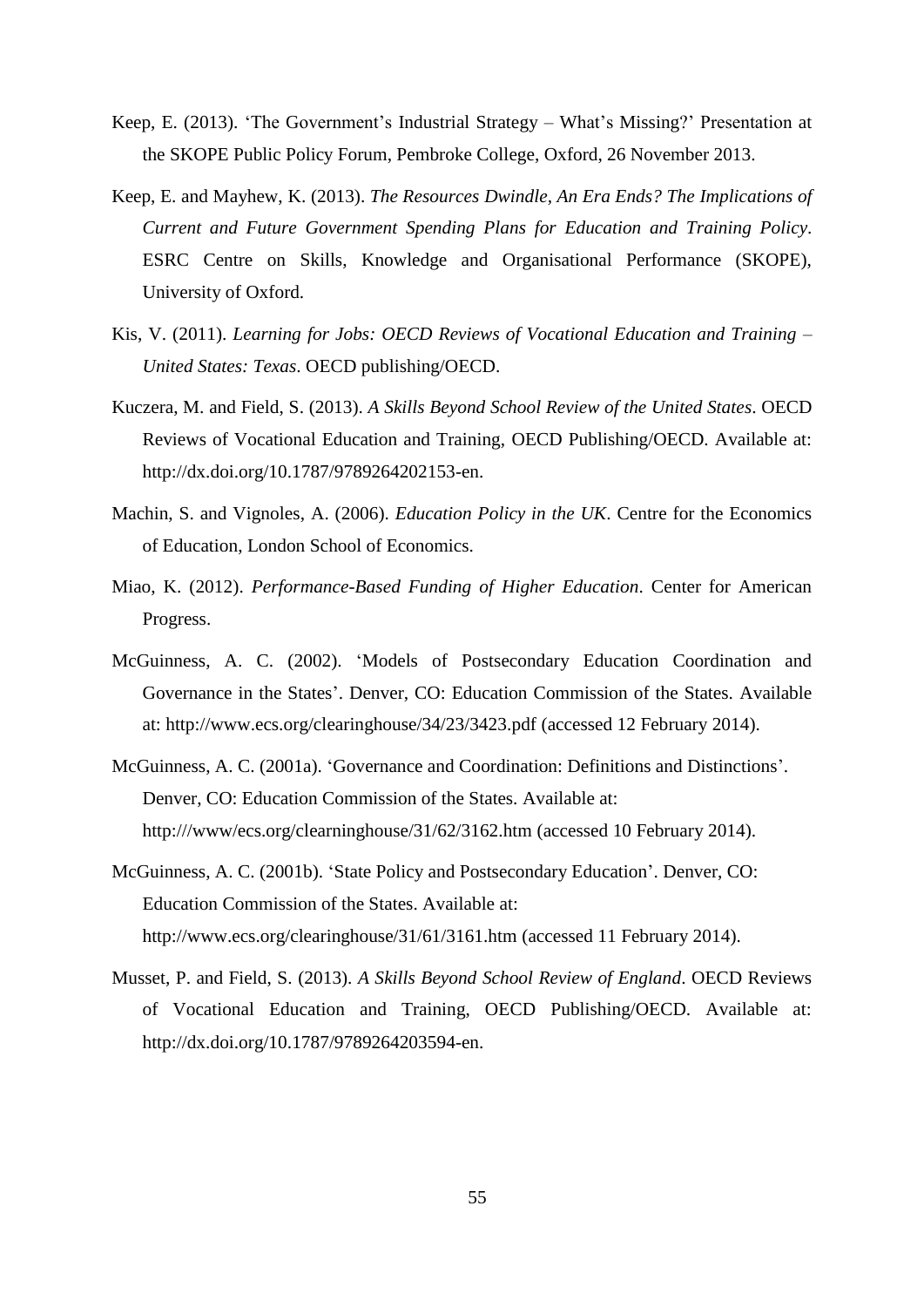- Norton, S. (2012). *Potential Realised or Same Old Cinderella? Future Options for England's Further Education Sector*. SKOPE research paper no. 109, Universities of Cardiff and Oxford: ESRC Centre on Skills, Knowledge and Organisational Performance.
- Payne, J. and Keep, E. (2011). *One Step Forward, Two Steps Back? Skills Policy in England Under the Coalition Government*. SKOPE research paper no. 102, Universities of Cardiff and Oxford: ESRC Centre on Skills, Knowledge and Organisational Performance.
- Pugalis, L., Shutt, J., and Bentley, G. (2012). *Local Enterprise Partnerships: Living up to the Hype?* Northampton, UK: Institute of Economic Development.
- Rauner, F. and Wittig, W. (2010). 'Differences in the Organisation of Apprenticeship in Europe: Findings of a Comparative Evaluation Study', *Research in Comparative and International Education* (5)3: 237–50.
- Richards, A., Klein, S. G., Pfeiffer, J. et al. (2013). 'State Perkins Accountability Congress Final Report'. Berkeley, CA: MPR Associates, Inc.
- Richard, D. (2012). *The Richard Review of Apprenticeships*. London: School for Startups. Available at: http://www.schoolforstartups.co.uk/richard-review/richard-review-full.pdf (accessed 11 January 2014).
- Smith, N. (2013). 'Where Next for Industrial Policy: And What Role for Skills?' SKOPE policy forum 'Industrial Policy and Skills', Pembroke College, University of Oxford, 15 July 3013.
- Smith, M. and Fulton, M. (2013). 'Recent Changes to Postsecondary Governance in the States: 2011-2013'. Denver, CO: Education Commission of the States. Available at: http://www.ecs.org/clearinghouse/01/09/33/10933.pdf (accessed 9 February 2014).
- Stasz, C. and Bodilly, S. (2004). *Efforts to Improve the Quality of Vocational Education in Secondary Schools: Impact of Federal and State Policies*. Santa Monica: CA: RAND Corporation.
- State Board for Community and Technical Colleges, Washington State (SBCTC) (2013). 'Student Achievement Initiative'. Available at: www.sbctc.edu/college/e studentachievment.aspx (accessed 2 December 2014).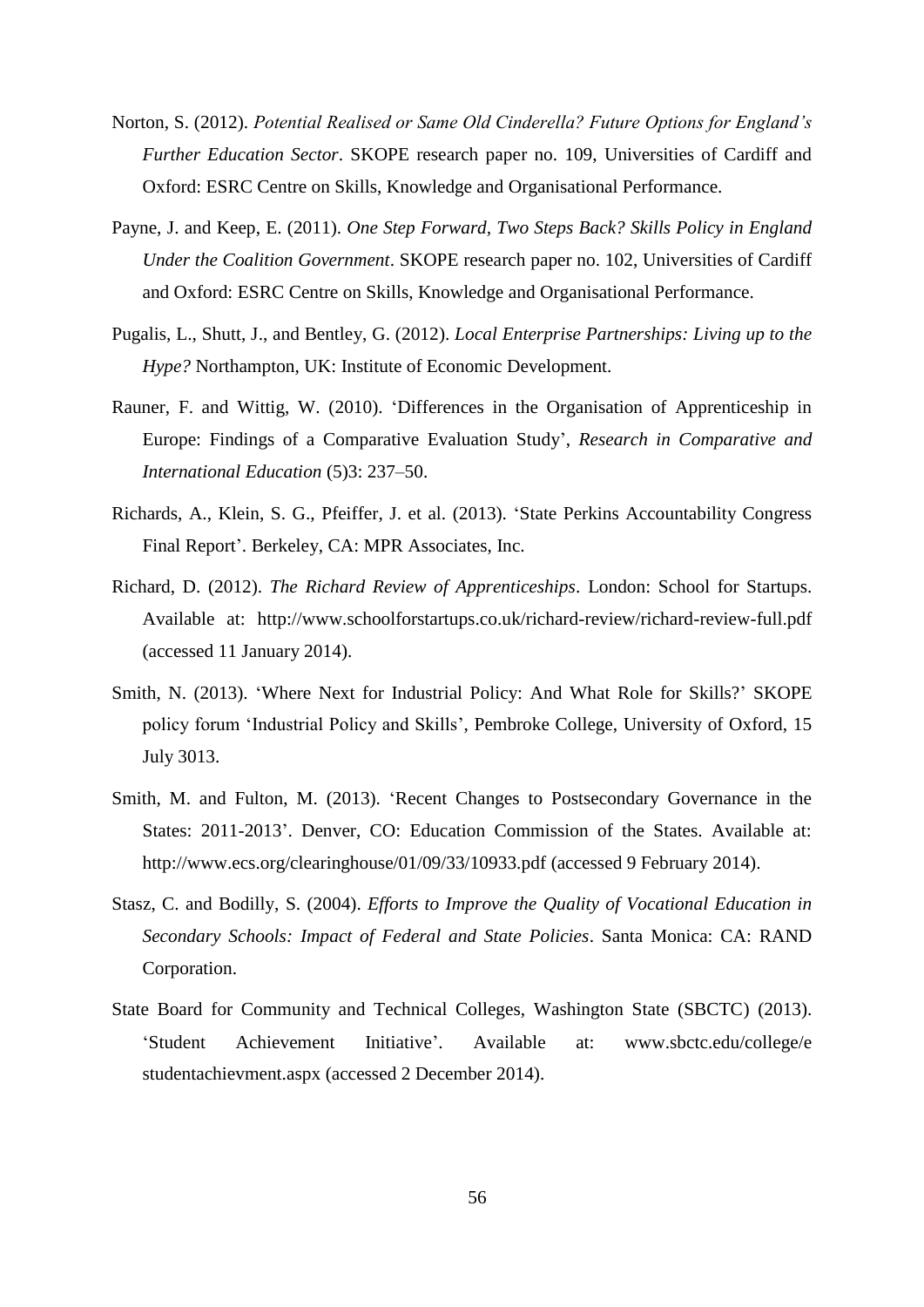- Stanton, G. (2009). 'A View from Within the English Further Education Sector in the Provision of Higher Education: Issues of Verticality and Agency', *Higher Education Quarterly* 63(4): 419–33.
- Stone, J. R. and Lewis, M. V. (2010). 'Governance of Vocational Education and Training in the United States', *Research in Comparative and International Education* 5(3): 274–88.
- Texas Skills Standard Board (TSSB) (2013). *TSSB Guidelines for the Development, Recognition and Usage of Skill Standards*. Austin, TX: TSSB. Available at: http://tssb.org/sites/default/files/wwwpages/publications/GuideDevRecUseSS.pdf (accessed 2 June 2014).
- UK Commission of Employment and Skills (UKCES) (2013). *OECD Review: Skills Beyond School—Background report for England*. Available at: http://www.ukces.org.uk/assets/ukces/docs/publications/briefing-paper-oecdbackground-report-england.pdf (accessed 9 January 2014).
- UK Commission for Employment and Skills (UKCES) (2013b). *Employer Ownership of Skills: Building the Momentum*.
- US Department of Education, Institute of Education Sciences, National Center for Education Statistics, Career/Technical Education Statistics (USDE) (2012). *US Background Information Prepared for the OECD Postsecondary Vocational Education and Training "Skills Beyond School" Study*. Washington, DC. Available at: http://nces.ed.gov/surveys/ctes/pdf/PostsecVET.pdf (accessed 10 January 2014).
- US Department of Education, Office of Vocational and Adult Education (USDE) (2013). *State Perkins Accountability Congress: Final Report*. Washington, D.C. Available at: http://www.rti.org/pubs/spac\_final\_report\_february\_2013.pdf (accessed 10 March 2014).
- US Department of Education, Office of Vocational and Adult Education (2012b). *Investing in America's Future: A Blueprint for Transforming Career and Technical Education*. Washington, D.C. Available at: http://www2.ed.gov/about/offices/list/ovae/pi/cte/transforming-career-technicaleducation.pdf (accessed 10 March 2014).